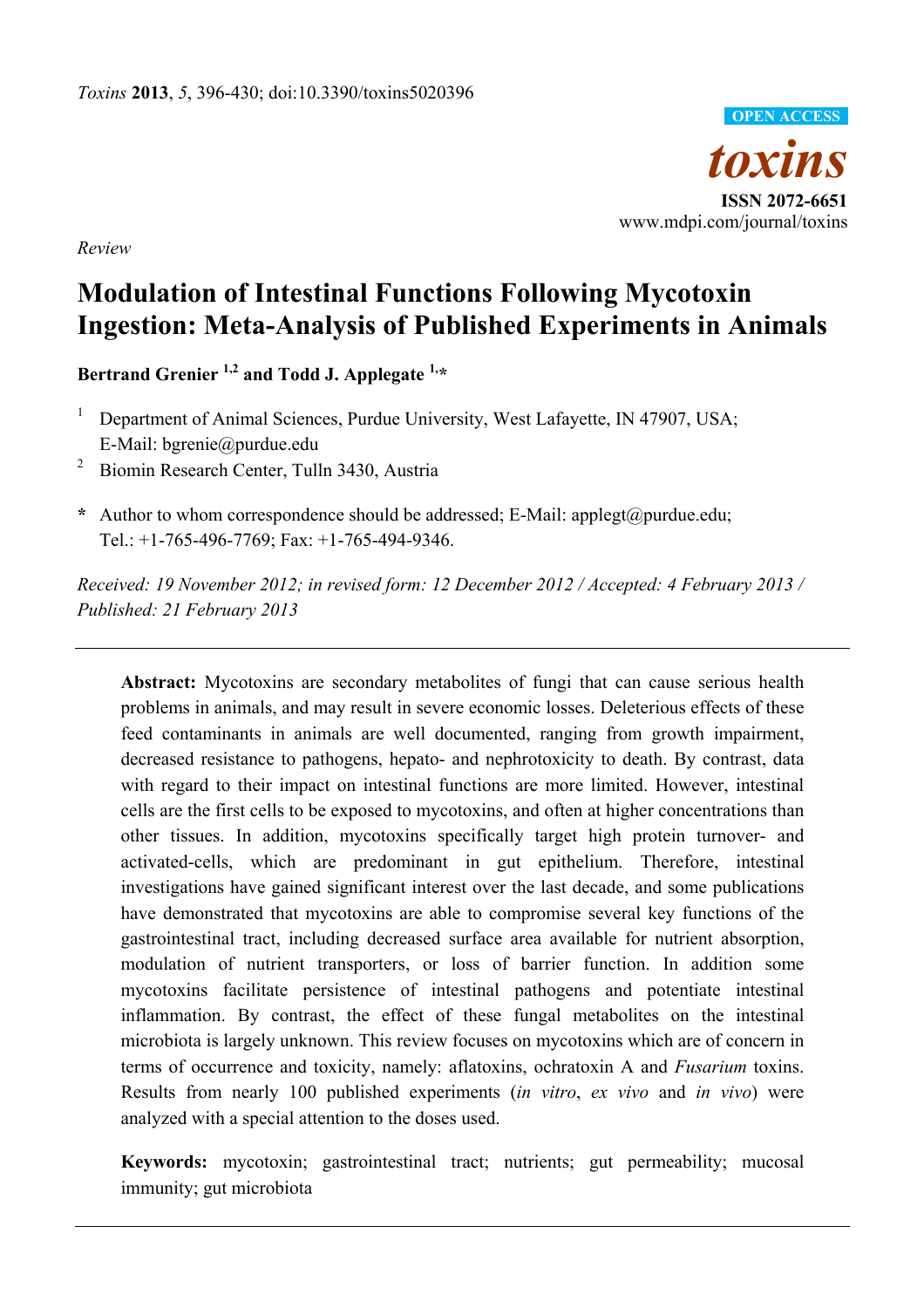### **Abbreviations**

AF, Aflatoxins; APC, Antigen-Presenting Cell; DON, Deoxynivalenol; FB, Fumonisins; FUS, *Fusarium* toxins; GALT, Gut-Associated Lymphoid Tissue; GIT, Gastrointestinal Tract; GLUT2, facilitated glucose transporter; GLUT5, fructose transporter; IEC, Intestinal Epithelial Cell; OTA, Ochratoxin A; PP, Peyer's Patches; SGLT1, sodium-dependent glucose cotransporter 1; TCT, Trichothecenes; TEER, Transepithelial Electrical Resistance; TJ, Tight Junction; T-2, T-2 toxin; UC, Ussing Chamber; ZEA, Zearalenone.

### **1. Introduction**

Due to the rapid increase of the world population, animal productivity and feed security are becoming major challenges. The demand in feed supply is considerable, and more than 70% of cereal crops are dedicated to animal production. Therefore, any factor that affects the security of the feed supply is a significant constraint to production. Feed spoilage by fungi is not a new problem, but due to their great adaptability these microorganisms are posing a serious risk to the animal feed industry. Recently, fungi have been designated as a greater threat to animal, plant and ecosystem health than the other taxonomic classes of pathogens [1]. In addition, the affected commodity may become contaminated with toxic secondary fungal metabolites, known as mycotoxins. Mycotoxins are structurally diverse low-molecular weight metabolites produced by various molds belonging chiefly to species of the *Aspergillus*, *Penicillium* and *Fusarium* genera. These toxins inflict loss to farmers and reduce the value of contaminated feeds. For example, in the USA, the economic cost due to three mycotoxins (aflatoxins, fumonisins and deoxynivalenol) is estimated to be USD 900 million per year [2]. Effects in animals following the ingestion of these fungal compounds vary from acute, overt disease with high morbidity and death to chronic, decreased resistance to pathogens and reduced animal productivity [3,4]. However, the major problem associated with animal feed contaminated with mycotoxins is not acute disease episodes, but rather the ingestion of low level of toxins which may cause an array of metabolic, physiologic, and immunologic disturbances [3,4].

Although the literature about mycotoxins is rich in reports investigating cellular mechanisms, cellular toxicity, associated pathology and animal performance, studies on the effect of these compounds on the gastrointestinal tract (GIT) is limited. Considering the initial interaction of mycotoxins is with the gut epithelium, this topic has gained significant research interest in the last decade for a number of reasons. First, most acknowledge that a healthy intestinal tract guarantees the welfare and the health of both people and animals. Second, rapidly dividing and activated cells and tissues with a high protein turnover are predominant in gut epithelium. Intestinal cells and tissues can become a main target of mycotoxins as many of these metabolites are inhibitors of protein synthesis. Third, the absorption of mycotoxins and their fate within the GIT suggests that the epithelium is repeatedly exposed to these toxics, and at higher concentrations than other tissues. This latter point is further explored in the next section of this review.

The maintenance of a healthy GIT is crucial as it insures that nutrients are absorbed at an optimum rate, it provides efficient protection against pathogens through its own immune system, and it maintains the indigenous microflora in adequate numbers and confined to their natural niches. These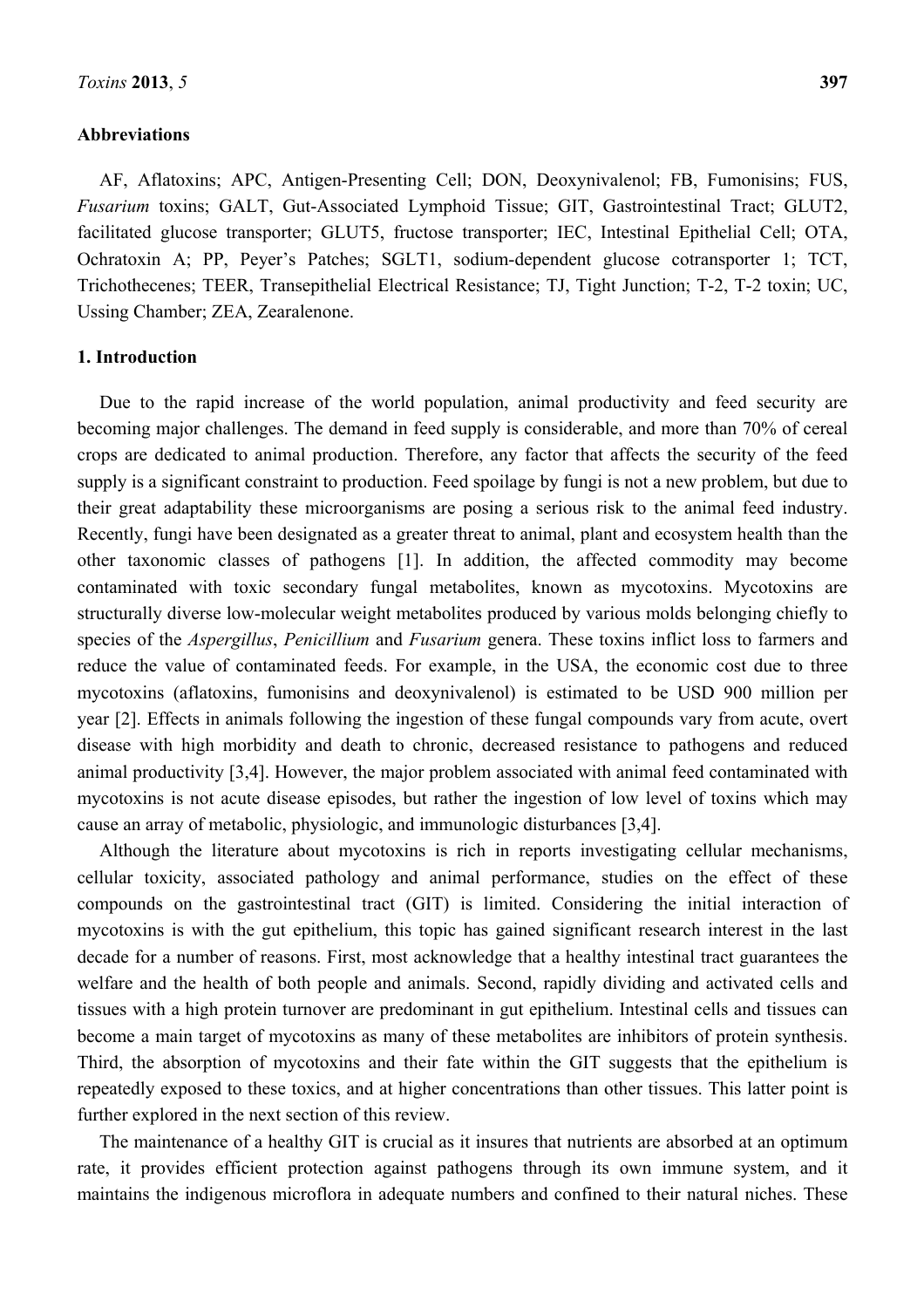three functions of the GIT might be pictured such as a "ménage à trois" in which each component interacts with each other (nutrition  $\leftrightarrow$  immune system  $\leftrightarrow$  gut microbiota  $\leftrightarrow$  nutrition) to maintain intestinal homeostasis. Whenever the integrity of the intestinal mucosa is compromised, nutrient absorption decreases. In addition, an increased proportion of absorbed nutrients is directed to repair the damaged area and to support the immune system until the intestinal insult is eliminated [5].

If one component from the "ménage à trois" is compromised, the adverse effect might be extended to the other components. For example, altering the numbers and species of GIT bacteria may affect the host's ability to digest food and to stimulate the immune system. In this review we have therefore summarized recent findings following mycotoxin exposure on digestive and absorptive functions, intestinal defense, and microbiome composition. This review is focused on the major mycotoxins in terms of occurrence and toxicity, namely aflatoxins (AF), ochratoxin A (OTA), deoxynivalenol (DON), T-2 toxin (T-2), zearalenone (ZEA) and fumonisins (FB). Seven intestinal processes were investigated as shown in the Table 1. In addition, animal responses were evaluated according to the experimental doses used. Based on recent mycotoxin surveys [6–8], these doses were placed in three different categories: realistic, occasional and unrealistic doses (Table 2). This approach was applied to all results reported in this review.

### **2. Intestinal Absorption and Fate of Mycotoxins with the Gut**

Mycotoxin uptake and subsequent tissue distribution is governed by GIT absorption. This passage across the intestinal barrier may be maximal, as with aflatoxins (AF), or very limited, as with fumonisins (FB) (Figure 1). The bioavailability of these fungal compounds is thereby very diverse and differs between animal species (Figure 1). Regardless, the intestinal epithelium is exposed to the entire content of contaminated feed and is the first target of these contaminants. The rapid appearance of most mycotoxins in the circulation clearly indicates that the majority of the ingested toxin is absorbed in the proximal part of the GIT [9,10]. Mycotoxins can therefore compromise the intestinal epithelium either before absorption in the upper part or throughout the entire intestine by non-absorbed toxins. Indeed, with the exception of AF which is absorbed at high rates regardless of the species [10], absorption of other mycotoxins, such as trichothecenes (TCT), OTA, or FB may vary from 1% to 60% [9,11–13]. Thus, a substantial portion of non-absorbed toxin remains within the lumen of the GIT. The poor intestinal absorption of FB, ranging from 1% to 6% in non-ruminant species [11], implies that gut epithelium is exposed to a very high proportion of the toxin ingested. Similarly, absorption of deoxynivalenol (DON) is moderate in pigs, but very limited in poultry (Figure 1) [13,14]. The relative tolerance of poultry to DON has been partly attributed to its low bioavailability. However, the potential impact of the remaining DON in the intestinal lumen is still unknown, and the tolerance level within the GIT might be different. However, in comparison to pigs, the intestinal transit time is very rapid in poultry, and therefore this may reduce the exposure time to this mycotoxin. More importantly, several mycotoxins have been shown to undergo entero-hepatic circulation (Figure 1) [9,12,15,16].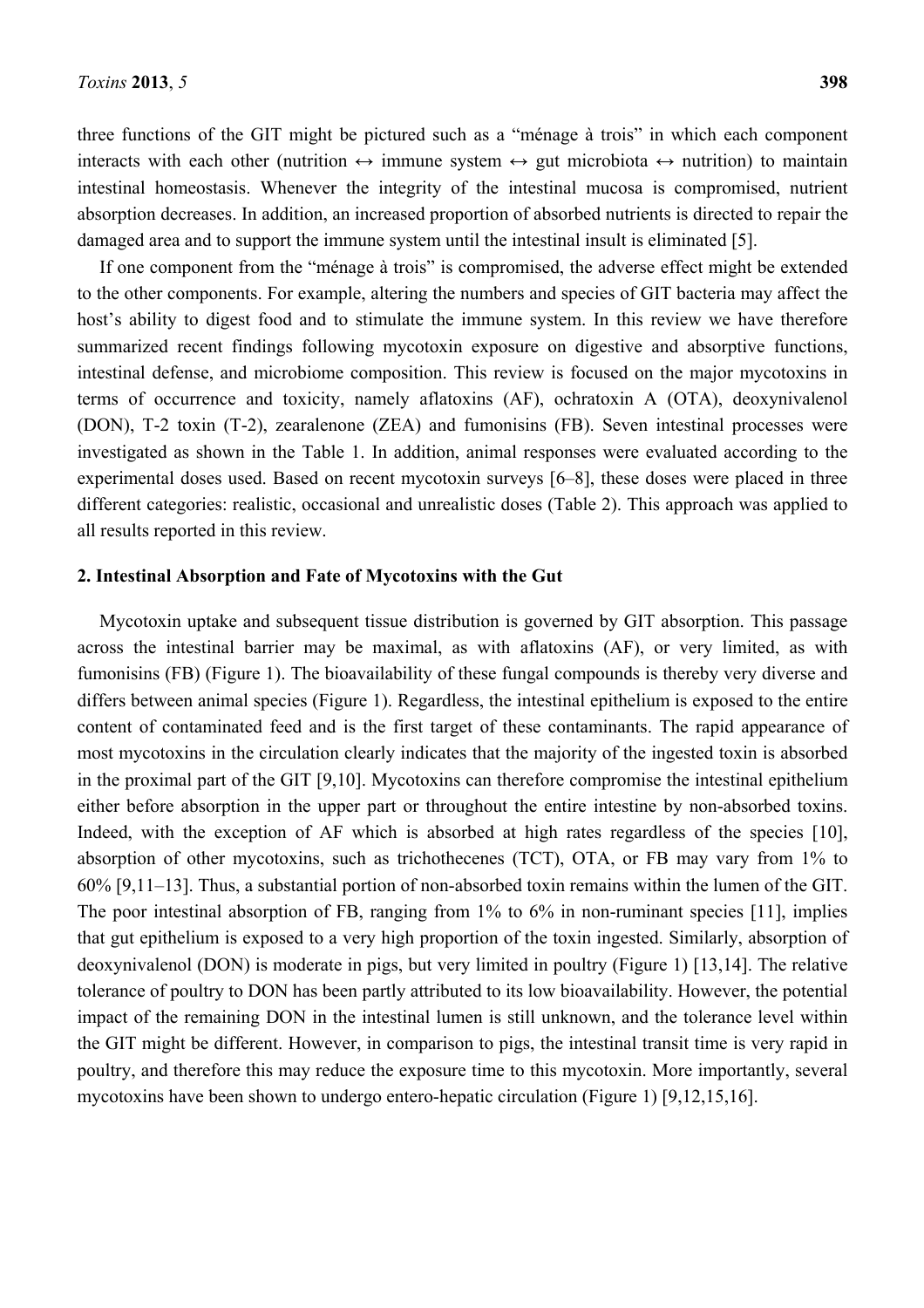### *Toxins* **2013**, *5* **399**

|                              | <b>Nutrient</b><br>digestibility | <b>Enzyme</b><br>activities | <b>Nutrient</b><br>uptake <sup>1</sup> | <b>Digestive</b><br>microflora | <b>Barrier</b><br>integrity | Mucosal<br>immunity $^2$ | Pathogen<br>clearance | Total <sup>3</sup> |
|------------------------------|----------------------------------|-----------------------------|----------------------------------------|--------------------------------|-----------------------------|--------------------------|-----------------------|--------------------|
| <b>Experiments</b>           | 13                               |                             | 17                                     | 5                              | 16                          | 13                       | 14                    | 83                 |
| in vitro/ex vivo/in vivo $4$ | 0/0/13                           | 0/0/5                       | 1/10/12                                | 1/2/4                          | 13/2/5                      | 7/1/10                   | 1/1/13                | 23/16/62           |
| Aflatoxin (AF)               | 5                                |                             |                                        | $\theta$                       | 2                           |                          |                       | 14                 |
| Ochratoxin A (OTA)           | $\theta$                         |                             | $\Omega$                               | $\Omega$                       |                             | 0                        |                       | 6                  |
| Deoxynivalenol (DON)         |                                  |                             | 11                                     |                                | 8                           |                          |                       | 32                 |
| $T-2$ toxin $(T-2)$          | $\theta$                         |                             |                                        |                                |                             |                          |                       |                    |
| Zearalenone $(ZEA)^5$        | $\theta$                         |                             | 0                                      |                                | $\theta$                    |                          | 0                     |                    |
| Fumonisin (FB)               |                                  |                             |                                        |                                |                             |                          |                       | 14                 |
| Multi-contamination          | 5                                | $\Omega$                    |                                        | $\theta$                       |                             |                          | 3                     | 12                 |
| References                   |                                  |                             |                                        |                                |                             |                          |                       |                    |
| Aflatoxin (AF)               | $[17-21]$                        | [17, 19, 22, 23]            | $[24]$                                 |                                | [25,26]                     | $[27]$                   | $[28]$                |                    |
| Ochratoxin A (OTA)           |                                  |                             |                                        |                                | $[29 - 31]$                 |                          | $[32 - 34]$           |                    |
| Deoxynivalenol (DON)         | $[35]$                           |                             | $[36 - 46]$                            | $[47 - 49]$                    | $[50 - 57]$                 | $[51, 53, 58 - 62]$      | [58, 63]              |                    |
| $T-2$ toxin $(T-2)$          |                                  |                             | $[64]$                                 | $[65]$                         |                             |                          | [28, 66, 67]          |                    |
| Fumonisin (FB)               | [68, 69]                         | $[70]$                      | [70, 71]                               | $[72]$                         | [51, 73]                    | $[51, 74 - 76]$          | [75, 77]              |                    |
| Multi-contamination          | $[21, 78 - 81]$                  |                             | [82, 83]                               |                                | [51]                        | [51]                     | $[84 - 86]$           |                    |

**Table 1.** Intestinal processes investigated—number of experiments per process and per mycotoxin in the meta-analysis.

<sup>1</sup> Nutrient uptake includes also experiments on electrophysiological properties of the intestinal epithelium and on morphology of intestinal villi; <sup>2</sup> Mucosal immunity does not include experiments using stimuli, such as pathogens or antigens, besides mycotoxin exposure. It refers mostly to the interaction of the mycotoxin with the epithelium through the analysis of cytokine expression; <sup>3</sup>The same experiment may be assigned to different categories when multiple intestinal functions were investigated; <sup>4</sup>*in vitro*, use of cell lines; *ex vivo*, use of isolated epitheliums or rumen simulation; *in vivo*, use of animals. Some published articles combined within the same study *in vitro* and/or *ex vivo* and/or *in vivo* approaches, especially for nutrition studies with the use of Ussing Chamber (UC) following animal intoxication. <sup>5</sup>Although there is no report on ZEA alone, ZEA was found in many experiments using naturally contaminated feed with *Fusarium* toxins.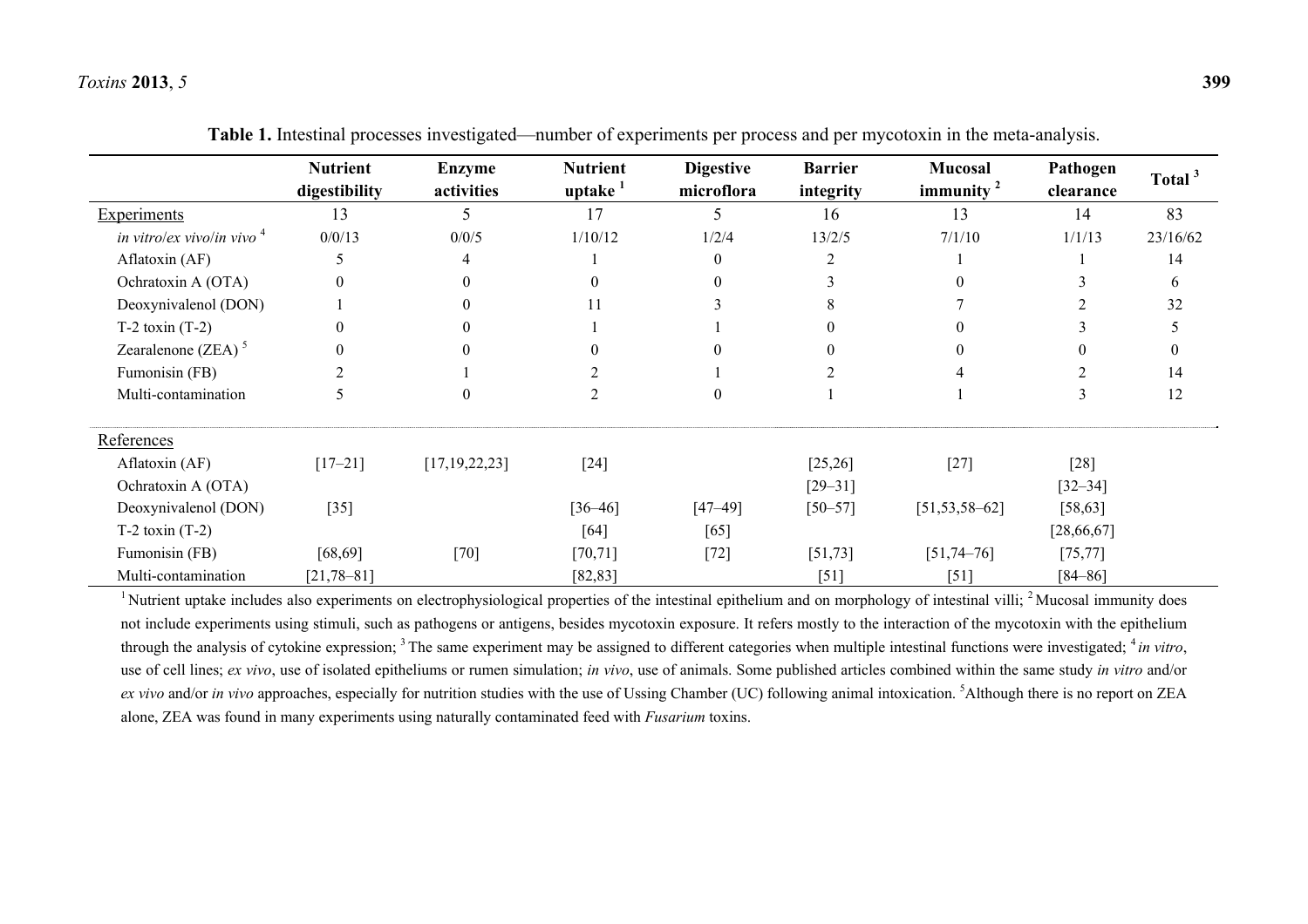|                                        | Deoxynivalenol<br>(DON; mg/kg) | <b>T-2 Toxin</b><br>$(T-2; mg/kg)$ | <b>Zearalenone</b><br>(ZEA; mg/kg) | <b>Fumonisins</b><br>(FB; mg/kg) | <b>Aflatoxin</b><br>(AF; mg/kg) | <b>Ochratoxin A</b><br>(OTA; mg/kg) |
|----------------------------------------|--------------------------------|------------------------------------|------------------------------------|----------------------------------|---------------------------------|-------------------------------------|
| Realistic doses (RD) <sup>1</sup>      |                                |                                    |                                    |                                  |                                 |                                     |
| Representative of field conditions     | $<$ 5                          | < 0.5                              | $\leq$ 1                           | <10                              | < 0.3                           | < 0.3                               |
| Occasional doses $(OD)^{-1}$           | >5                             | >0.5                               | >1                                 | >10                              | >0.3                            | >0.3                                |
| Unfavorable weather conditions         | $<$ 25                         | $<$ 2                              | $<$ 5                              | $<$ 40                           | $\leq$ 2                        | $\leq$ 2                            |
| Unrealistic doses $(UD)^{-1}$          |                                |                                    |                                    |                                  |                                 |                                     |
| Unlikely to occur in nature            | $>25$                          | >2                                 | >5                                 | $>40$                            | >2                              | >2                                  |
| EU Limits (EC guidance) $2$            |                                |                                    |                                    |                                  |                                 |                                     |
| Pig (young)                            | 0.9(0.9)                       | no advisory or                     | 0.25(0.1)                          | 5(5)                             | 0.02                            | 0.05(0.05)                          |
| Poultry                                |                                | guidance levels                    |                                    | 20                               | 0.02                            | 0.1                                 |
| Ruminant (young)                       | 5(2)                           | established                        | 0.5(0.5)                           | 50(20)                           | 0.02(0.01)                      |                                     |
| USA Limits (FDA guidance) <sup>3</sup> |                                |                                    |                                    |                                  |                                 |                                     |
| Pig (young)                            |                                | no advisory or                     | no advisory or                     | 10                               | 0.1(0.02)                       | no advisory or                      |
| Poultry (young)                        | 5                              | guidance levels                    | guidance levels                    | 50                               | 0.1(0.02)                       | guidance levels                     |
| Ruminant (young)                       |                                | established                        | established                        | 30                               | 0.3(0.02)                       | established                         |

**Table 2.** Method used to categorize the experimental doses.

 $1$ <sup>1</sup> The establishment of the three categories (RD, OD, UD) was based on recent worldwide surveys [6–8]. According to the mean concentrations reported in these surveys, an average was set for each mycotoxin and multiplied by a 5-fold factor to get the maximum threshold for realistic doses (RD). According to the maximum levels detected in these surveys, an average was set for each mycotoxin and multiplied by a 2-fold factor to get the minimum threshold for unrealistic doses (UD). Occasional doses (OD) include concentrations between the two thresholds set for RD and UD. The conversion of doses used *in vitro* to the equivalent doses in mg/kg was based on the method of Sergent *et al.* [87]; <sup>2</sup> EU limits in finished feed set according to the European Commission Recommendation 2006/576/EC and the European Commission Directive 2003/100/EC; <sup>3</sup> USA limits in finished feed set according to the Food and Drug Administration Regulatory Guidance for Toxins and Contaminants; <sup>4</sup> In animals fed for slaughter.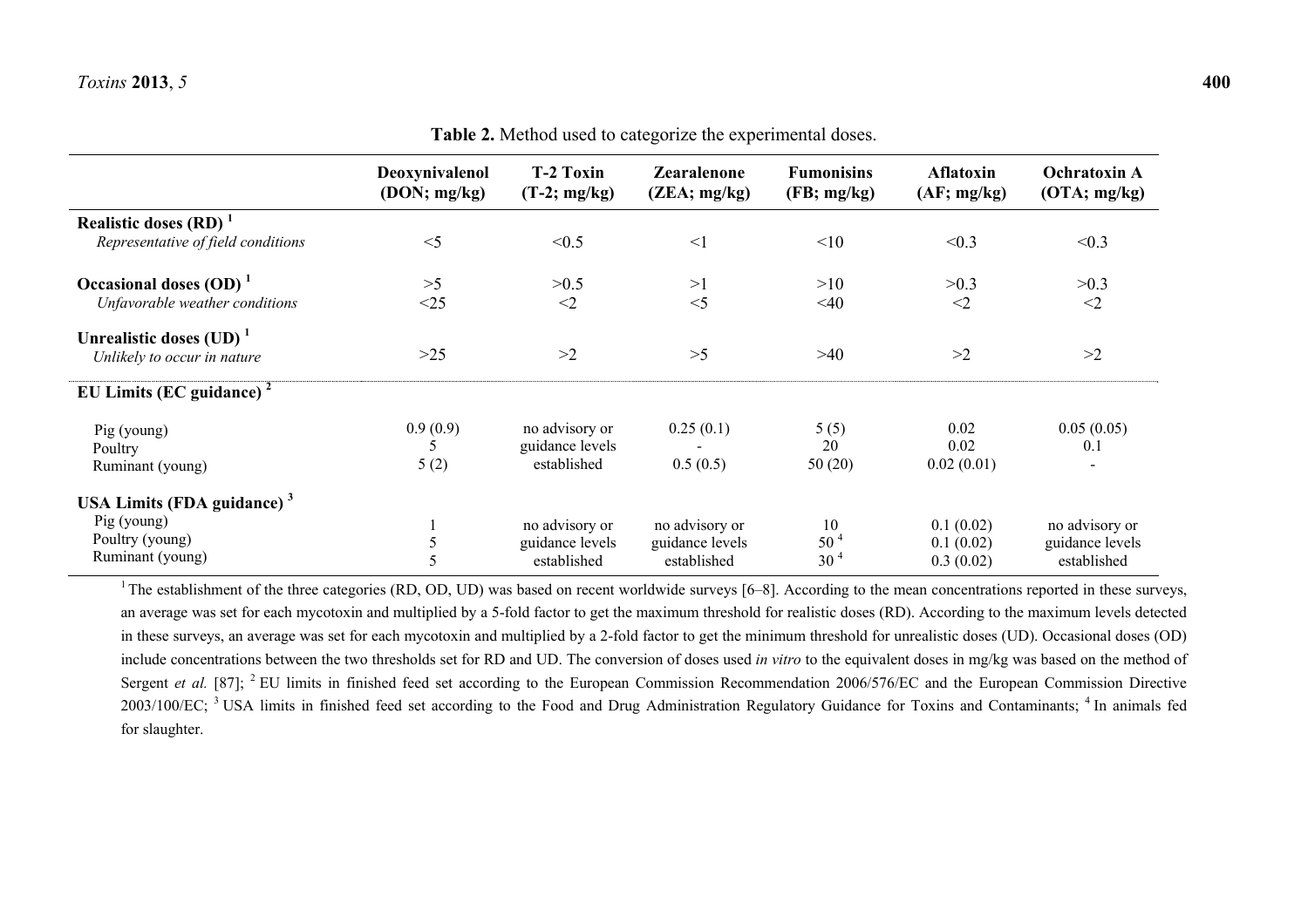**Figure 1.** Absorption and fate of mycotoxins within the gastrointestinal tract (GIT) of non-ruminants. On the left are displayed the different segments of GIT, the sites of absorption and the dynamic of major mycotoxins within the GIT. It is a rough representation of the GIT of non-ruminants that does not take into account the size and proportion of these segments according to species. On the right is indicated the percent absorbed of major mycotoxins within the GIT of pig and poultry, and the routes of uptake of toxins.



This makes the mycotoxins available again via the bile in the entero-hepatic cycle, resulting in reabsorption and a prolonged retention time in the GIT. Entero-hepatic recycling must contribute to FB toxicity as intestinal absorption of this toxin is very low. Thus, in the intestinal lumen FB could be incorporated into mixed micelles, through interactions with cholesterol and/or bile salts, and thereby facilitate its intestinal absorption [15]. Interestingly, an *in vitro* study showed that FB was unable to cross the intestinal epithelium [89], but considering this mode fails to mimic *in vivo* conditions (e.g., through entero-hepatic recycling or through incorporation into mixed micelles) conclusions must be drawn carefully. In addition to the increased exposure through entero-hepatic circulation, it has been recently suggested that DON first enters the blood circulation when absorbed in the upper GIT and then reenters the intestinal lumen, passing through the more distal intestinal cells from the blood stream via the basolateral side of the cell [50]. Although an *in vitro* study, this may explain why some effects of DON are observed in the mid and distal jejunum rather than the proximal intestine.

Mycotoxin metabolism can occur in both the liver and the digestive tract. Intestinal metabolism, whether be in the gut epithelium or by gut microorganisms, may limit the toxic effects of mycotoxins within the GIT. This is especially true for ruminants which are able to convert many mycotoxins into non-toxic metabolites. Ruminant resistance to some mycotoxins has been attributed to the detoxifying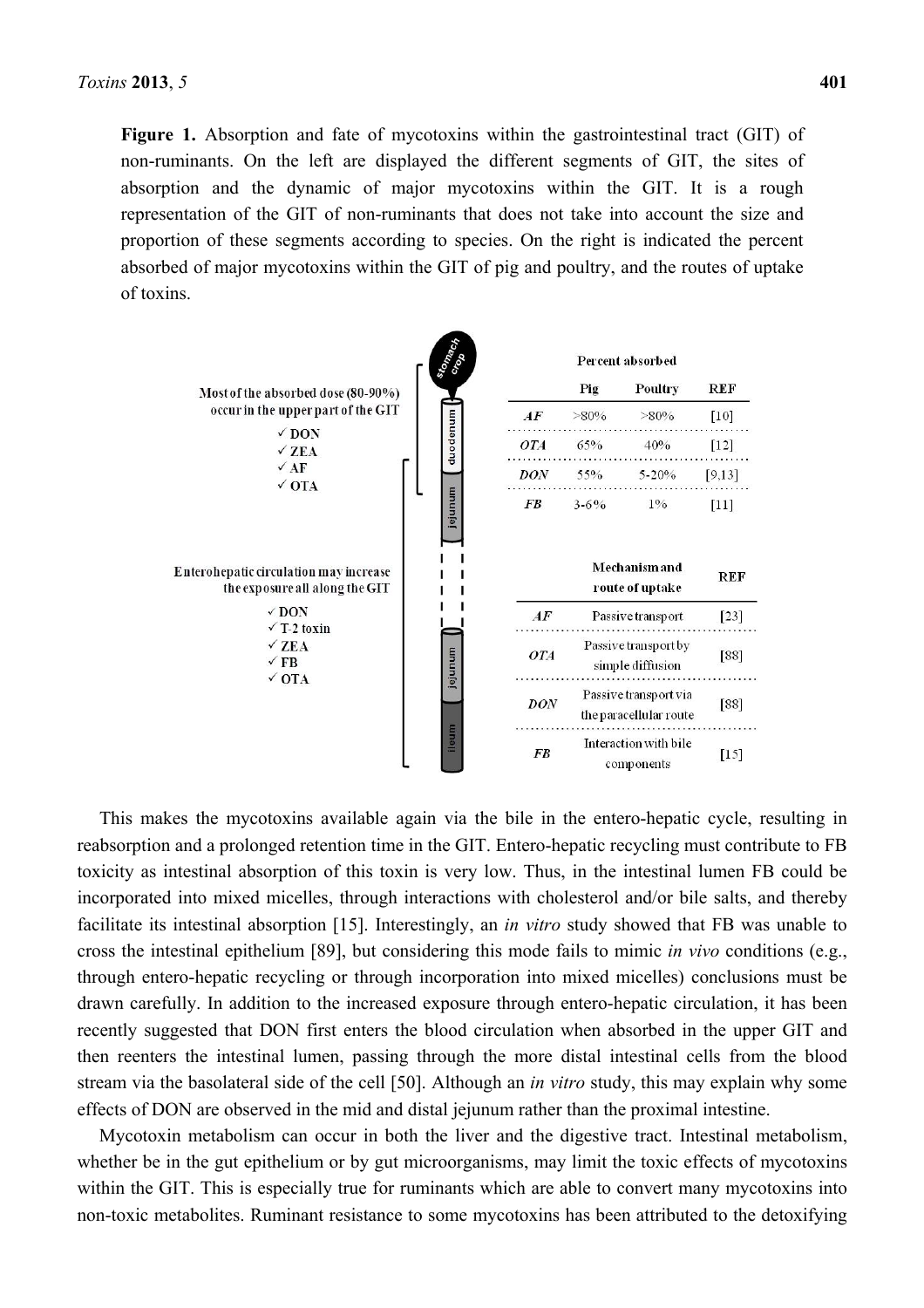role of the microbial population in the rumen. Many compounds, such as ZEA, DON or OTA are effectively rendered non-toxic by rumen microorganisms before absorption [9]. However in non-ruminants, intestinal biotransformation of mycotoxins takes place predominantly in the large intestine and thus provides little detoxification prior to absorption. Unlike other mycotoxins, AF requires metabolism to its toxic metabolite. While this activation has been largely described in the liver,  $AFB_1$  metabolism to the reactive epoxide also takes place in the intestinal tract [88].

The absorption and fate of mycotoxins within the GIT provides evidence that the intestinal epithelium is prone to the toxic action of these toxins. Therefore, this paper reviews the consequences of mycotoxin exposure on the different processes governing the major functions of the intestine.

### **3. Consequence of Mycotoxins for Nutrient Metabolism**

It is very well documented that the major mycotoxins are able to adversely affect the growth of animals. Impact on performance varies according to many factors, such as the mycotoxin and the species used, the concentration in feed, the use of purified *versus* naturally contaminated feed, or the ingestion of multi-toxin contaminated feed. Although the effect of low doses is more controversial, the reduced performance is among the main characterized effects of mycotoxin intoxication [3]. Though decreased body weight gain of animals is seemingly a consequence of reduced feed intake or outright feed refusal, a significant body of research points to a direct and/or indirect effect of mycotoxins on the nutrient quality, digestibility and/or absorption. There is a close association between production performance and digestive activity. For example, authors from the 1970's and 1980's reported reduced absorption of essential nutrients after aflatoxin [3] and trichothecene (TCT) [36,64] exposure. A reduction in the severity of acute aflatoxicosis in broilers oversupplemented with energy has been noted [90]. Thus, it is important to elucidate how mycotoxins modulate the activity of enzymes and transporters involved in nutrient digestion and uptake, and subsequently, the consequences on nutrient digestibility and on metabolizable energy.

# *3.1. Nutrient Digestibility and Metabolizable Energy*

The effect of mycotoxins on apparent nutrient and energy digestibility has been documented, especially in case of AF and *Fusarium* toxins (FUS). Very low doses of AFB<sub>1</sub> (20 and 40  $\mu$ g/kg) reduced the apparent digestibility of crude protein by 8% to 13% in ducks (Table 3) [17]. Similarly, dietary AF was suggested to increase the amino acid requirements, and also to affect ducks to a greater extent than chickens [18]. At higher doses, this *Aspergillus* metabolite showed similar effects on the apparent digestibility of laying hens and broiler chickens [19,20]. Net protein utilization, apparent digestible (ileal digesta) and metabolizable energy (excreta) were also evaluated in these studies, and AF was shown to reduce energy utilization (Table 3).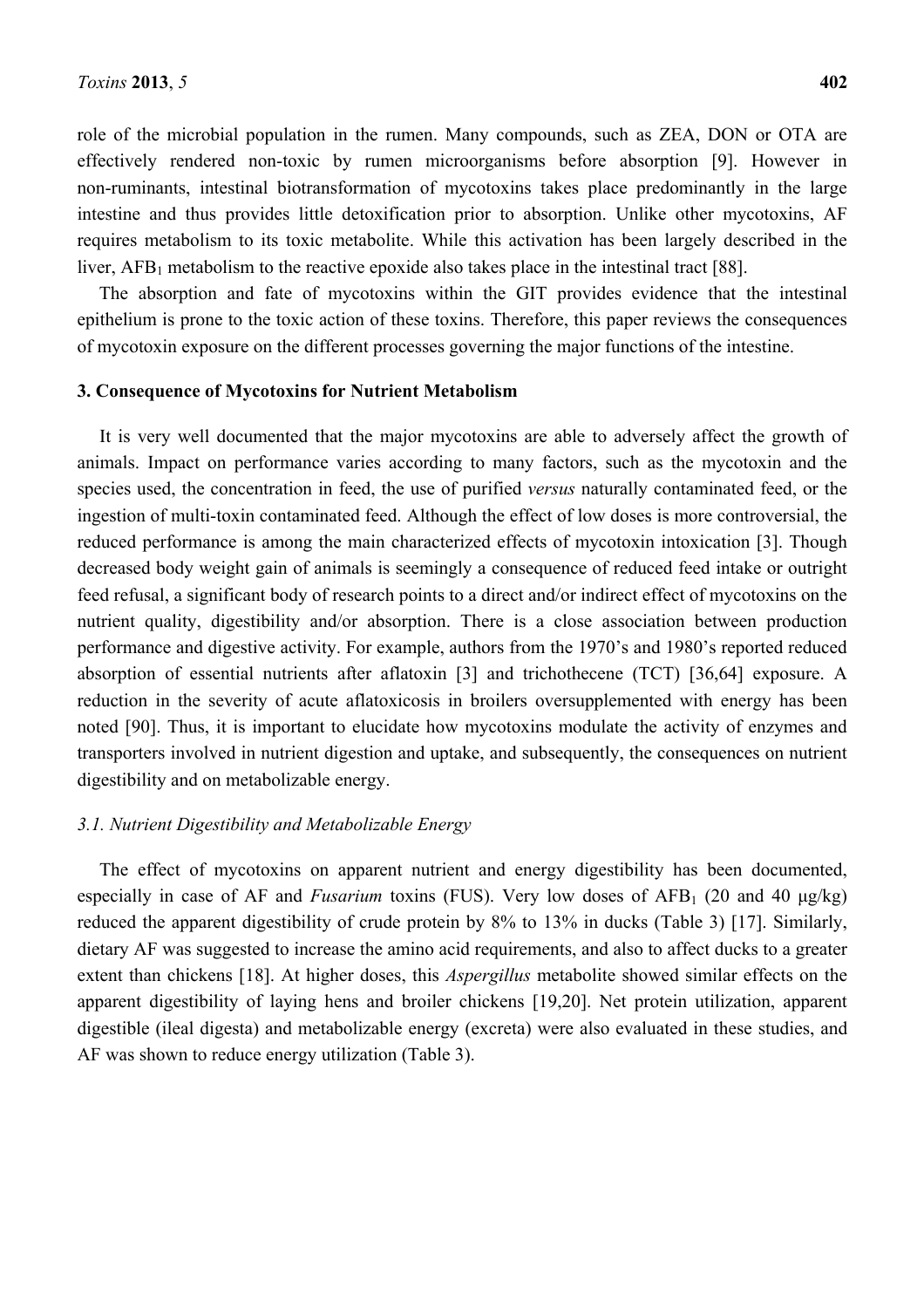|                      | <b>MYCOTOXIN CONCENTRATION IN STUDIES</b>                           |                                                                                      |                                                                          |  |  |
|----------------------|---------------------------------------------------------------------|--------------------------------------------------------------------------------------|--------------------------------------------------------------------------|--|--|
|                      | <b>Realistic doses</b>                                              | <b>Occasional doses</b>                                                              | <b>Unrealistic doses</b>                                                 |  |  |
| Digestive processes  |                                                                     |                                                                                      |                                                                          |  |  |
| Enzyme               | AF (hen): amlysase activity $\nabla$ in pancreas and $\Delta$ in    | $\underline{\mathbf{FB}}_1$ (pig): aminopeptidase activity $\Delta$ in jejunum [70]. |                                                                          |  |  |
| activities           | duodenum, lipase activity ≥ in pancreas and duodenum,               | AF (hen): disaccharidase, maltase activity $\bar{\lambda}$ in                        |                                                                          |  |  |
|                      | trypsin and chymotrypsin activity $\bar{\lambda}$ in pancreas [22]. | jejunum [19].                                                                        |                                                                          |  |  |
|                      | AF (duck): protease, amlysase, trypsin and chymotrypsin             | $\Delta F$ (mouse): alkaline phosphatase activity $\Delta$ in                        |                                                                          |  |  |
|                      | activity $\bar{\lambda}$ in duodenum [17].                          | isolated duodenal enterocytes [23].                                                  |                                                                          |  |  |
| Nutrient             | $\Delta F$ (duck): reduced apparent digestibility of crude protein  | <b>FUS</b> (hen): slightly depressed nutrient digestibility $\&$                     |                                                                          |  |  |
| digestibility        | $[17, 18]$ .                                                        | metabolizable energy [78].                                                           |                                                                          |  |  |
|                      | FUS (dog): improved nutrient digestibility [81].                    | FUS (chicken): increased protein digestibility $\&$ net                              |                                                                          |  |  |
|                      | $FB1$ (pig): reduced digestibility of ether extract [68].           | protein utilization [80].                                                            |                                                                          |  |  |
|                      | <b>DON</b> (chicken): reduced intestinal viscosity [35].            | $\underline{\mathbf{FB}}_1$ (rat, pig): reduced nutrient digestibility [68,69].      |                                                                          |  |  |
|                      |                                                                     | AF (chicken/hen): reduced apparent digestibility,                                    |                                                                          |  |  |
|                      |                                                                     | digestible & metabolizable energy [19-21].                                           |                                                                          |  |  |
| Absorptive processes |                                                                     |                                                                                      |                                                                          |  |  |
| Sugar transport      | DON (HT-29 cells): strong inhibition of SGLT1 &                     | <b>DON</b> (chicken-hen/UCj <sup>1</sup> ): reduced Isc after glucose                | T-2 toxin (rat/explant): reduced glucose absorption in                   |  |  |
|                      | GLUT5 [44].                                                         | addition [42,43], inhibition of intestinal SGLT1 [45].                               | jejunum and its rate of appearance in venous plasma [64].                |  |  |
|                      | <b>DON</b> (chicken): reduced intestinal expression of SGLT1,       | $FB1$ (pig/UCj <sup>1</sup> ): enhanced Isc after glucose                            | $\Delta F$ (UCj <sup>2</sup> ): reduced Isc after glucose addition [24]. |  |  |
|                      | GLUT2 [40] & GLUT5 [46].                                            | addition [70].                                                                       | OTA (HT-29 cells): strong inhibition of SGLT1 [29].                      |  |  |
| Amino-acid           | <b>DON</b> (HT-29 cells): inhibition of active and passive          | <b>DON</b> (UCj <sup>2</sup> ): reduced Isc after proline addition [41].             |                                                                          |  |  |
| transport            | L-serine transporters [44].                                         |                                                                                      |                                                                          |  |  |
| Lipid transport      | <b>DON</b> (HT-29 cells): increase of palmitate transport [44].     |                                                                                      |                                                                          |  |  |
|                      | <b>DON</b> (chicken): reduced expression of palmitate               |                                                                                      |                                                                          |  |  |
|                      | transporter in jejunum [46].                                        |                                                                                      |                                                                          |  |  |
| Other essential      |                                                                     | <b>DON</b> (mouse/explant): reduced uptake and transfer of                           |                                                                          |  |  |
| nutrients            |                                                                     | folate $[36]$ .                                                                      |                                                                          |  |  |

**Table 3.** Modulation of digestive and absorptive processes by mycotoxins.

GLUT2, facilitated glucose transporter; GLUT5, fructose transporter; Isc, short-circuit current; SGLT1, sodium-dependent glucose cotransporter 1; UCj, jejunum mounted in Ussing Chamber. <sup>1</sup> (species/UCj) means trials with animals exposed to mycotoxins through feeding or gavage, followed by jejunum mounted in Ussing Chamber; <sup>2</sup> (UCj) means addition of mycotoxin on the mucosa of jejunum mounted in Ussing Chamber from nonexposed animals.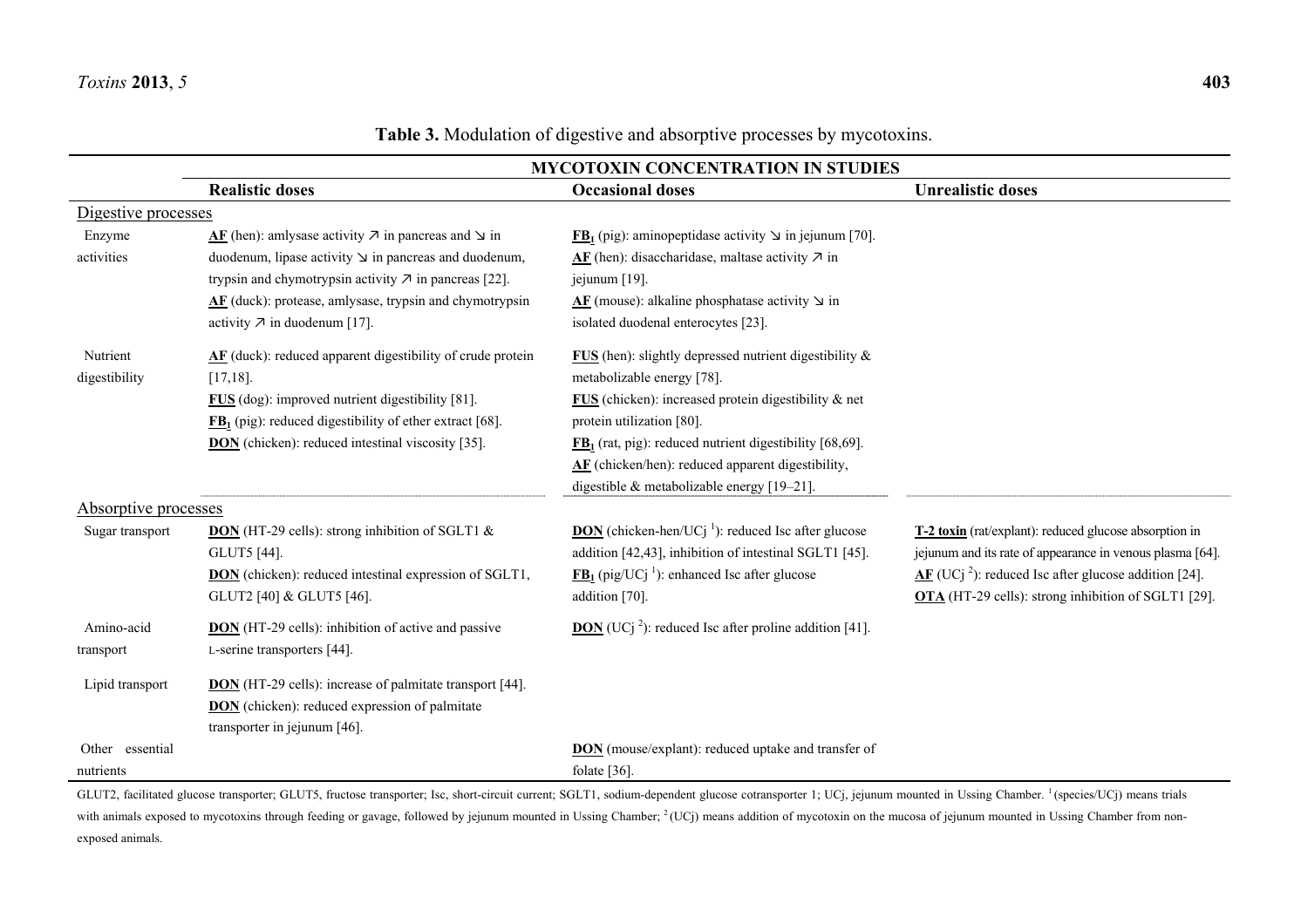In addition, AF in combination with OTA had a more pronounced effect on metabolizable energy content of the diet than when either toxin was fed alone, and this reduction occurred through a significant increase in the maintenance energy requirement of the hen [21]. The inability of animals to efficiently utilize the essential nutrients in their feeds has also been demonstrated in rats and pigs fed contaminated diets with moderate doses of  $FB<sub>1</sub>$  (Table 3) [68,69]. As mentioned by Gbore *et al.* [69] the alterations in albumin synthesis and serum protein concentrations observed sometimes in intoxicated animals might be a consequence of a lower protein digestibility. Other studies related to the effects of DON and FUS (primarily contaminated with DON) on nutrient digestibility show how relevant it is to consider the evaluation of naturally contaminated grains. Although some authors did not find any, or only minor differences, in nutrient digestibility [78,79,82], Danicke *et al.* [80] and Leung *et al.* [81] reported that diets naturally contaminated with FUS improved the digestibility in broilers and dogs respectively (Table 3). Similarly, DON-contaminated feed has been shown to reduce the intestinal viscosity of broilers, probably due to a direct effect on the content of non-starch polysaccharides (considered as anti-nutritive) in the feed (Table 3) [35]. A plausible explanation is that growing fungi are capable of synthesizing cell wall degrading enzymes in order to penetrate the cell wall of cereal kernels. This partial degradation of the cell wall constituents and the structural changes in the protein and probably in other nutrient fractions, would suggest an improvement in nutrient availability for the animal.

These results stress the necessity to consider not only the mycotoxin contamination in evaluating their effect on animal health and performance, but also the possible physicochemical alterations of feedstuffs due to the infection or invasion of the fungus. Nonetheless, inconsistent results on animal performance has been reported in these studies, ranging from decreased body weight [80,81] but with a better feed-to-gain ratio [80], to increased animal growth [35]. Also, other suggestions, such as physiological adaptations, have been proposed to explain higher digestibility. Reduction of feed intake minimizes mycotoxin exposure that would result in lesser amounts of bulk passing through the GIT, thereby increasing nutrient digestibility and absorption [81]. Yunus *et al*. [82] reported a tendency of higher protein digestibility in broilers fed a diet containing DON. However, the authors of this study did not use naturally contaminated grains, and thereby suggested that the increase observed in the length of the small intestine might be responsible for the improvement in digestibility. These physiological changes would imply a higher absorption of mycotoxins, and would account for the decreased performance observed in animals.

#### *3.2. Digestive and Absorptive Processes*

The measure of apparent digestibility reflects the net effect of all digestive and absorptive processes along the digestive tract. Accordingly, attention needs to be paid to the effect of these fungal metabolites on the individual components of these processes and endogenous losses of both nutrients and energy.

### 3.2.1. Activity of Digestive Enzymes

Digestive enzymes are required for the digestion of dietary starch, fat, and proteins. Disturbances to enzyme production and/or activity may lead to GIT disorders. Similar to the studies on nutrient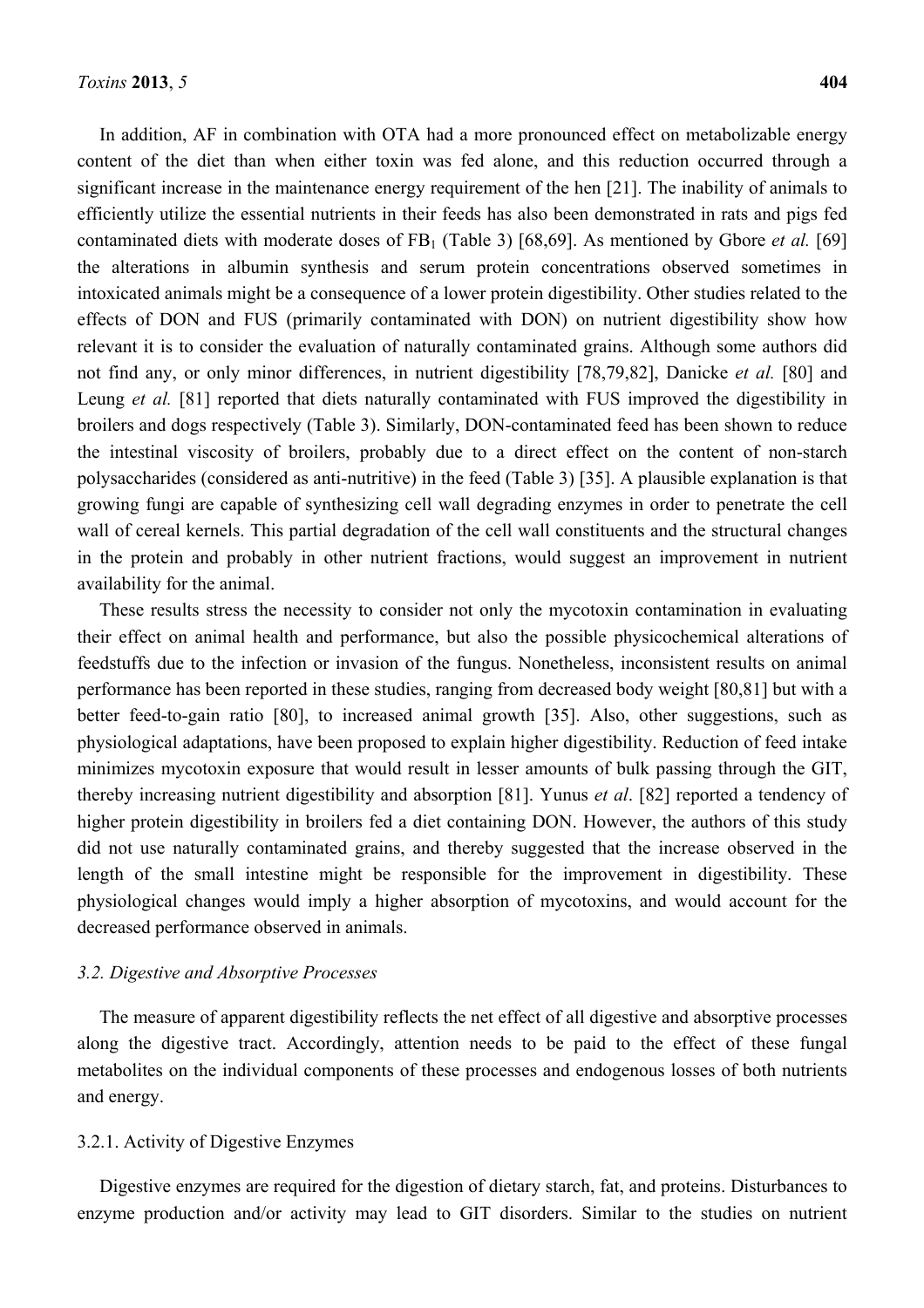digestibility, several reports have concluded that enzyme activity is modulated following AF consumption. Contradictory effects were reported in birds fed realistic concentrations of AF, on the duodenal activity of amylase (Table 3) [17,22]. Despite that, both authors agree on the plausibility of pancreatic damage, resulting in increased release of proenzymes from pancreatic cells to the intestinal tract. This would account in their studies for the higher activity of amylase, trypsin and chymotrypsin in both the pancreas and duodenum (Table 3) [17,22]. However, digestion of nutrients was not enhanced in the intestine [17]. Applegate *et al.* [19], suggested that a compensatory response to a decrease in feed intake and nutrient deficiency during aflatoxicosis might also explain these findings.

Increased jejunal activity of disaccharidase and maltase was also noted with higher doses of AF in hens (Table 3) [19]. Conversely, alkaline phosphatase and aminopeptidase activity were reduced in the intestine of mice orally treated with AF and of pigs fed  $FB<sub>1</sub>$ -contaminated feed, respectively (Table 3) [23,70]. These changes in activity may reflect changes in intestinal villi morphology as discussed below. It is known that the upper 40% of the villus expresses 30% to 40% more sucrase and maltase activity per enterocyte than the lower 60% of the crypt villus axis. Therefore, enterocytes must differentiate during their time along the crypt-villus axis to fully express these digestive functions [19].

### 3.2.2. Morphology of Intestinal Villi

Nothing is known about mycotoxin effect on enterocyte differentiation or migration rates along the length of the villus, but many studies reported adverse effects of these fungal metabolites on morphology of intestinal villi. Villi increase the internal surface area of the intestinal walls, allowing for an increase of the area available for nutrient absorption. Therefore, whenever integrity of the intestinal wall is compromised, the effectiveness of nutrient absorption might be affected. In the pig, exposure of the GIT epithelium to moderate doses of FB reduced villi height and caused villus fusion and atrophy [71,74]. At low doses of DON, the same villi abnormalities were noted in the jejunum of pigs [37,51]. Similarly in poultry, either low or moderate levels of DON in feed, as well as its combination with other *Fusarium* toxins were able to lower the absorptive surface area through a decrease of villus height in the duodenum and jejunum [38–40,82–84]. Since DON is an inhibitor of protein synthesis, it is not surprising to see the mucosal structure altered following toxin ingestion. Indeed, villi and crypt are intestinal areas with a high rate of protein turnover.

# 3.2.3. Nutrient Uptake

To investigate the effects of mycotoxins on nutrient uptake and transport, several studies have utilized the Ussing Chamber (UC) method. The UC is used for electrophysiological studies of all epithelial tissues, and some of the parameters that can be investigated are transepithelial electrical potential or short-circuit current (Isc). This latter measure, Isc, is induced by the absorption of sodium (Na<sup>+</sup>) and the secretion of chloride (Cl<sup>−</sup>) ions. Measurement of Isc is a good indicator of sugar or amino acid transport as many nutrients are transported by carrier systems, and are usually cotransported with  $Na<sup>+</sup>$  (Figure 2). Thus, if those nutrients are added to the mucosal side of intestinal tissues, carrier-mediated transport is stimulated with a concomitant rise in the uptake of Na<sup>+</sup> [41].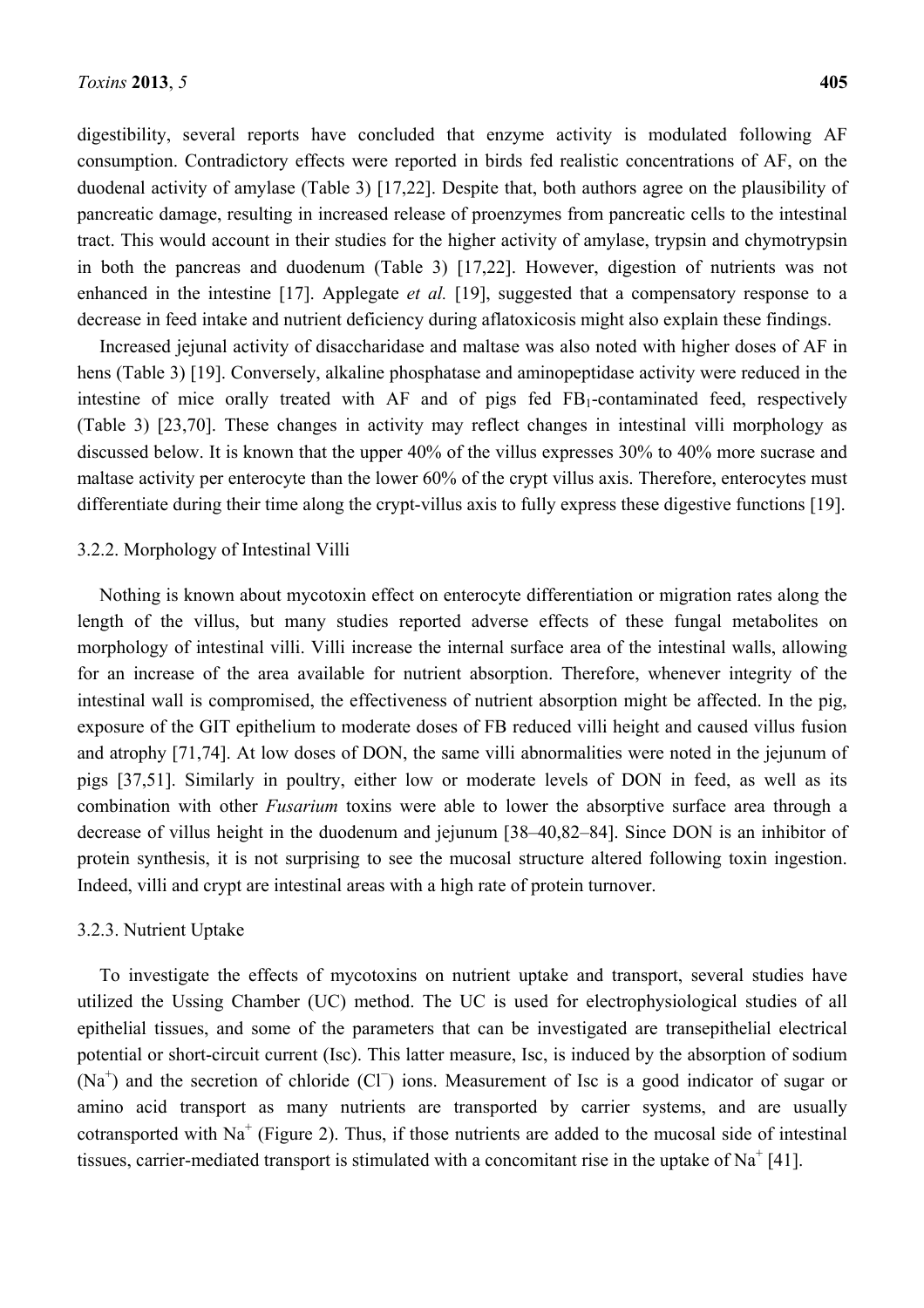**Figure 2.** Intestinal Epithelial Cells (IECs)—transcellular and paracellular pathways. The figure displays three enterocytes from an epithelium of the small intestine. The side of the epithelial tissue facing the lumen is the apical surface, and the surface that adjoins underlying tissue is the basolateral surface. The left side of the figure exemplifies the tight junction (TJ) complex involved in the paracellular route of absorption. TJ are the closely associated areas, at the apical side, of two cells whose membranes join together forming a paracellular barrier. It is a rough representation of the TJ complex, including only the proteins claudin, occludin and ZO-1. In addition, E-cadherin also participates to cell adhesion. The right side of the figure exemplifies the glucose transport through the transcellular route of absorption. The main apical transporter for active glucose uptake in small intestine is the sodium-dependent glucose cotransporter 1 (SGLT1). SGLT1 couples the transport of two  $Na<sup>+</sup>$  ions and one glucose molecule to mediate unidirectionally glucose absorption from the intestinal lumen into epithelial cells. This symporter uses the electrochemical gradient of  $Na<sup>+</sup>$  to drive the glucose absorption. The basolateral transporter GLUT2 (facilitated glucose transporter) facilitates diffusive transport of intracellular glucose into bloodstream.



Awad and co-workers generated substantial data on electrophysiological properties of intestinal epithelium following either the feeding of animals with DON-contaminated diet or the direct exposure of this mycotoxin to the epithelium [41–43]. In both cases, the UC was used to examine the bird's jejunum. Addition of glucose [42,43] or L-proline [41] on the luminal side of the isolated mucosa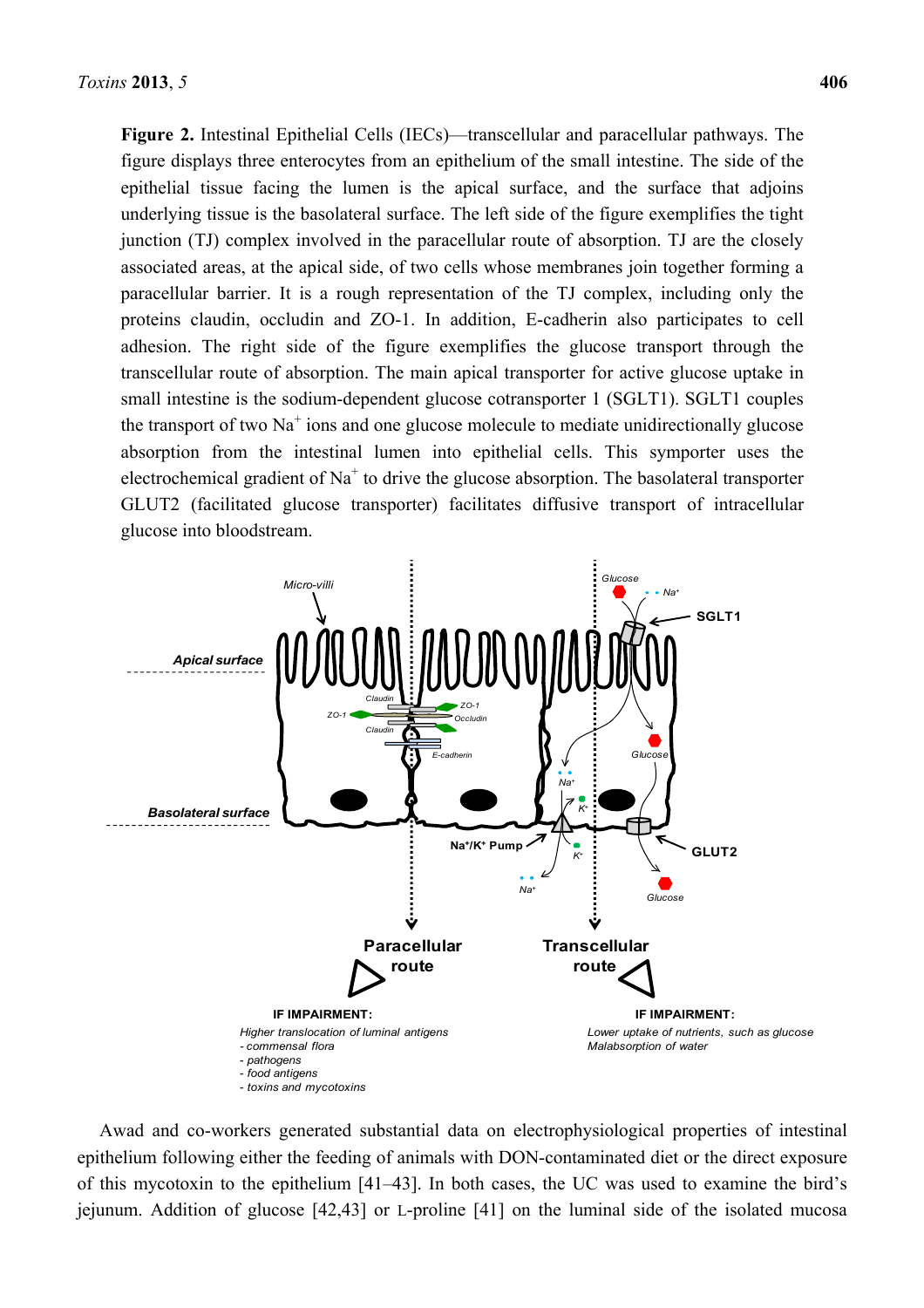increased Isc, indicating that this induction was due to increased  $Na<sup>+</sup>$  cotransport. This effect was reversed by moderate doses of DON (Table 3). Inconsistent effects of AF on glucose-induced Isc were reported with different *in vitro* concentrations of AF [24]. By contrast, FB<sub>1</sub> has been shown in pigs to enhance Isc after glucose addition (Table 3) [70]. It appears that the effects on the electrophysiological response are most likely a result of mycotoxin modulation on Na<sup>+</sup> cotransport.

Maresca *et al.* [29] were the first to show *in vitro* that OTA decreased glucose absorption mediated by the active Na<sup>+</sup>-dependent glucose transporter SGLT1 (Table 3). A year later, the same group demonstrated that low concentrations of DON inhibited the uptake of substrates with specific intestinal transporters (Table 3) [44]. They concluded that this was a specific modulation of the activity of intestinal transporters rather than a consequence of non-specific cell damage by the toxin. SGLT1 appeared to be the most DON-sensitive transporter, followed by the passive fructose transporter GLUT5 [44]. In addition, passive and active L-serine transporters exhibited a moderate sensitivity, whereas passive sugars transporters of the GLUT family were only slightly affected by the mycotoxin [44].

Considering glucose is a key fuel and an important metabolic substrate in animals, further work investigating the direct effects of DON on glucose transporters (Figure 2) has been reported. When added on the luminal side of the jejunum, DON mimicked the effect of a specific SGLT1 inhibitor, resulting in decreased glucose uptake [45]. Recently, gene expression of SGLT1 and GLUT2 (facilitated glucose transporter) were also evaluated after DON exposure (Table 3) [40]. The study revealed that the mRNA level of these genes was very low in the small intestine of chickens, especially in the proximal part, suggesting that down-regulation contributes to the inhibitory effect of DON on intestinal glucose absorption. The effect on GLUT2 was less obvious, which is in agreement with Maresca *et al.* [44]. Since this transporter mainly mediates the basolateral exit of glucose, unlike SGLT1 anchored on the apical membrane (Figure 2), GLUT2 would not be as exposed to DON. In summary, the decreased absorption of glucose observed following DON [36,45] or T-2 toxin intoxication [64] is consistent with a direct effect on SGLT1. In addition to this anti-nutritional effect, inhibition of SGLT1 could also cause diarrhea since this transporter is responsible for water reabsorption.

### *3.3. Connection between Intestinal Nutrient Metabolism and Animal Growth*

Given the effects of mycotoxins on the diverse processes of digestion and nutrient uptake, it is reasonable to ascribe the adverse effect observed on animal growth to the impairment of these processes. Nonetheless, as depicted in Figure 3 animal growth is often not or only moderately affected following the modulation of digestive functions by mycotoxins. Figure 3 summarizes the outcomes from 20 studies on animal body weight gain when authors reported any significant effects on nutrient digestibility, enzyme activity, nutrient uptake and transport, as well as on intestinal morphology. This summary allows an overview of the contribution of these digestive changes on animal performance. Half of the studies did not observe any changes on body weight whereas nine studies reported decreased growth. As previously mentioned, one study noticed an improvement in animal growth [35].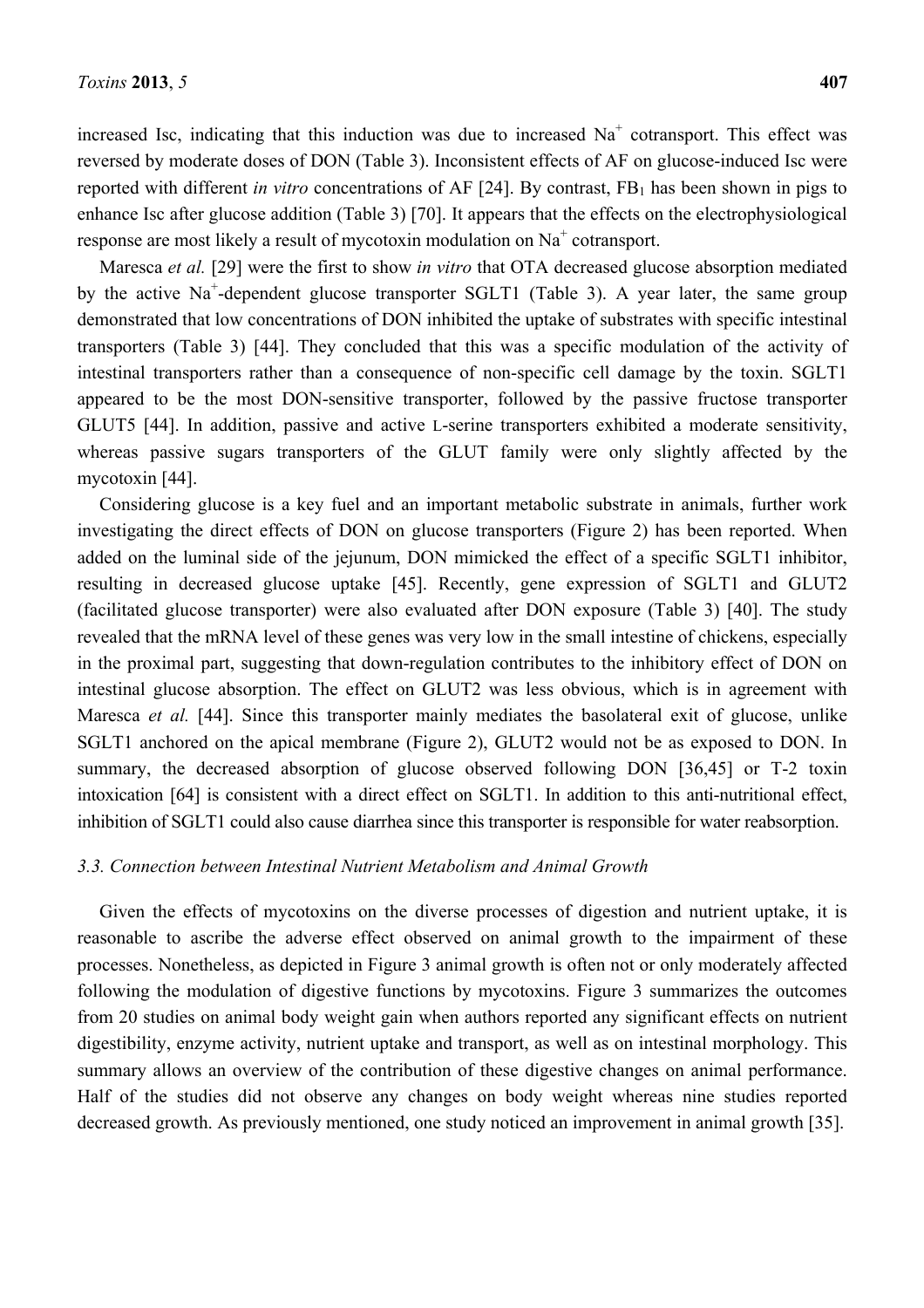**Figure 3.** Modulation of digestive and absorptive processes by mycotoxins—Consequence for animal growth. The figure displays animal body weight changes when an effect was reported on nutrient digestibility and/or nutrient uptake and/or intestinal morphology. These charts refer to 18 published articles [17,19,20,23,35,38–40,42,51,69,70,74,78,80–83] but reflect 20 separate studies since two articles used different concentrations of toxins within their study. The central and prominent chart refers to the overall modulation of growth balance by mycotoxins via digestive and absorptive processes. Half of these studies (10/20) did not observe changes in animal growth, 45% (9/20) observed a decrease in animal growth, and 5% (1/20) noted increased growth of the animal. According to the effect observed on animal growth, four sub-charts were established according to the cited experimental design, namely the mycotoxin used, the duration of exposure, the doses used and the species used. Short term exposure refers to trials of less than three weeks of duration, and long term to trials of more than three weeks exposure. RD, Realistic Doses; OD, Occasional Doses.



Interestingly, further analysis of these studies show that animal growth was mostly impaired when DON was in combination with other Fusarium toxins (FUS) (predominantly contaminated with DON) compared when given alone in the feed (Figure 3). In these experiments, species fed with DON or FUS contaminated diets were mainly broiler chickens and laying hens (Figure 3). Poultry are known to be relatively tolerant to DON up to 15 mg/kg, but at lower doses of DON in the FUS diets a high sensitivity was noted. Due to the natural co-occurrence of DON and ZEA, this latter was the second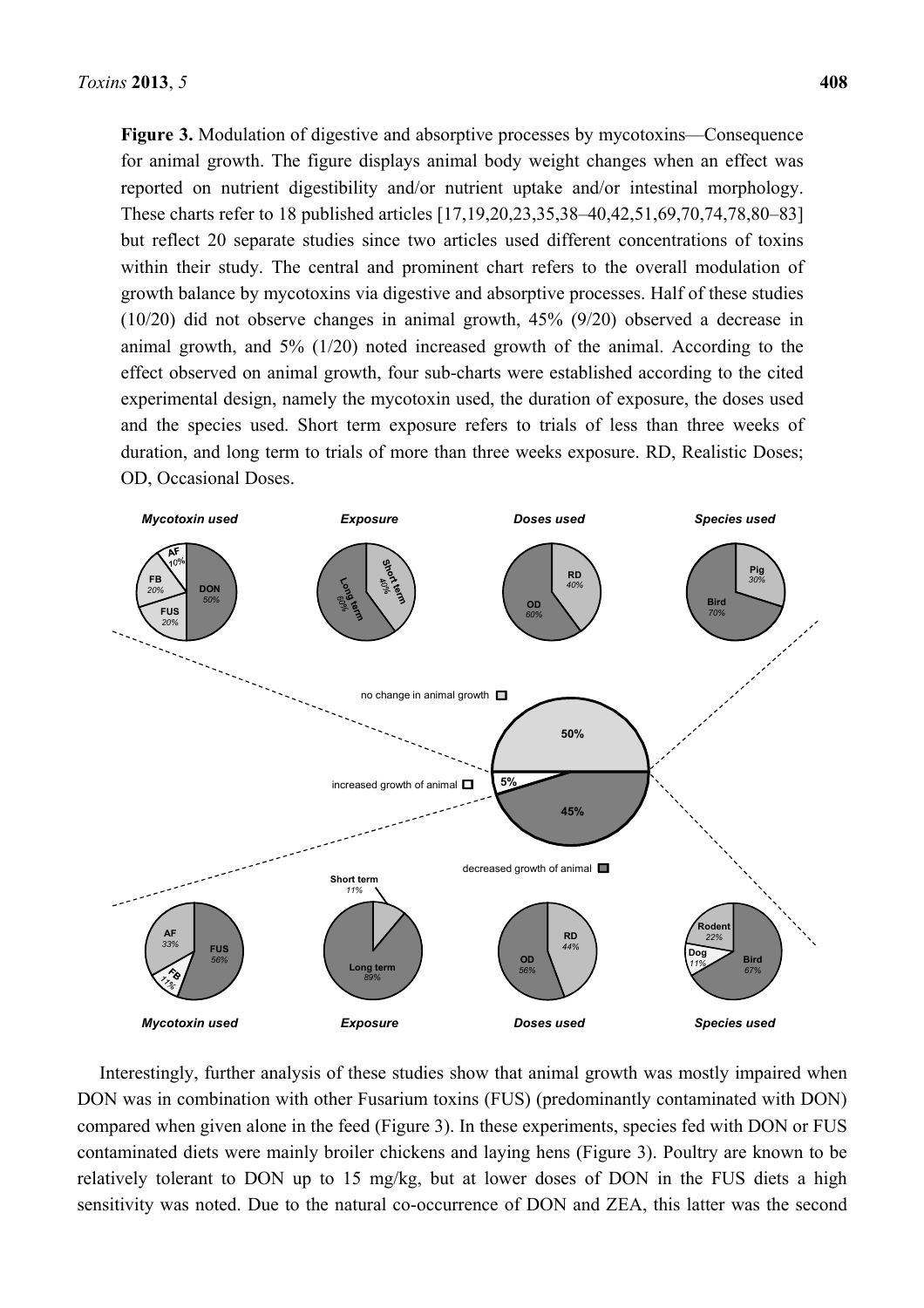most important metabolite found in these studies. Similarly very high concentrations of ZEA are not seemingly detrimental in birds, but its combination with DON may exacerbate the DON effect and greatly impact animal health and productivity. Furthermore, Pinton *et al*. [52] demonstrated very recently that 15-ADON, an acetylated derivative of DON commonly produced together with DON, caused higher toxicity than DON in the intestine. These findings emphasize that multi-toxin contamination should be further considered in the evaluation of the toxicity [91]. Figure 3 shows that a long-term trial, recreating farm conditions, is more suitable to fully describe the effects of mycotoxins, especially at low doses. On the other hand, as animal growth was not always affected, compensatory mechanisms must take place in animals to counterbalance the anti-nutritive effects induced by mycotoxins. For instance, increased absorption in distal intestinal sites to compensate for reduced nutrient absorption in the proximal intestine could be one of them [40]. Girgis *et al*. [84] observed an increase of villus height in the jejunum and ileum of birds fed a contaminated diet with Fusarium mycotoxins. The authors suggested that this finding may represent compensation for the reduced surface area of the duodenal villi resulting from reduced villi heights in these birds.

To conclude, evidence suggests that animal growth can be impaired regardless of the modulation observed on digestive and absorptive processes. Dramatic effects were seen on feed consumed and live weight gain whereas no difference was observed in apparent nutrient digestibility after DON feeding in pigs [79]. Thereby, reduced feed intake seems to mainly contribute to the reduced weight gain observed in animals. A very recent study showed that aberrant release of gut satiety hormones (in response to toxic substances to diminish and prevent further ingestion of the agent) might be one critical underlying mechanism for DON-induced anorexia and ultimately growth suppression [92]. Very recently, Pastorelli *et al*. [93] showed that the contribution of the reduced feed intake to the reduction of the body weight gain in pigs was more than 70% for mycotoxicoses. The authors reviewed the consequences of different sanitary challenges (digestive bacterial infections, poor housing conditions, lipopolysaccharide (LPS) challenge, mycotoxicoses, parasitic infections and respiratory diseases) on feed intake and growth responses of pigs. For challenges associated with the gastrointestinal tract, a large part of the reduction in growth was due to an increase in maintenance requirements, suggesting digestive and metabolic changes (repair of damaged tissues, maintenance of the integrity of the GIT, as well as metabolic cost associated with the stimulation of the immune system). It would be worthwhile reevaluating this partitioning in case of co-exposure to both a mycotoxin and a digestive pathogen. In the next section of this review, the potential of mycotoxins to enhance the toxic effects of intestinal pathogens is highlighted.

### **4. Consequence of Mycotoxins on Intestinal Defense**

The gastrointestinal tract (GIT) possesses its own immune system and it is estimated that up to 70% of the immune defenses of the organism are located in the intestine. In the GIT, the mature immune system of animals consists in specific tissues, such as gut-associated lymphoid tissues (GALT; Peyer's patch, mesenteric lymph nodes, cecal tonsils) where immunocompetent cells are able to mount an efficient immune response. Complementary to that, early and immediate responses are provided locally along the length of intestine, where mucus, intraepithelial immune cells as well as intestinal epithelial cells (IECs) play a key role as sentinels and defenders.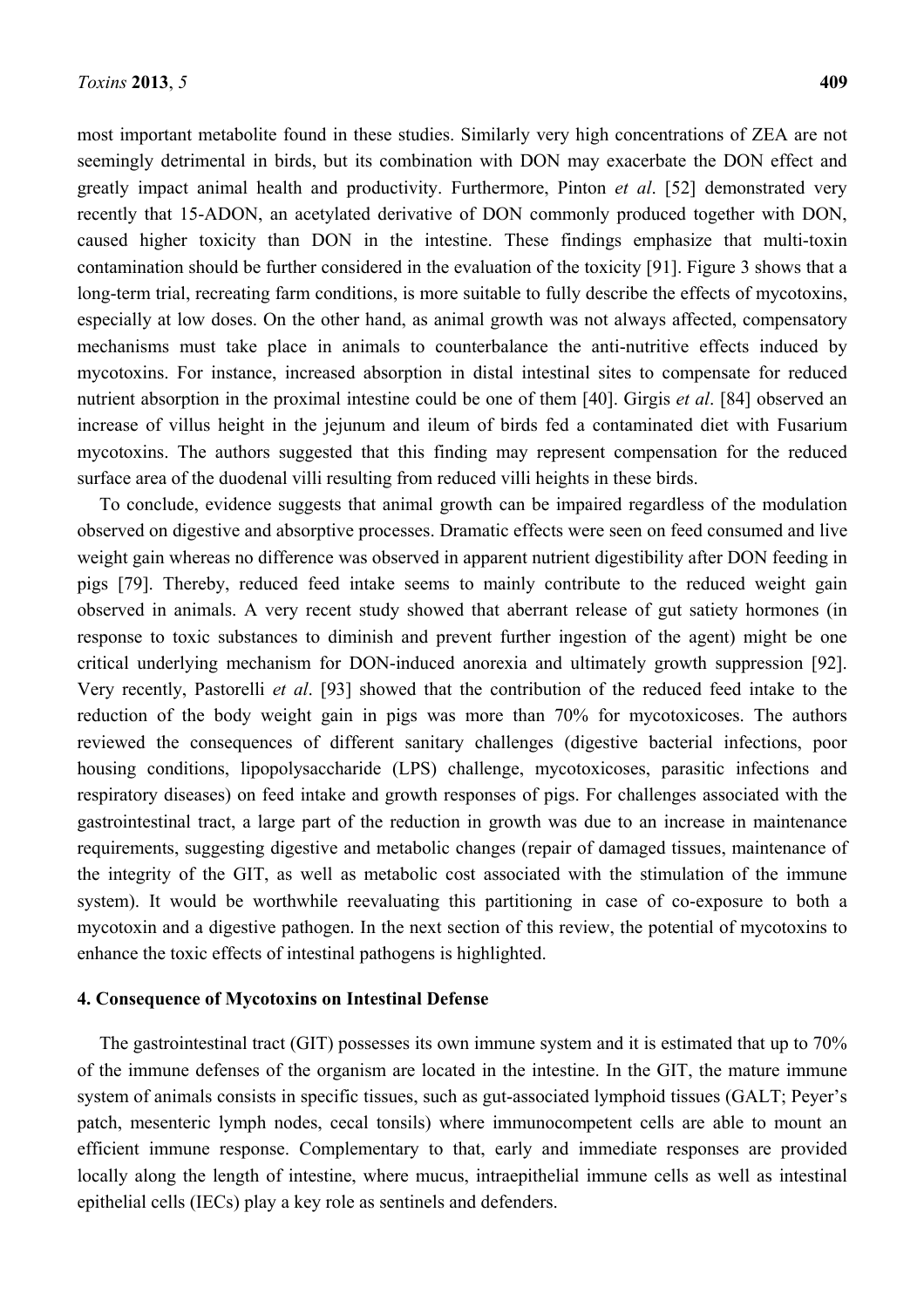Though it is well accepted that mycotoxins are able to modulate immune responses [4], the consequence of this immunomodulation for the GIT has been less documented. The capacity of animals intoxicated with mycotoxins to regulate the intestinal immune balance and/or mount an appropriate intestinal immune response is addressed here.

### *4.1. Pathogen Clearance*

The GIT is a major portal for entry of most enteric pathogens and is also a common route for vaccination in poultry. Intrusion of pathogens or antigen delivery for vaccination induces activation of the intestinal immune system, resulting in the division and proliferation of immune cells. As previously mentioned, actively dividing cells are the main targets of mycotoxins, and therefore feeding animals with mycotoxin-contaminated diets can lead to greater susceptibility to enteric infections. Table 4 presents results from studies where animals, exposed to mycotoxins, were not able to efficiently control different pathogen infections and clear them from the intestine.

### 4.1.1. Parasitic Infections

Coccidiosis is probably the most common disease in modern poultry production. It is caused by protozoan parasites of the genus Eimeria. These are obligate intracellular parasites with complex life cycles including sexual and asexual stages. In poultry, Eimeria affect the intestine making it prone to other diseases (necrotic enteritis) and reducing the ability of this organ to absorb nutrients. At high doses of OTA (2–4 mg/kg), coccidiosis provoked by *E. acervulina* and *E. adenoeides* in chicks and turkey poults respectively can progress more strongly and rapidly in OTA-treated animals than in those not exposed to the mycotoxin [32,33]. Lesion and oocyst indexes in the intestine of animals fed OTA were higher, and mucosa damage was more intense (Table 4). In addition, earlier mortality was also noticed in these studies. Using an optimized mixture (inducing lesions without mortality) of *E. acervulina*, *E. maxima* and *E. tenella*, or only *E. maxima*, Girgis *et al*. [84–86] examined the impact of the parasitic disease in the intestine of chickens fed with grains naturally contaminated with multiple *Fusarium* mycotoxins. DON was inevitably the major contaminant in the grains with concentrations representative of field conditions in North America (3.8–6.5 mg/kg). Along with DON, 15-acetyl DON and ZEA were present in the grains. Although a concentration up to 15 mg/kg of DON is regarded as safe in poultry, the lower doses used in these studies and their potential interaction with the other *Fusarium* mycotoxins, interfered with intestinal recovery and modulated intestinal immune response to coccidial infections (Table 4). Clearance of the parasitic infection is known to be dominated by Th-1 responses through recruitment and stimulation of lymphocytes at the site of coccidial infection. Feed-borne *Fusarium* mycotoxins lowered the percentage of CD4<sup>+</sup> and CD8<sup>+</sup> cells in jejunum of birds following a primary inoculation of *E. maxima*, suggesting a delayed response or an inhibition in the recruitment of these cells [86].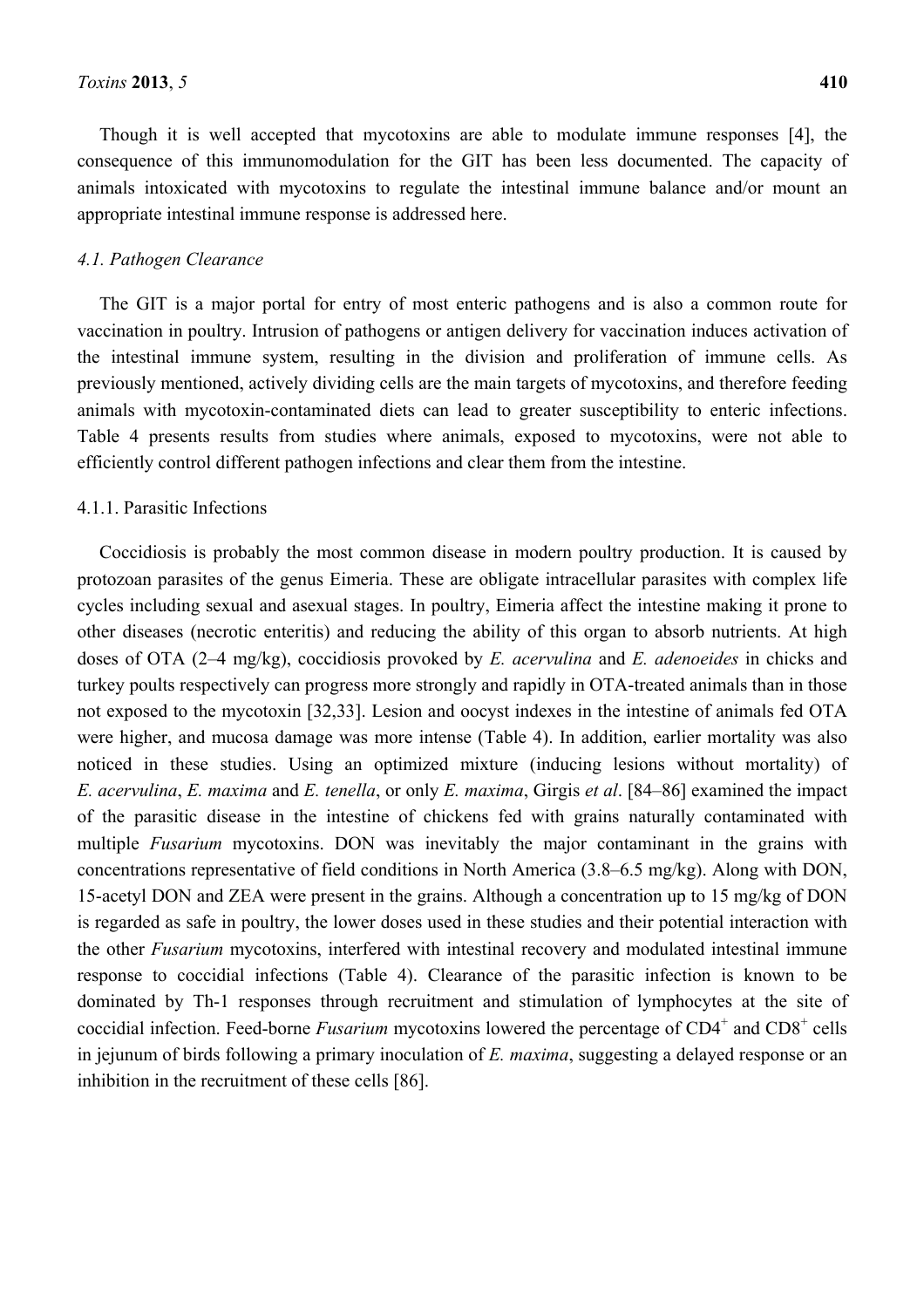### *Toxins* **2013**, *5* **411**

|                               | Microorganism in Contact with the Intestinal Epithelium  |                                                                                     |                                                            |  |
|-------------------------------|----------------------------------------------------------|-------------------------------------------------------------------------------------|------------------------------------------------------------|--|
|                               | <b>Parasite</b>                                          | <b>Bacteria</b>                                                                     | <b>Virus</b>                                               |  |
| Realistic doses               |                                                          |                                                                                     |                                                            |  |
|                               |                                                          | $\mathbf{FB}_1$ (pig): increased intestinal colonization by                         |                                                            |  |
|                               | <b>FUS</b> (chicken): impaired recovery of duodenal      | E. coli [77].                                                                       |                                                            |  |
|                               | villi from coccidial lesions [84], upregulation of       | <b>DON</b> (porcine cells $\&$ ileal loop): enhanced                                |                                                            |  |
|                               | IFN- $\gamma$ expression in CT [85].                     | S. typhimurium invasion and translocation,                                          |                                                            |  |
|                               |                                                          | potentiation of pro-inflammatory cytokines [58].                                    |                                                            |  |
| Occasional doses <sup>1</sup> |                                                          |                                                                                     |                                                            |  |
|                               | <b>FUS</b> (chicken): delayed recruitment of $CD4^+$ and | $\underline{\mathbf{FB}}_1$ (pig): longer shedding of <i>E. coli</i> , reduction of |                                                            |  |
|                               | $CD8+$ cells in jejunum [86].                            | in vivo APC maturation (MHC-II, IL-12p40), T                                        |                                                            |  |
|                               |                                                          | cell stimulatory capacity, specific Ig in PP [75].                                  |                                                            |  |
| Unrealistic doses             |                                                          |                                                                                     |                                                            |  |
|                               |                                                          |                                                                                     | $T-2$ (mouse): inability to clear reovirus from intestine, |  |
|                               | <b>OTA</b> (turkey, chicken): bloody diarrhea, higher    |                                                                                     | increased fecal shedding of the virus, suppression of      |  |
|                               |                                                          | <b>OTA</b> (chicken): higher number of <i>S. typhimurium</i>                        | IFN- $\gamma$ expression in PP [67].                       |  |
|                               | lesions and oocyst in intestine [32,33], duodenal        | in duodenum $\&$ cecum, acute enteritis [34].                                       | <b>DON</b> (mouse): increased fecal shedding of reovirus,  |  |
|                               | hemorrhages [32].                                        |                                                                                     | elevated intestinal virus-specific IgA, suppressed Th1 &   |  |
|                               |                                                          |                                                                                     | enhanced Th2 cytokine expression [63].                     |  |

# **Table 4.** Modulation of intestinal defense by mycotoxins during pathogen exposure.

APC, Antigen-Presenting Cells; CT, Cecal Tonsils; MHC-II, Major Histocompatibility Complex class II molecules; PP, Peyer's Patches; <sup>1</sup> Findings reported in the table refer to the outcomes on animals exposed to mycotoxins and challenged with microorganism compared to animals non-exposed and challenged with microorganism. Are only presented results at the intestinal level, systemic results were voluntarily omitted. This allows finding out on the potential of mycotoxins to exacerbate the intestinal response facing pathogens.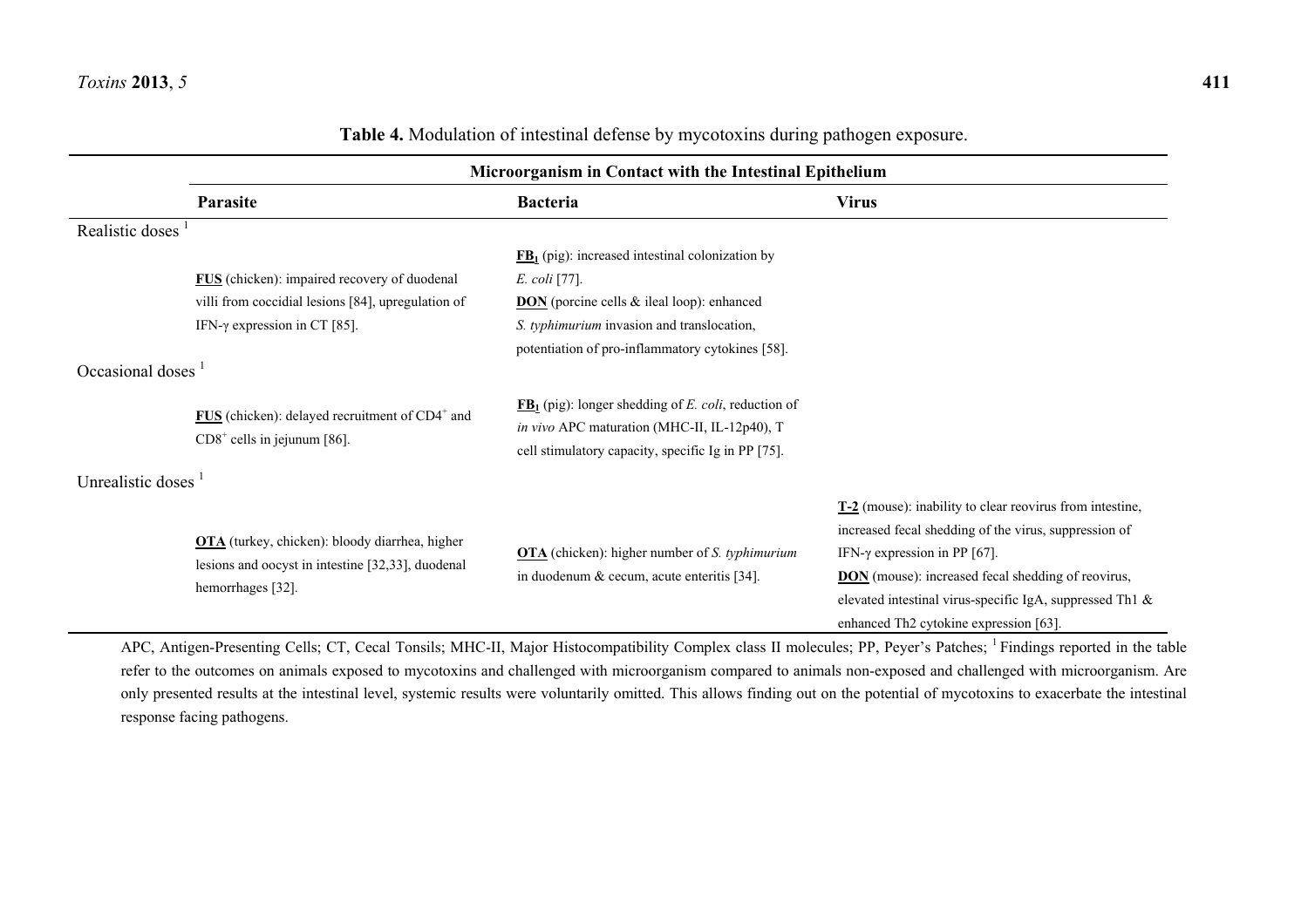Migration of these types of cells from peripheral blood to the intestine might replenish these subsets in the jejunum, and could therefore account for the unchanged cell population following the secondary inoculation of *E. maxima* [86], and/or for the decrease in the percentage of these subsets in the blood of challenged birds [85]. In addition, the mRNA level of IFN-γ was up-regulated in cecal tonsils (chicken lymphoid tissue belonging to the GALT) of challenged birds fed the contaminated diet in comparison to the birds fed the control diet [85]. IFN-γ expression is related to increased resistance to coccidia and lowered oocyst yield during primary infections. However, no effect was observed on oocyst counts. Interestingly, Varga and Vanyi [66] demonstrated that the effectiveness of lasalocid (a coccidiostat) was impaired when the levels of T-2 toxin exceeded 0.5 mg/kg in feed, as depicted by the development of clinical coccidiosis in birds.

### 4.1.2. Digestive Bacterial Infections

*Salmonella* is considered as a threat in the poultry industry not because of the serotypes specific for poultry, but for the serotypes that are carried most of the time asymptomatically in poultry (mostly *Salmonella enterica* serovar Enteritidis or *S. enterica* serovar Typhimurium) and cause food-borne illnesses in humans. It is because of the huge impact these bacteria have on public health that several countries are regulated to reduce *Salmonella* contamination in eggs and chicken carcasses. Numerous factors can affect the susceptibility of chickens to *Salmonella* colonization, including: age, stress, the genetics of the chicken, as well as mycotoxins. Chickens orally administered with a high dose of OTA (3 mg/kg) exhibited significant numbers of *S. typhimurium* in the duodenal and cecal contents when compared to non-administered birds [34] (Table 4). By contrast, feeding chicks with high levels of AF or T-2 toxin has no effect on incidence or severity of *S. typhimurium* colonization [28]. As pigs can also be a carrier and subsequently a contaminating source for the environment or for carcasses, the interaction of *S. typhimurium* with low doses of DON (equivalent to 0.9 mg/kg) was examined through *ex vivo* and *in vitro* approaches [58] (Table 4). Porcine ileal loops were used to reproduce *S. typhimurium* induced intestinal inflammation. When given separately, DON and *S. typhimurium* had no or minor effects after 6 h on the expression levels of cytokines and chemokines. Conversely, the co-exposure showed that DON dramatically enhances the inflammatory response to *S. typhimurium* in the ileal loops, with a clear potentiation of the expression of IL-1β, IL-8 or IL-6. As suggested by the authors, this potentiation coincided with a significantly enhanced Salmonella invasion in and translocation over intestinal epithelial cells, exposed to non-cytotoxic concentrations of DON for 24 h.

A higher susceptibility of the GIT to bacteria other than *Salmonella* was also reported in pigs treated with  $FB_1$  [75,757] (Table 4). Indeed, two separate studies analyzed the effect of low to moderate doses of  $FB_1 (5 \text{ to } 15 \text{ mg/kg})$  for 6-10 days on intestinal colonization and mucosal response to pathogenic strains of *Escherichia coli* (ETEC, Enterotoxigenic *E. coli* and ExPEC, Extraintestinal pathogenic *E. coli*). The prolonged intestinal infection observed by Devriendt *et al*. [75] is in accordance with the increased intestinal colonization reported by Oswald *et al*. [77]. Besides, translocation of bacteria to the mesenteric lymph nodes and dissemination to the lungs, and to a lesser extent to liver and spleen were observed in FB<sub>1</sub>-treated pigs in comparison to untreated animals [77]. In addition to the longer shedding of *E. coli*, Devriendt *et al.* [75] also showed that FB<sub>1</sub> was able to reduce the induction of an antigen-specific intestinal immune response following oral F4 fimbriae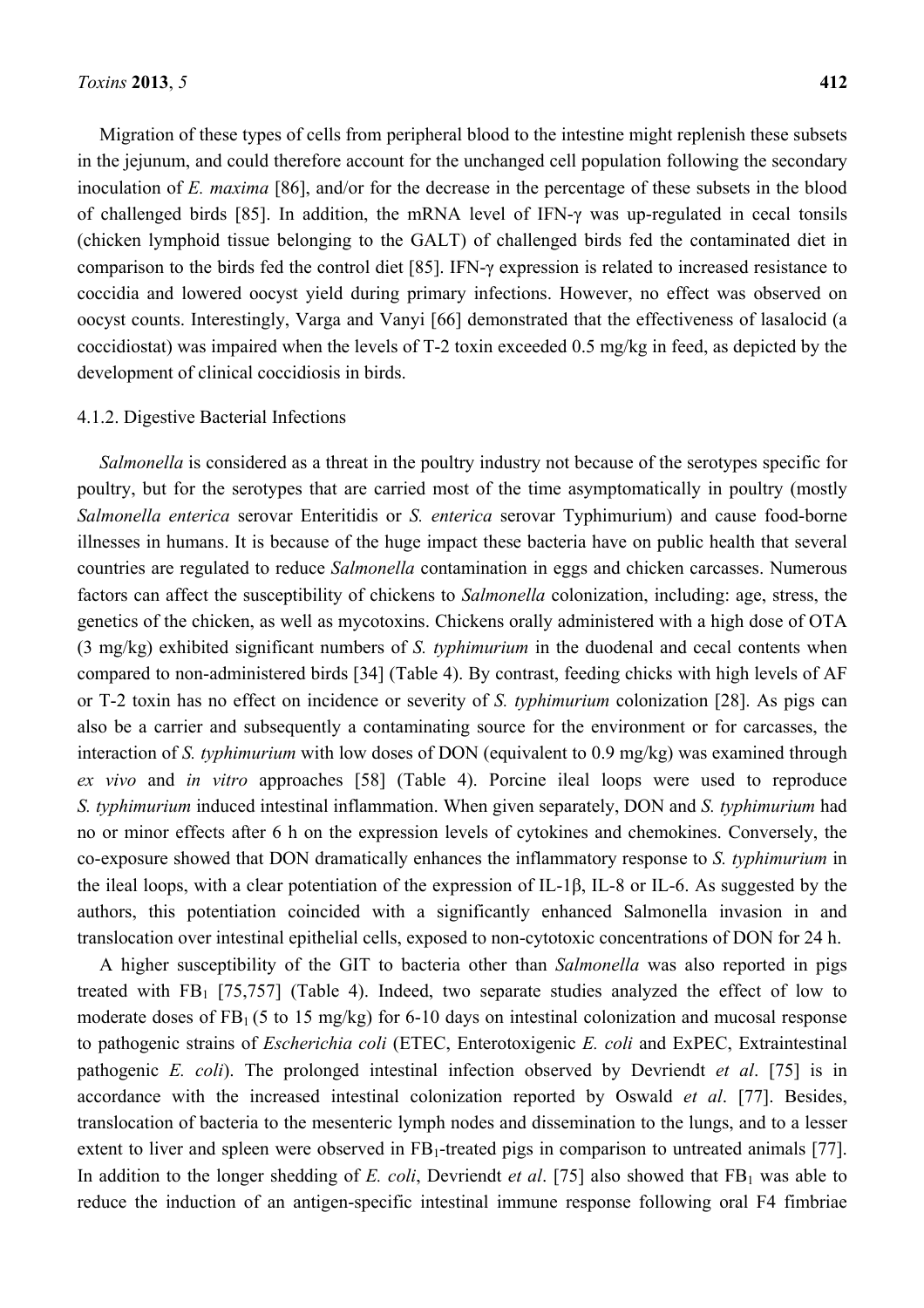(surface protein of ETEC) immunization. They demonstrated that many steps required in the establishment of an efficient immune response were affected in the intestine of animals treated with FB1. The T cell stimulatory capacity and the production of intestinal specific Ig were impaired, most likely due to the effects on antigen-presenting cells (APC). APC have a pivotal role in the mucosal immune system by connecting innate and acquired immune responses, through uptake of antigen in the lamina propria, maturation and migration to GALT, and interaction in these areas with T cells. In their study, the reduced upregulation of MHC-II, CD80/86, and IL-12p40 expression might account for the low response of intestinal APC from FB1-exposed piglets to F4 stimulation. As a consequence of the impairment of APC maturation, these cells were no longer able to efficiently interact and stimulate intestinal T cells, leading eventually to a defective production of specific Ig. As noted by Oswald *et al*. [77], ExPEC under normal conditions can persist in the large intestine of pigs but is able to colonize the gut and translocate to internal organs when the immune system is compromised. The impaired immune response observed after  $FB_1$  exposure [75,76] would strongly account for the translocation of ExPEC to lungs, liver and spleen [77]. Regarding other bacteria, it has also been demonstrated in poultry that increasing DON concentrations reduced the capacity of cecal tonsil cells to engulf killed Staphylococcus aureus [59].

### 4.1.3. Enteric Viral Infections

Mucosal immune response to enteric virus has been investigated in animals exposed to trichothecenes (TCT) [63,67] (Table 4). The doses used in these studies are unlikely to occur under field conditions and mice were used. Rodents are relatively resistant to mycotoxins, and therefore, the effects observed may occur at lower doses in sensitive species, such as the pig. In the two studies, an enteric reovirus infection was reproduced since this virus is considered a valuable model for investigating mucosal immunotoxicity. Both trials drew the same conclusion; a single exposure to either DON or T-2 toxin suppressed the host response to reovirus as evidenced by the inability to clear the virus from the intestine (especially with T-2 toxin) as well as by increased fecal shedding of the virus. This latter finding could enhance virus dissemination among individuals. As suggested by the authors, this suppression of the host response appeared to be related with a decreased expression of IFN-γ in Peyer's Patches (PP). This observation that both DON and T-2 toxin inhibited IFN-γ expression early during the infection is consistent with a diminished clearance of reovirus infection and a suppressed Th1 response. As previously mentioned, IFN-γ facilitates antiparasitic or antiviral immunity by suppressing pathogen replication and by activating macrophages. In Li *et al*. [63], DON promoted a Th2 response through increased IL-4, IL-6 and IL-10 expression in PP, elevating reovirus-specific IgA and IgG responses. By contrast, T-2 toxin in the report of Li *et al*. [67] did not induce a similar robust effect on Th2 cytokines, and also suppressed the mucosal IgA response. Interestingly, this suppression after T-2 exposure might account for the less efficient clearance of reovirus in comparison to DON. In the two studies, a dose-response assay revealed that doses more representative of field conditions were sufficient to increase the viral RNA in PP or feces. Evaluation of these lower doses on the other parameters investigated would have been interesting.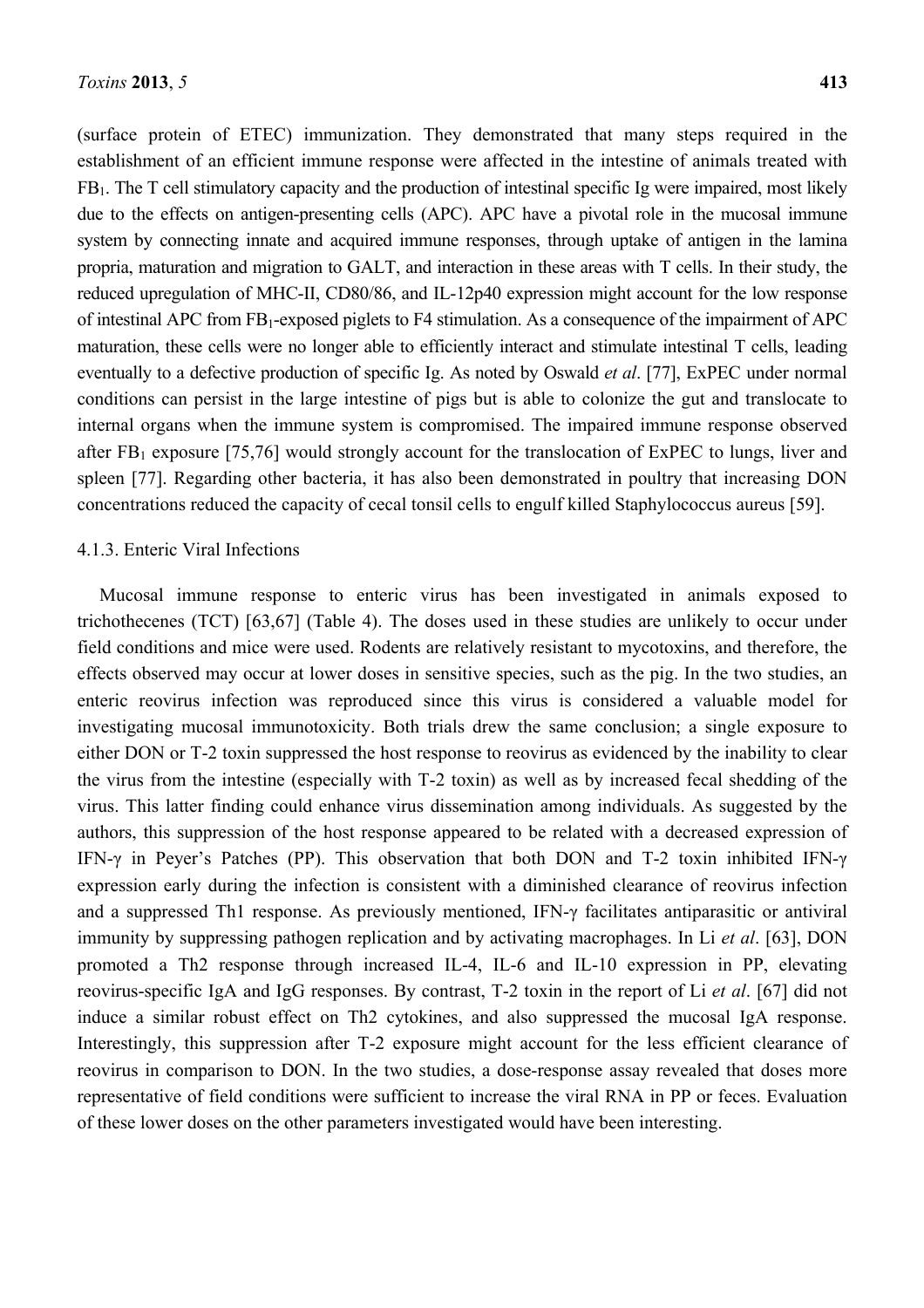### *4.2. Mucosal Immunity—Cytokine Balance*

Cytokines are key signals in the intestinal immune system, and play pivotal roles in host defense, inflammatory responses, and autoimmune disease. These small peptide proteins, produced mainly by immune cells, facilitate communication between cells, stimulate the proliferation of antigen specific effector cells, and mediate the local and systemic inflammation in an autocrine, paracrine, and endocrine pathways. We thus paid particular attention to the cytokine balance following the exposure of the epithelium to mycotoxins (Figure 4a,b). The method used to examine the cytokine balance was based on the establishment of heat maps, and is detailed in the figure legend.

# 4.2.1. Deoxynivalenol (DON) Interaction with the Gut Epithelium

The effect of DON on cytokine balance was examined separately considering the significant amount of data generated for this mycotoxin. The heat map on the left clearly shows that exposure to DON led to an up-regulation of cytokine levels, especially the pro-inflammatory cytokines (Figure 4a). Many studies report an effect on IL-6, IL-8 and IL-1β [51,53,60,61]. Interestingly, down-regulation was only observed in one study and for IFN-γ. As previously mentioned this inhibition might interfere in the development of anti-viral responses [63].

To further investigate the effect of DON on the intestinal epithelium, the heat map on the left was subdivided into two complementary heat maps (Figure 4a). This decomposition allows separating studies using into either DON alone or combined with stimuli (pathogen or antigen). In the studies co-exposing the epithelium to both DON and stimuli, the resulting profile of cytokine expression might be attributed to a potentiation of the stimuli effect by DON [58,63] and not due to a direct effect of DON [58]. However, as shown in Figure 4a, DON itself is able to cause intestinal upregulation of pro-inflammatory cytokines. It is noteworthy that DON, as a protein synthesis inhibitor used at concentrations where it diminished metabolic activity, increases cytokine synthesis and secretion. It has been frequently observed that usually transient genes are overexpressed when using a protein synthesis inhibitor. This phenomenon is generally referred to as superinduction [61].

### 4.2.2. Mycotoxin Interaction with the Gut Epithelium

Similarly, every study reporting cytokine expression in the GIT was analyzed in order to establish a heat map regardless of the mycotoxin used (Figure 4b). Overall, many authors observed an intestinal elevation of pro-inflammatory cytokines, and also of IFN-γ and IL-10. On the other hand, these cytokines, mostly the ones involved in Th1 response, remained unchanged in the small intestine of animals. Thus, it might be suggested that only certain cytokines are upregulated, or some mycotoxins had very few effects or no effect on gene expression [27,58,75]. However, the analysis itself should be considered as many authors reported only results for 1 or 2 target genes in their study [27,53,60,85] whereas others have analyzed a wider array of genes [51,58,74,75].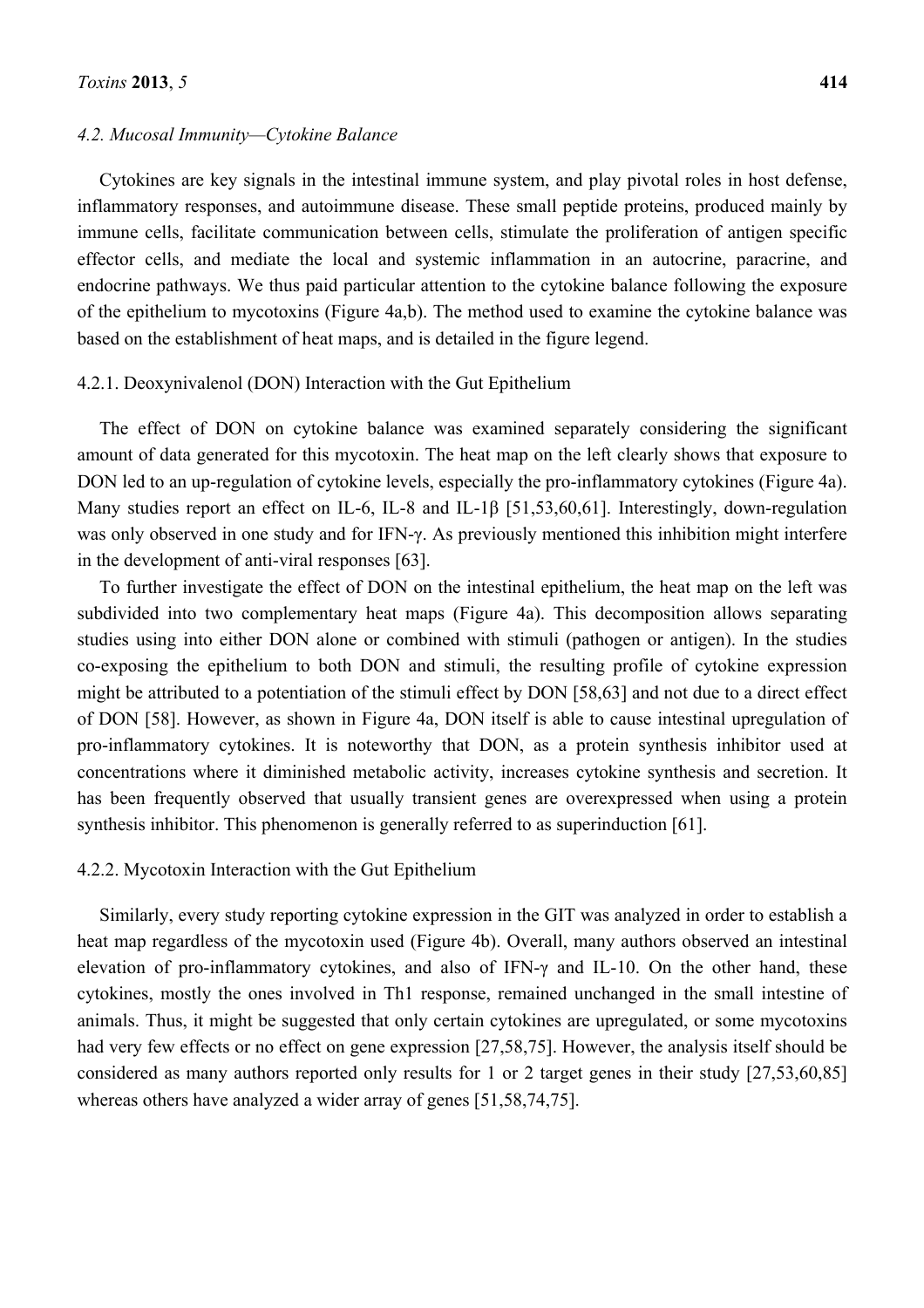**Figure 4.** Modulation of intestinal cytokine balance induced by mycotoxins: Heat map representation. (**a**) Heat maps reporting DON modulation on intestinal cytokine balance; (**b**) Heat maps reporting mycotoxin modulation on intestinal cytokine balance. R software [94] was used to establish the heat maps. Here, this graphical representation reports the number of published studies reporting either up or steady or down regulation of certain cytokines. The values (here the number of published studies) are contained in a matrix that are represented by colors in place of numbers. The type of color used here is a spectrum of blue intensity. The more studies reporting the same effect for the same cytokine there is, the darker the cell will be. The maximum value is 7 and the minimum is 0. Example: a study reporting the up-regulation of IL-6 is numerically converted to a value of 1. Therefore, if IL-6 was shown to be up-regulated in five different studies, the value of IL-6 in the heat map would be as 5 and the blue intensity would be darker. By contrast, if IL-6 was shown only up-regulated in one study, the value in the heat map would be as 1 and the blue intensity would be lighter. Whenever authors reported an effect—up or down, or no effect—steady, on one cytokine, a value of 1 was attributed for this cytokine and categorized according to the effect noted. Figure 4a: These heat maps refer to 7 published articles [51,53,58,60–63] but reflect 10 separate studies if we consider that within the same article some authors assessed either the DON effect alone or combined with stimuli (pathogen or antigen). In line with that, the heat map on the left was therefore split in two sub-heat maps according to the exposure of the intestine to either DON alone or combined with stimuli. Among the 7 published articles, 2 studies analyzed DON effect *in vitro* on intestinal cell lines, 1 study analyzed DON effect *ex vivo* within ileal loops, and 4 studies analyzed DON effect *in vivo* on animals. Figure 4b: These heat maps refer to 13 published articles, the 7 previously mentioned on DON, plus 6 articles on mycotoxins other than DON [27,67,74–76,85]. However, some authors reported the separate effect of different mycotoxins within the same article, and/or with or without stimuli as well. Consequently, the heat maps were established according to 20 separate studies. Among the 13 published articles, 2 studies analyzed toxin effects *in vitro* on intestinal cell lines, 1 study analyzed toxin effect *ex vivo* within ileal loops, and 10 studies analyzed toxin effect *in vivo* on animals. Among the 13 published articles, 7 studies analyzed the effect of DON, 4 studies analyzed the effect of FB, 1 study analyzed the effect of AF, 1 study analyzed the effect of OTA, 1 study analyzed the effect of T-2 toxin, and 2 studies analyzed the effect of multi-contamination.

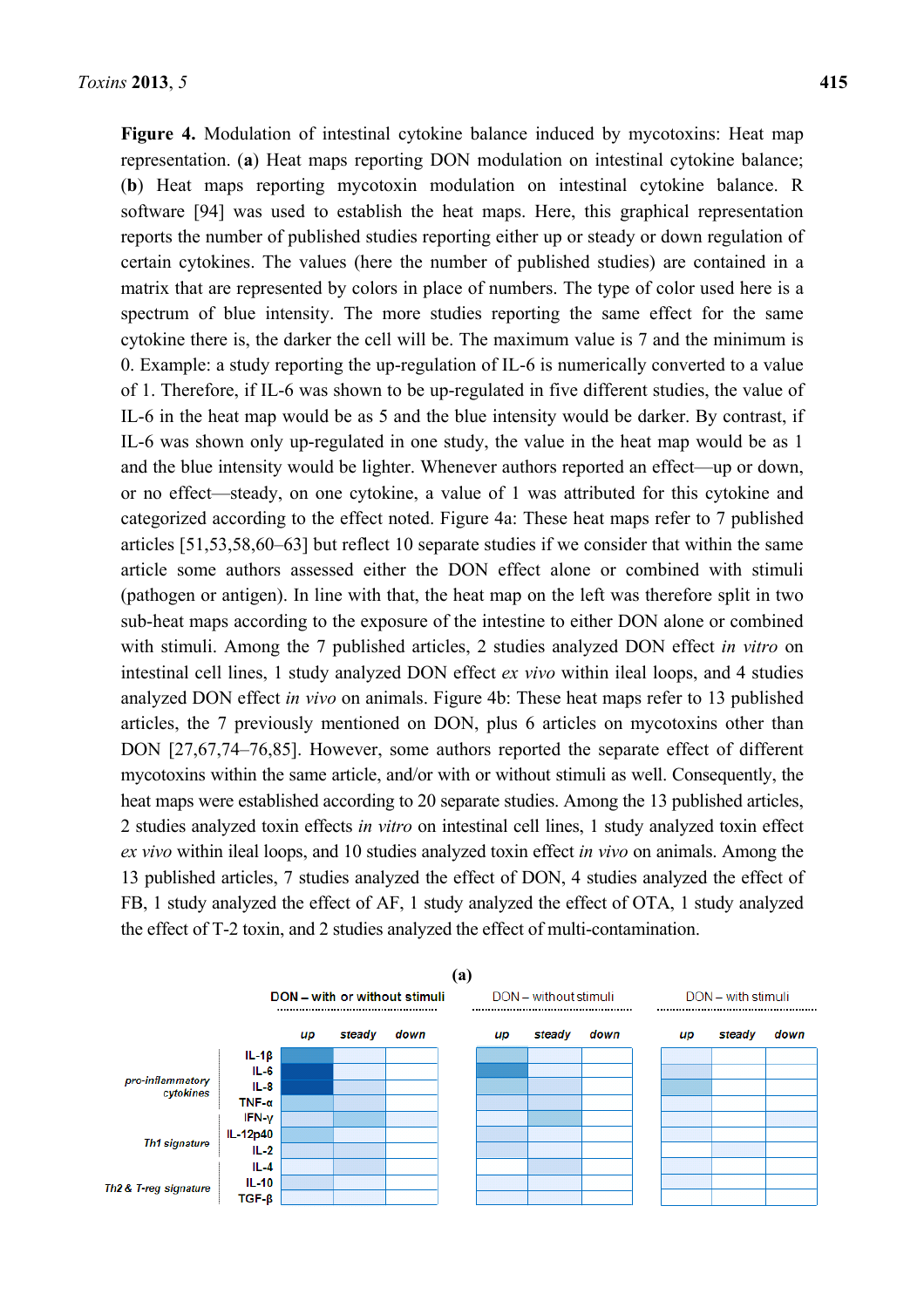

**Figure 4.** *Cont.*

To further determine mycotoxins' effect on the cytokine balance, the central heat map was decomposed using two parameters (Figure 4b). First, the heat map was subdivided into two complementary heat maps depicting the modulation of cytokine expression according to the doses used (Figure 4b). Evidence is displayed here that the increase in cytokine expression was mostly observed after exposure to low or moderate doses of mycotoxins. Although less studied, high concentrations of mycotoxins induced down-regulation of some cytokines, especially IFN-γ [74]. This tendency to repress gene expression could be related to cellular toxicity; induction of apoptotic cell death is commonly noticed at high toxin concentrations. Interestingly, IL-6 was still upregulated with high doses of toxins. This finding is attributed to exposure to DON which is seemingly able to induce this interleukin across a range of doses [51,61–63]. In the case of DON, it has been suggested that increased IL-6 expression induced the secretion of mucosal and systemic IgA, one of the most prominent features of exposure to this mycotoxin [95]. Secondly, a comparison was made between short and long term exposure to mycotoxins (Figure 4b). Short term exposure refers mainly to acute exposure through the use of *in vitro* or *ex vivo* models [53,58,60]. The differences between the two sub-heat maps are less obvious, with for instance upregulation still occurring in both conditions. However, the unchanged expression observed in chronic exposure might be a consequence of the early cytokine peaks observed in the short term trials. Indeed, the high expression level observed in the first hours or days could come back to a basal level, suggesting that the GIT of animals in certain conditions is eventually able to maintain and regulate its own immune system.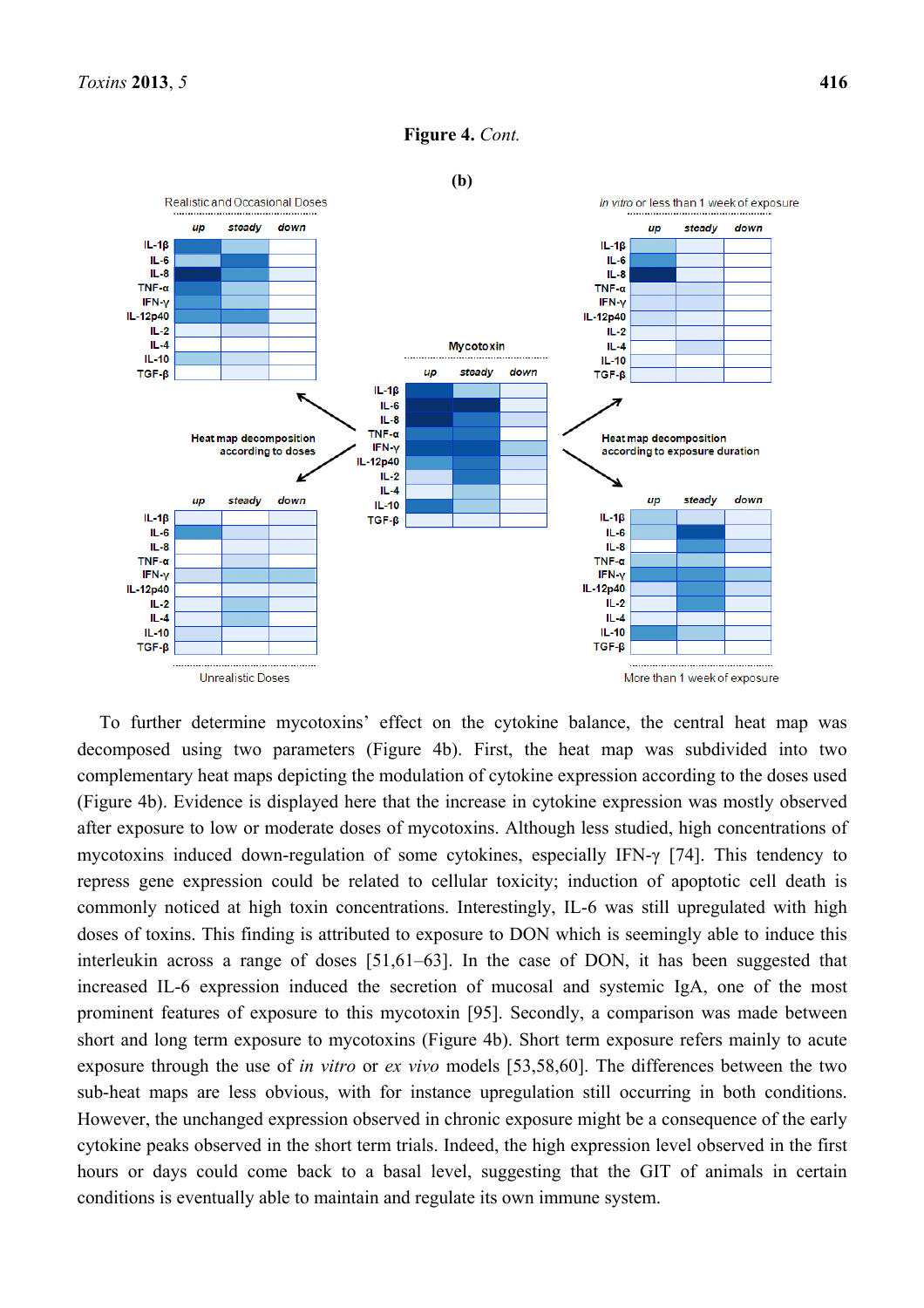### 4.2.3. Implications

These heat maps suggest that a dose/exposure relationship exists, with high doses repressing intestinal cytokine expression over time, whereas low doses promote a rapid mucosal inflammatory response, and compromise Th1 and Treg responses over time. Importantly, the major point in our analysis concerns the ability of low doses to upregulate the intestinal expression of pro-inflammatory cytokines, especially following DON ingestion. This disturbance in cytokine balance could cause intestinal disorders. For instance, cytokines have a key function in the regulation of tight junction (TJ) proteins [96]. These proteins seal the space between two neighboring cells (see further explanations in the next section). However, upregulation of cytokines has been related to increased permeability that could allow the entry of luminal antigens and bacteria normally restricted to the GIT lumen. Translocation of bacteria has been already mentioned in this review, and the contribution of the effect on cytokine balance should be considered. Interestingly, in 2008 [53], and then in a review in 2010, Maresca and Fantini [97] provided evidence that several mycotoxins induce intestinal alterations that are similar to those observed at the onset and during the progression of inflammatory bowel diseases in human (among them upregulation of cytokines, increased permeability, and bacteria translocation). Although the life span of animals is relatively short in comparison to humans, the daily feeding of animals with material contaminated by mycotoxins could pose a serious risk of induction and persistence of chronic intestinal inflammation.

### **5. Consequence of Mycotoxins on Barrier Integrity**

Intestinal epithelial cells (IECs) have two crucial but conflicting processes. On one hand, they transport nutrients and fluids and, on the other hand, they restrict the access for luminal antigens to the internal milieu. They form a monolayer that constitutes a dynamic and selective barrier, and mediates the transport of molecules in two ways: either across the cells (*i.e.*, the transcellular pathway) or between the cells (*i.e.*, the paracellular pathway) (Figure 2). This polarized monolayer effectively separates the apical (luminal) from the basolateral compartment, *i.e.*, the lamina propria. Tight junctions between adjacent cells represent an integral part of this compartmentalization and any damage to them leads to an enhanced permeability of the cell layer and a decreased transepithelial electrical resistance (TEER) which can lead to intestinal disorders.

Since 2000, many authors have focused on the effect of mycotoxins on intestinal permeability. Modulation of the intestinal barrier was mostly studied with *in vitro* models (Table 5). Once differentiated and formed into a polarized monolayer, IECs become a very useful tool. Measurement of TEER is then feasible, and is considered as a good indicator of the integrity of epithelial barrier. At different concentrations, mycotoxins, particularly DON, are able to significantly reduce the TEER (Table 5). This decrease could indicate an alteration in paracellular permeability, but this ion movement across the monolayer can, however, be caused by changes in transcellular ion flux through altered plasma membrane channels or pumps. Accordingly, to eliminate this possibility, some authors have evaluated the apical to basolateral flux of paracellular markers, such as dextrans or mannitol, and noticed an increased flux after either DON or OTA exposure (Table 5) [30,54–56]. Effects in the paracellular pathway suggest an adverse effect on tight junctions (TJ). These are multiprotein complexes that link adjacent epithelial cells near their apical border (Figure 2).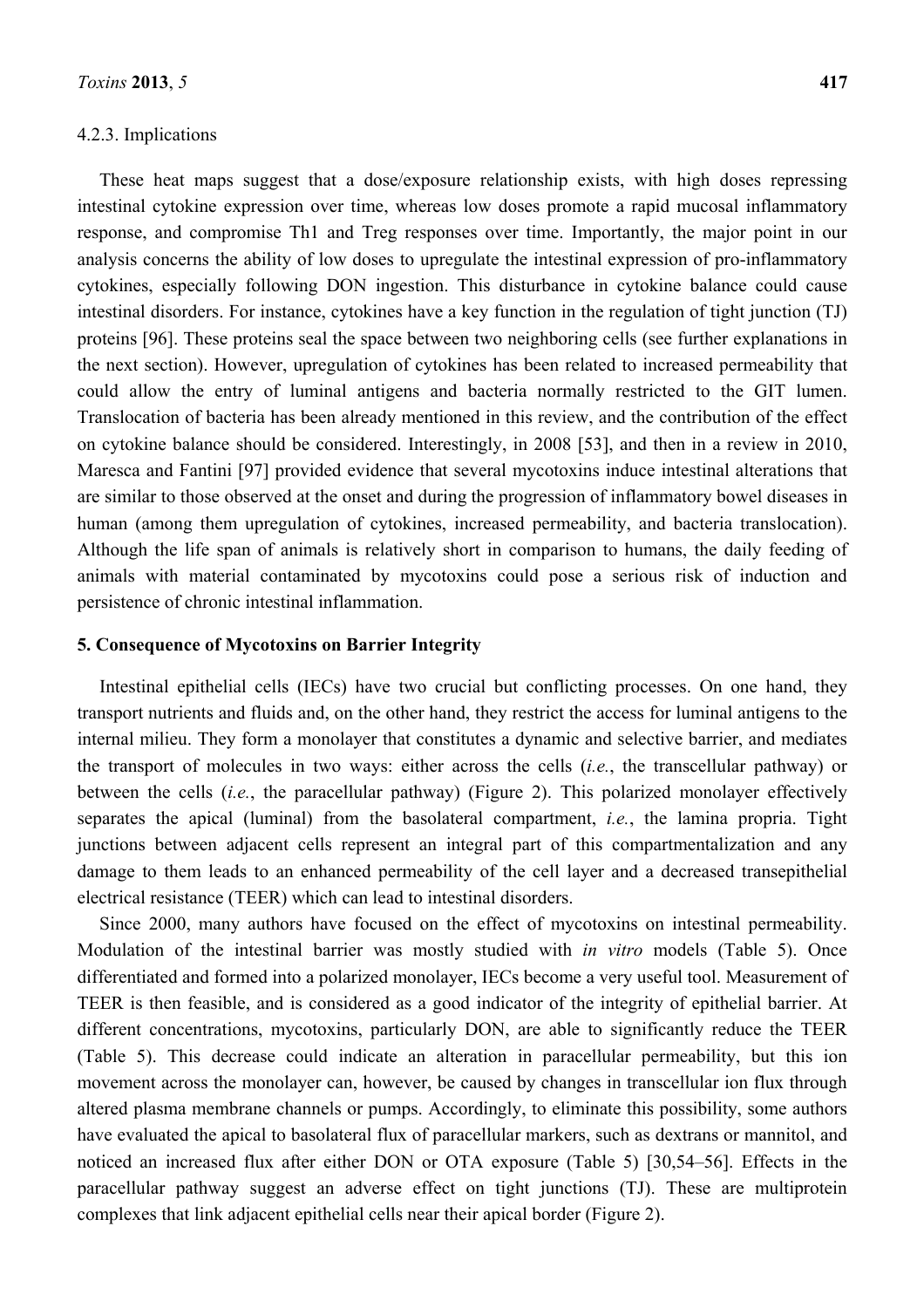## *Toxins* **2013**, *5* **418**

**Table 5.** Modulation of the intestinal barrier function by mycotoxins in *in vitro*, *ex vivo* and *in vivo* models.

|            |      | <b>Teer</b>                         | <b>Paracellular Flux</b>                                    | <b>Junction Proteins</b>                                                     |
|------------|------|-------------------------------------|-------------------------------------------------------------|------------------------------------------------------------------------------|
| <b>DON</b> | (RD) | <b>IPEC-1</b> : reduced TEER [54].  | $\frac{Caco-2}{}$ : increased paracellular flux of mannitol | <i>IPEC-J2</i> : reduced expression of ZO-1 [50,57] and claudin 3 [50].      |
|            |      | <b>IPEC-J2</b> : reduced TEER [50]. | $\left[55\right]$ .                                         | <i>IPEC-1</i> : disappearance of ZO-1 [57].                                  |
|            |      | Caco-2: reduced TEER                |                                                             | $\frac{Caco-2}{2}$ : reduced expression of claudin 4 but not occludin [55].  |
|            |      | $[54, 55]$ .                        |                                                             | <i>Pig</i> : reduced expression of claudin 4 in jejunum [54], occludin &     |
|            |      |                                     |                                                             | E-cadherin in ileum [51].                                                    |
|            | (OD) | IPEC-1: reduced TEER                | <b>IPEC-1</b> : increased paracellular flux of 4-kDa        | <b>IPEC-1</b> : reduced expression of claudins 4 [52,54,56] $\&$ 3 but not   |
|            |      | $[52, 54, 56]$ .                    | dextran [54,56] and pathogenic $E.$ <i>coli</i> [54].       | ZO-1 and occludin $[54]$ .                                                   |
|            |      |                                     | Pig explant: increased paracellular flux of                 |                                                                              |
|            |      |                                     | 4-kDa dextran [54].                                         |                                                                              |
|            |      |                                     |                                                             |                                                                              |
| <b>OTA</b> | (UD) | Caco-2: reduced                     | $\frac{Caco-2}{}$ : increased in the paracellular flux of   | <i>Caco-2</i> : disappearance of claudins $3 & 4$ but not claudin 1 [30,31], |
|            |      | TEER [29-31].                       | 4- and 10-kDa dextrans, but not 20- and                     | ZO-1 and occludin $[30]$ .                                                   |
|            |      | $HT-29$ : reduced TEER [29].        | 40-kDa dextrans [30].                                       |                                                                              |
| AF         | (RD) | $Caco-2$ : slightly reduced         |                                                             |                                                                              |
|            |      | TEER [25].                          |                                                             |                                                                              |
|            | (UD) | Caco-2: reduced TEER [26].          |                                                             |                                                                              |
|            |      |                                     |                                                             |                                                                              |
| <b>FB</b>  | (RD) |                                     |                                                             | <i>Pig</i> : reduced expression of occludin & E-cadherin in ileum [51].      |
|            | (OD) | <b>IPEC-1</b> : reduced TEER [73].  |                                                             |                                                                              |

OD, Occasional Doses; RD, Realistic Doses; TEER, Transepithelial Electrical Resistance; UD, Unrealistic Doses.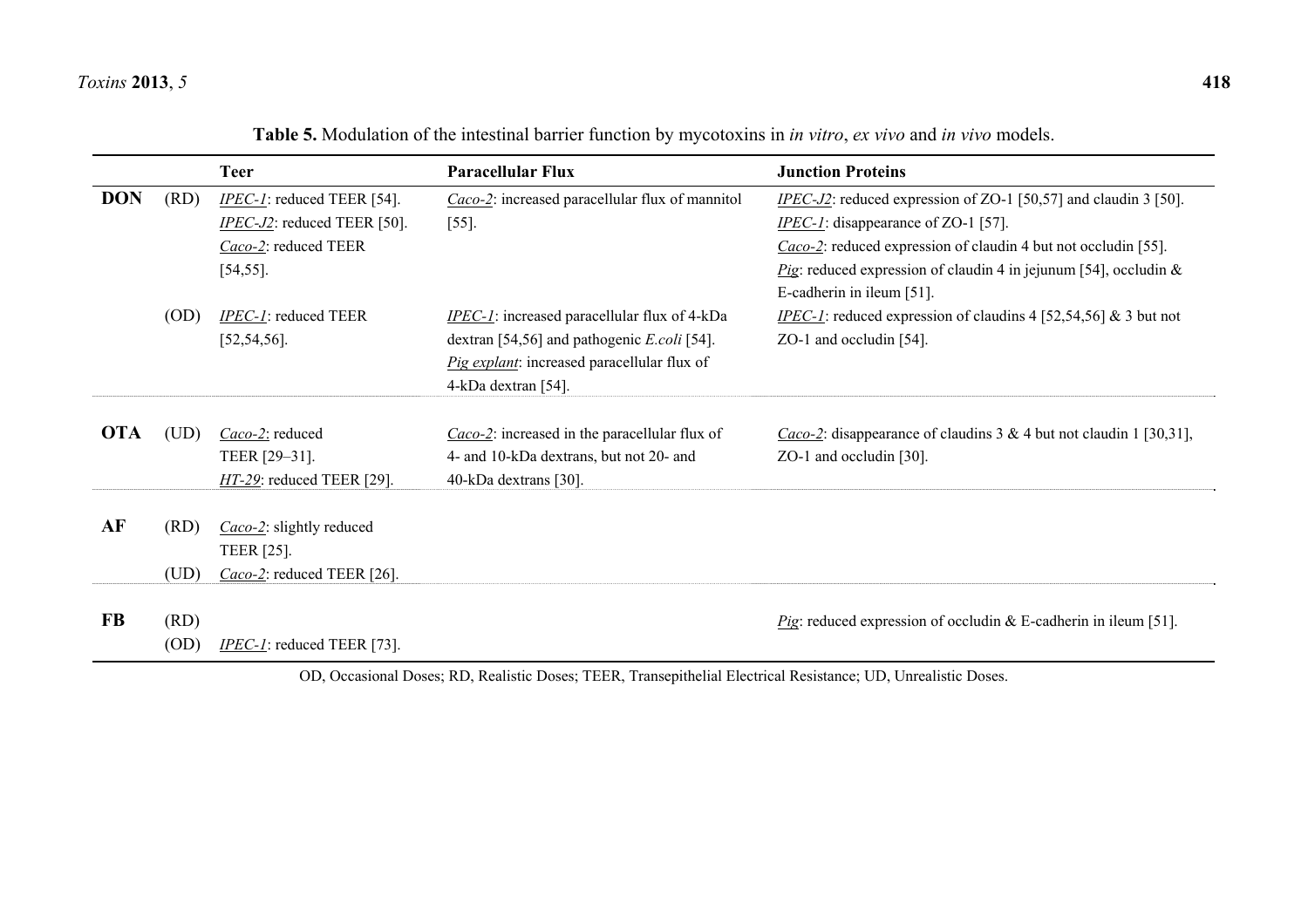Proteins present in the TJ complexes include ZO-1, occludin, and one or more claudin isoforms. TJ seal the luminal end of the intercellular space and limit transport by this paracellular route to relatively small hydrophilic molecules. ZO-1 acts as a scaffold to organize transmembrane TJ proteins and recruits various signaling molecules to the complex. Occludin binds to ZO-1 and the actin cytoskeleton and appears to have a role in regulating permeability through the TJ [30]. However, numerous studies have pointed to the claudin family of TJ proteins as a key determinant of paracellular characteristics. These proteins appear to form the backbone of the TJ. Therefore, it was of interest to explore the effect of these fungal metabolites on the TJ network, especially on claudins, and to relate these findings to the reduced TEER and the increased permeability to markers previously observed by several authors. Either by immunofluorescence or immunoblotting, it appears that DON and OTA removed or reduced the expression of claudin 4 and 3 on IECs (Table 5) [30,31,50,52,54–56]. Importantly, the finding on claudin 4 was demonstrated *in vivo* in the jejunum of pigs fed low concentrations of DON for five weeks [54]. Since DON exposure resulted in a reduction in total protein synthesis [55], the reduced expression of claudin 4 was attributed to this phenomenon rather than increased degradation or delocalization. Indeed, Van de Walle *et al.* [55] noted that claudin 4 expression was not restored after using an inhibitor of protein degradation, and Pinton *et al.* [54] did not observe delocalization of this protein from IECs plasma membrane. Further, both authors failed to show an effect at the mRNA level. In line with that, Lambert *et al.* [31] suggested that the delivery of *de novo* claudins 3 and 4 to the TJ complex might be perturbed by mycotoxins and would result in a reduction of total cellular levels of these claudins. As a consequence, new molecules would not arrive at the TJ to replace molecules which have been turned over.

Oxidative stress could also participate in the effect of OTA on intestinal permeability [29,31]. Although  $FB<sub>1</sub>$  has been shown to reduce the TEER in IECs [73], no data on the claudins is available. However, because of the well known effect of  $FB<sub>1</sub>$  on sphingolipid metabolism [98], and the major role played by sphingolipids and lipid rafts in the establishment and maintenance of TJ [31], the gut epithelium might be prone to the adverse effects of  $FB<sub>1</sub>$  on the barrier function. In accordance with this, Bracarense *et al.* [51] observed a defective expression of occludin and E-cadherin in the ileum of piglets fed low doses of FB1. In addition to the TJ complex, E-cadherins also play an important role in cell adhesion (Figure 2). With regard to occludin and ZO-1, inconsistent results have been reported (Table 5). Some authors did not report any effects of mycotoxins on the two proteins unlike claudins in their studies [30,54,55]. On the other hand, some authors showed a reduced expression of occludin or ZO-1 which was associated or not with an effect on claudins [50,51,57]. Interestingly, Diesing *et al.* [50] observed changes in TEER and in TJ proteins (ZO-1 and claudin 3) only when DON was applied on the basolateral side of IECs. The authors failed to show any effects of the mycotoxin after apical exposure, unlike other studies. This work provides a new insight into the effects of DON as there is evidence of the existence of an active DON transport in the basolateral to apical direction as opposed to simple diffusion from apical to basolateral in IECs [50]. Moreover, the application route of DON may explain why some authors failed to report effects on ZO-1 after apical incubation (Table 5). Similarly, change in occludin expression has been only reported *in vivo*, and not after *in vitro* apical exposure.

Further work has been done to elucidate the initial cellular mechanism leading to this disruption of the intestinal barrier. TJ structure and function can be regulated by signaling molecules involved in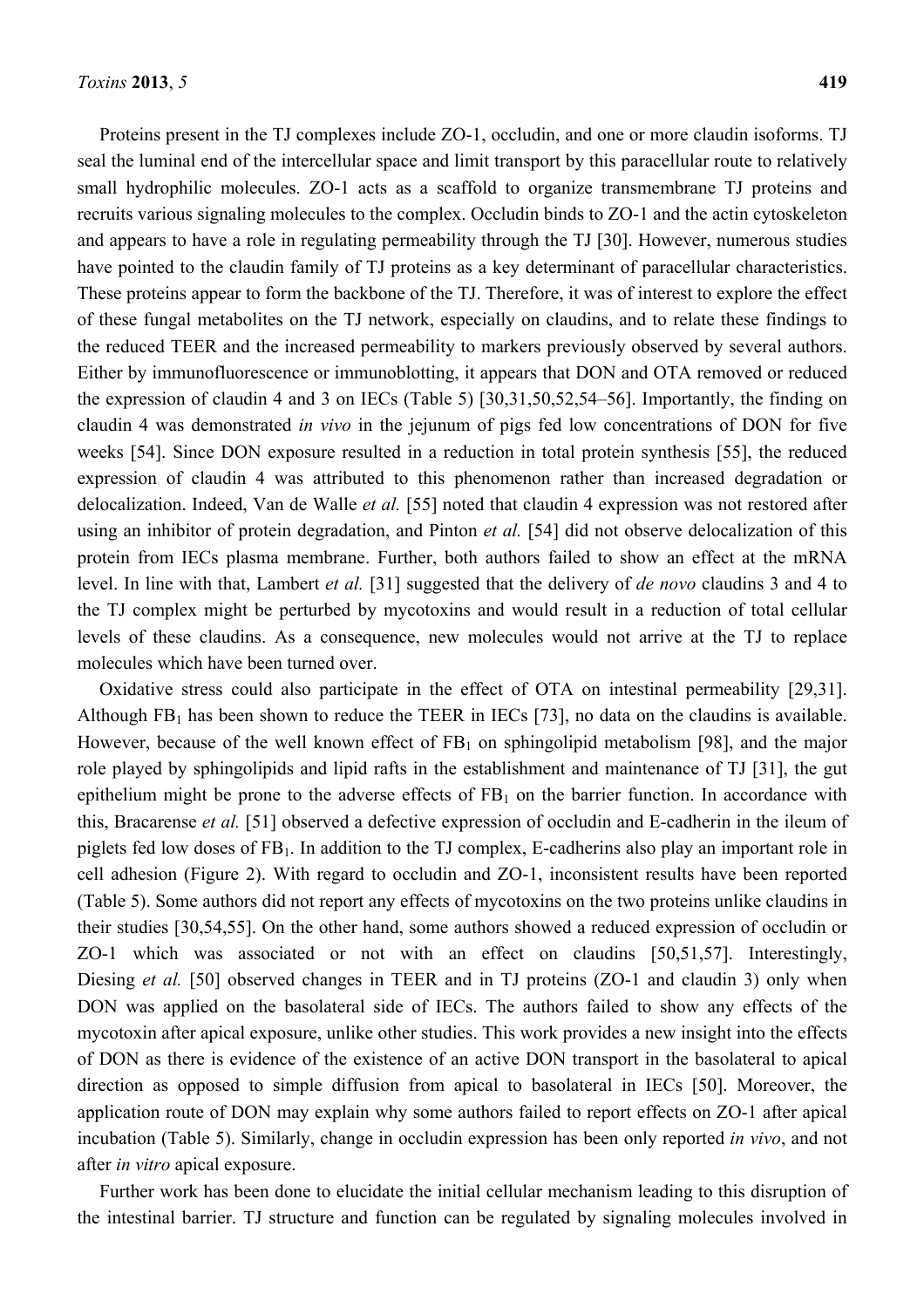MAPK pathways, and DON is known to rapidly activate MAPK [99]. Based on this observation, it has been demonstrated that DON decreases the intestinal barrier function through a MAPK dependent mechanism. Indeed, DON-activated MAPK led to a decrease in claudin expression [52,56], and inhibition of ERK1/2 phosporylation with a specific MAPK inhibitor restored the barrier function of IECs [56].

Collectively, these data suggest that some mycotoxins, especially DON have the ability to increase intestinal permeability, allowing the entry of luminal antigens normally restricted to the gut lumen. Translocation of bacteria across IEC monolayers have been already reported after DON exposure [53,54], and this event is considered as a key step in the induction and persistence of inflammatory bowel diseases [97]. Nonetheless, further studies with animals are required considering most of the data were from *in vitro* studies. Even if cellular models delineate the mechanism of action of the toxins, it is important to demonstrate that the same effect/mechanism can be observed on primary tissues. In this regard, Pinton and co-workers assessed the intestinal toxicity of mycotoxins *in vitro*, using IEC line, *ex vivo*, using intestinal explants and *in vivo*, using intestinal tissues from animals exposed to mycotoxin contaminated diets [52,54]. It can be concluded that mycotoxins could promote intestinal disorders, and coupled with the previous findings on  $Na<sup>+</sup>$ -dependent glucose transport, could be the underlying cause of diarrhea in animals exposed to mycotoxins. More importantly, mycotoxins may also facilitate their own intestinal absorption through the paracellular pathway. Some authors reported an increased permeability to compounds up to 10-kDa [30,54] whereas the molecular mass of mycotoxins is usually less than 1-kDa. Furthermore, mycotoxins that are poorly absorbed in the intestine, such as FB, would reach the systemic circulation easier if the intestinal barrier is compromised. In line with that, ingestion of co-contaminated feed with DON and FB resulted in more pronounced effects than the ingestion of the mono-contaminated feed with FB [51,100]. However, the authors did not measure the content of this mycotoxin in the plasma of animals fed the contaminated diets. Similarly, it has been demonstrated that 15-ADON, an acetylated derivative of DON commonly produced together with DON, induced a greater impairment of the barrier function (as measured through TEER, TJ, MAPK) than DON [52]. These findings emphasize the need to assess the effect of feed contaminated with more than one mycotoxin.

### **6. Consequence of Mycotoxins on Intestinal Microflora**

In every species, intestinal microflora are an important factor for animal health because there are close links between the host and its' intestinal microflora especially through immune responses and via the metabolic products of microbial fermentation. Thus an impaired balance of the intestinal microbiome, such as in a dysbiosis condition, could have many adverse effects on the health of the host. However, investigating the microbial community shift is still a complex and imprecise activity, partly due to the low culturability of many bacterial species from the gastrointestinal tract (which can vary from 10% to 50%) and the inability of classical bacteriological counts to illustrate the changes in individual species abundance of the microbial community. Although culture-independent methods, such as high-throughput sequencing platforms have been developed to overcome culturing biases, data on the influence of toxins on the intestinal microflora is still limited. These issues account for the lack of information of mycotoxin effect on the microbiome, in contrast to the data on eukaryotic cells. Most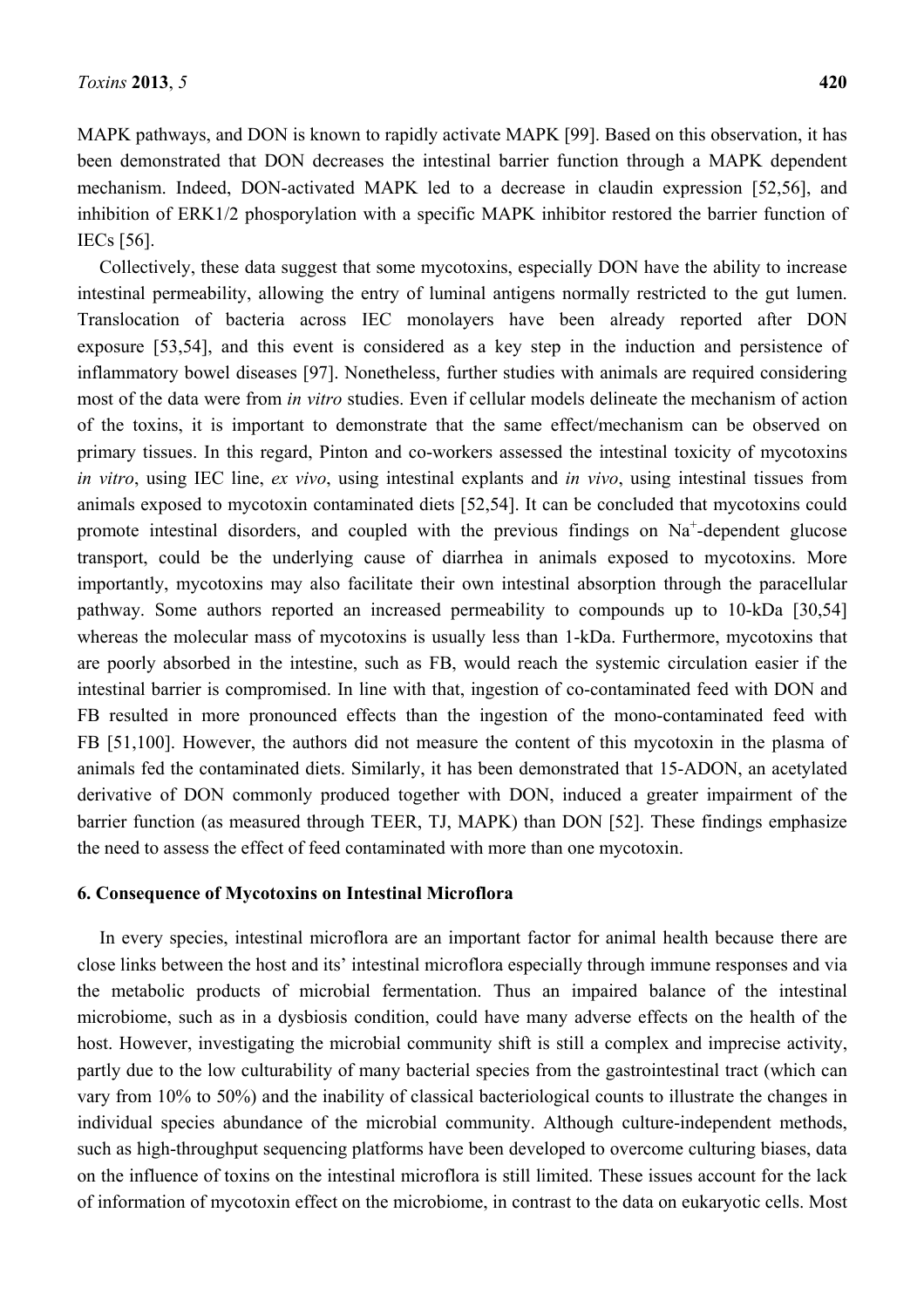of the data available regarding mycotoxin interactions with the animal's microbiome, concern the role of intestinal microfora in mycotoxin detoxification [101].

Mycotoxins not only undergo microbial metabolism in the rumen or intestine, but may affect the microbes and their communities as some toxins exhibit antimicrobial properties [16]. Such antimicrobial activities of mycotoxins are suspected of (i) affecting the fermentative capacity of the rumen [16] or (ii) favoring a shift toward intestinal aerobic bacteria such as observed in inflammatory bowel diseases [97]. The tolerance of ruminants to some mycotoxins is attributed to toxin metabolism by rumen microorganisms, the detoxifying potential of the rumen may be influenced by diet composition. Indeed, the intake of a diet low in structural and high in rapidly degradable carbohydrates will decrease rumen pH, and an acid pH has been demonstrated to inhibit the complete transformation of DON to its metabolites [47]. Using different concentrate proportions in ruminant rations, realistic doses of DON decreased the fermentation of fiber fractions at the lower pH value [47,48] indicating a restriction of cellulolytic microbes. The change in the microbial community of the genus *Clostridium*, which contains cellulolytic species, after inclusion of DON confirmed these findings [47]. As reviewed by Maresca and Fantini [97], mycotoxins might be potential risk factors for chronic intestinal inflammatory diseases. In line with that, the total number and composition of intestinal microflora are significantly modified in inflammatory bowel diseases, with an increase in the number of aerobic bacteria and a parallel decrease in the number of anaerobic bacteria. Feeding pigs with T-2 toxin resulted in a substantial increase of aerobic bacterial counts in the intestine [65]. Similarly, chronic exposure of pigs to low doses of DON caused an increase in the number of intestinal aerobic bacteria and modified the dynamics of the intestinal bacteria communities [49]. By contrast, the mycotoxin  $FB<sub>1</sub>$ did not alter the *in vitro* growth of isolated bacteria representative of intestinal microflora [72].

## **7. Conclusions**

Mycotoxin research into effects on intestinal functions has made substantial progress in recent years By contrast to the limited distribution of mycotoxins into systemic tissues, the GIT is exposed to all the mycotoxins in contaminated feed. This suggests that the intestinal epithelium is the major site for the effects of mycotoxin contaminated material, even low levels of contamination. The influence of mycotoxins on intestinal balance is observed at relatively low levels that are not associated with obvious adverse effects on growth. Collectively, the data from research studies with realistic doses show that mycotoxins, and in particular DON, can compromise several intestinal functions, such as digestion, absorption, permeability, defense, and result in lower productivity and poor health of animals. In the future, much attention should be paid to low concentrations of mycotoxins, even though moderate doses can be encountered occasionally during unfavorable weather conditions. Besides, the consequences on physiological processes might be very different from those observed with high doses. Indeed, in this review we showed that low doses of mycotoxins are able to upregulate cytokine expression. By contrast, higher doses would lead to an opposite profile by downregulating them. Applegate *et al.*, [19] reported a similar effect on sialic acid excretion and the activity of intestinal maltase when using increasing concentrations of AF. The authors suggested that these physiological responses were following a pattern of hormesis. Hormesis is a dose-response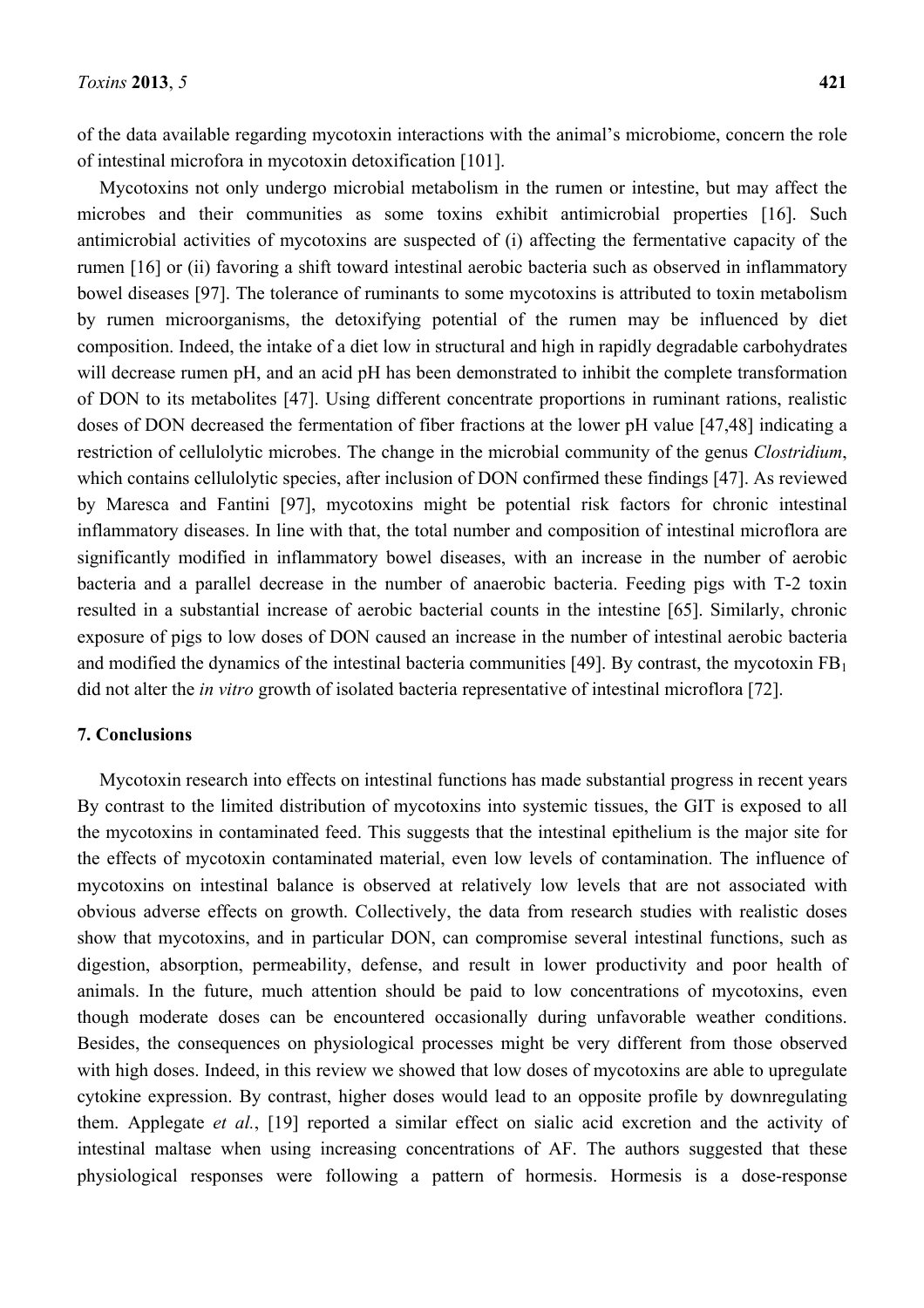phenomenon characterized by low-dose stimulation and high-dose inhibition. Hormesis has been noted in regards to changes in body weight of chickens receiving graded levels of dietary AF [102].

As shown in the Table 1, experiments elucidating the effects of mycotoxins other than DON on the GIT are rather limited. Similarly, more studies should investigate the effects of diets contaminated by more than one mycotoxin. Most fungi are able to produce several mycotoxins simultaneously and the mycotoxins produced depends on the feedstuff and crop growing conditions [3] and this has been demonstrated in worldwide mycotoxin surveys [6]. As it is a common practice to use multiple grain sources in animal diets, the risk of exposure to several mycotoxins increases with diet complexity [91]. Authors should experiment with naturally contaminated feed as feeding naturally contaminated grains take into account the presence of masked mycotoxins and their precursors [103,104] as well as unidentified fungal metabolites that may contribute to an underestimation of the total amount of mycotoxins. Sometimes, these factors can make interpretation of results difficult. Moreover, the nutritive value of grains may be lower due to fungi invasion, and thereby may cause a greater effect on animal productivity [3]. In a future where climate change may significantly affect the worldwide distribution and contamination by mycotoxigenic fungi and mycotoxins [105], the analysis of levels of contamination as well as the implementation of prevention and control strategies will be of major concern.

# **Acknowledgments**

B. Grenier is supported by a post doctoral fellowship financed by BIOMIN.

### **Conflict of Interest**

The authors declare no conflict of interest.

# **References**

- 1. Fisher, M.C.; Henk, D.A.; Briggs, C.J.; Brownstein, J.S.; Madoff, L.C.; McCraw, S.L.; Gurr, S.J. Emerging fungal threats to animal, plant and ecosystem health. *Nature* **2012**, *484*, 186–194.
- 2. Desjardins, A.; Maragos, C.; Norred, W.; Pestka, J.; Phillips, T.; Vardon, P.; Whitaker, T.; Wood, G.; van Egmond, H*. Mycotoxins*: *Risks in Plant*, *Animal*, *and Human System*; Council for Agricultural Science and Technology: Ames, IA, USA, 2003.
- 3. Bryden, W.L. Mycotoxin contamination of the feed supply chain: Implications for animal productivity and feed security. *Anim. Feed Sci. Tech.* **2012**, *173*, 134–158.
- 4. Oswald, I.P.; Marin, D.E.; Bouhet, S.; Pinton, P.; Taranu, I.; Accensi, F. Immunotoxicological risk of mycotoxins for domestic animals. *Food Addit. Contam.* **2005**, *22*, 354–360.
- 5. Lorenzoni, G. Poultry Diseases Influenced by Gastrointestinal Health: Traditional Treatments and Innovative Solutions. In *Poultry Diseases Influenced by Gastrointestinal Health: Traditional Treatments and Innovative Solutions*; Nottingham University Press: Loughborough, UK, 2010; pp. 1–140.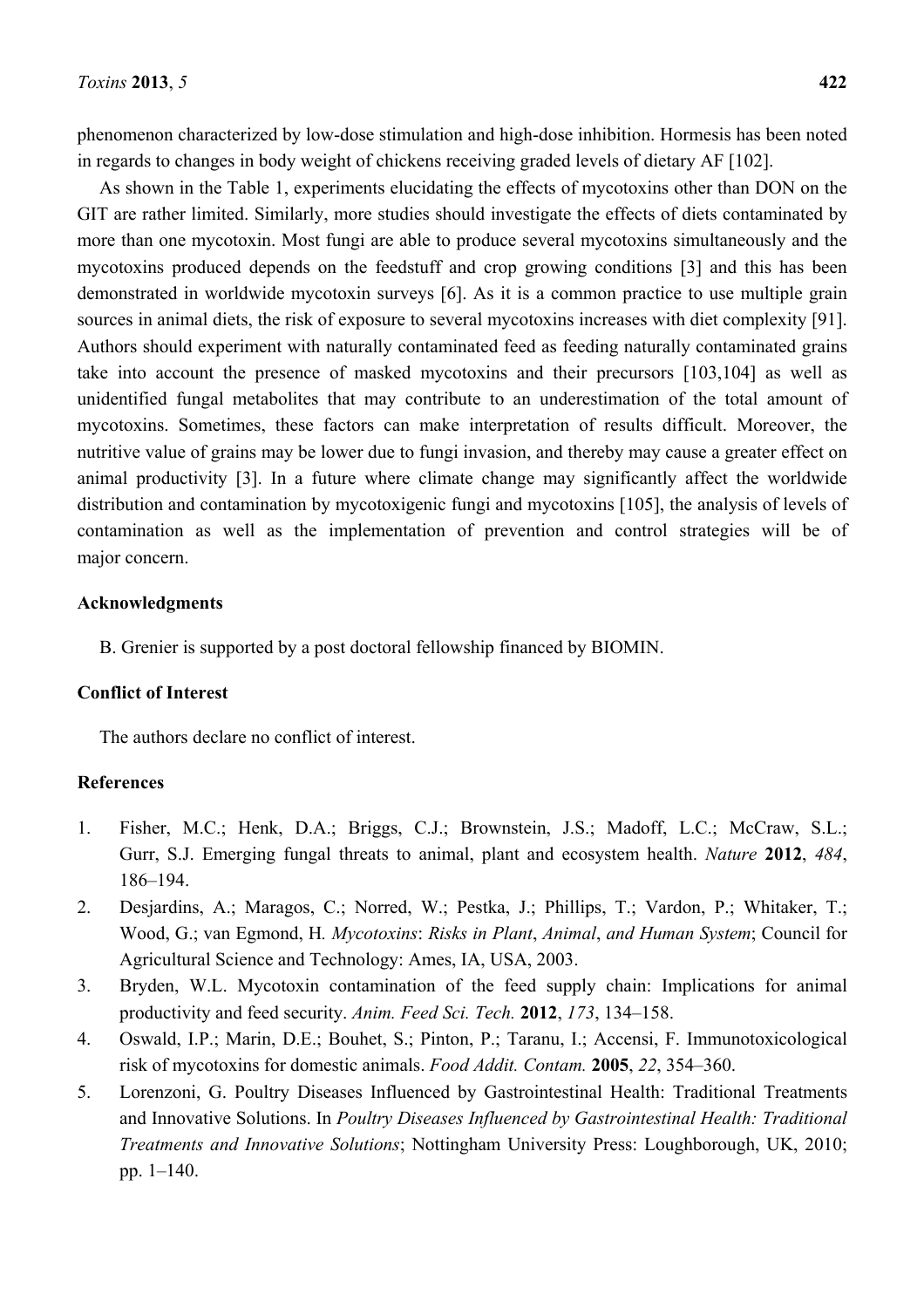- 6. Binder, E.M.; Tan, L.M.; Chin, L.J.; Handl, J.; Richard, J. Worldwide occurrence of mycotoxins in commodities, feeds and feed ingredients. *Anim. Feed Sci. Tech.* **2007**, *137*, 265–282.
- 7. Swamy, H.; Breeding, L.; Jackson, L.; Yiannikouris, A. Surveillance program tracks mycotoxin levels. *Feedstuffs* **2012**, *84*, 1–3.
- 8. Rodrigues, I.; Naehrer, K. A three-year survey on the worldwide occurrence of mycotoxins in feedstuffs and feed. *Toxins* **2012**, *4*, 663–675.
- 9. Cavret, S.; Lecoeur, S. Fusariotoxin transfer in animal. *Food Chem. Toxicol.* **2006**, *44*, 444–453.
- 10. Agence Française de Sécurité Sanitaire des Aliments. *Évaluation des risques liés à la présence de mycotoxines dans les chaînes alimentaires humaine et animale*; Agence Française de Sécurité Sanitaire des Aliments: Maisons-Alfort, France, 2009; pp. 1–308.
- 11. Bouhet, S.; Oswald, I.P. The intestine as a possible target for fumonisin toxicity. *Mol. Nutr. Food Res.* **2007**, *51*, 925–931.
- 12. Ringot, D.; Chango, A.; Schneider, Y.J.; Larondelle, Y. Toxicokinetics and toxicodynamics of ochratoxin A, an update. *Chem. Biol. Interact.* **2006**, *159*, 18–46.
- 13. Osselaere, A.; Devreese, M.; Goossens, J.; Vandenbroucke, V.; de Baere, S.; de Backer, P.; Croubels, S. Toxicokinetic study and absolute oral bioavailability of deoxynivalenol, T-2 toxin and zearalenone in broiler chickens. *Food Chem. Toxicol.* **2012**, in press.
- 14. Rotter, B.A.; Prelusky, D.B.; Pestka, J.J. Toxicology of deoxynivalenol (vomitoxin). *J. Toxicol. Env. Health* **1996**, *48*, 1–34.
- 15. Mahfoud, R.; Maresca, M.; Santelli, M.; Pfohl-Leszkowicz, A.; Puigserver, A.; Fantini, J. pH-dependent interaction of fumonisin B-1 with cholesterol: Physicochemical and molecular modeling studies at the air-water interface. *J. Agric. Food Chem.* **2002**, *50*, 327–331.
- 16. Danicke, S.; Matthäus, K.; Lebzien, P.; Valenta, H.; Stemme, K.; Ueberschär, K.H.; Razzazi-Fazeli, E.; Böhm, J.; Flachowsky, G. Effects of *Fusarium* toxin-contaminated wheat grain on nutrient turnover, microbial protein synthesis and metabolism of deoxynivalenol and zearalenone in the rumen of dairy cows. *J. Anim. Physiol. Anim. Nutr.* **2005**, *89*, 303–315.
- 17. Han, X.-Y.; Huang, Q.-C.; Li, W.-F.; Jiang, J.-F.; Xu, Z.-R. Changes in growth performance, digestive enzyme activities and nutrient digestibility of cherry valley ducks in response to aflatoxin B1 levels. *Livest. Sci.* **2008**, *119*, 216–220.
- 18. Ostrowski-Meissner, H.T. Effect of contamination of foods by *Aspergillus flavus* on the nutritive value of protein. *J. Sci. Food Agric.* **1984**, *35*, 47–58.
- 19. Applegate, T.J.; Schatzmayr, G.; Pricket, K.; Troche, C.; Jiang, Z. Effect of aflatoxin culture on intestinal function and nutrient loss in laying hens. *Poult. Sci.* **2009**, *88*, 1235–1241.
- 20. Kermanshahi, H.; Akbari, M.R.; Maleki, M.; Behgar, M. Effect of prolonged low level inclusion of aflatoxin B1 into diet on performance, nutrient digestibility, histopathology and blood enzymes of broiler chickens. *J. Anim. Vet. Adv.* **2007**, *6*, 686–692.
- 21. Verma, J.; Johri, T.S.; Swain, B.K. Effect of aflatoxin, ochratoxin and their combination on protein and energy utilisation in white leghorn laying hens. *J. Sci. Food Agric.* **2007**, *87*, 760–764.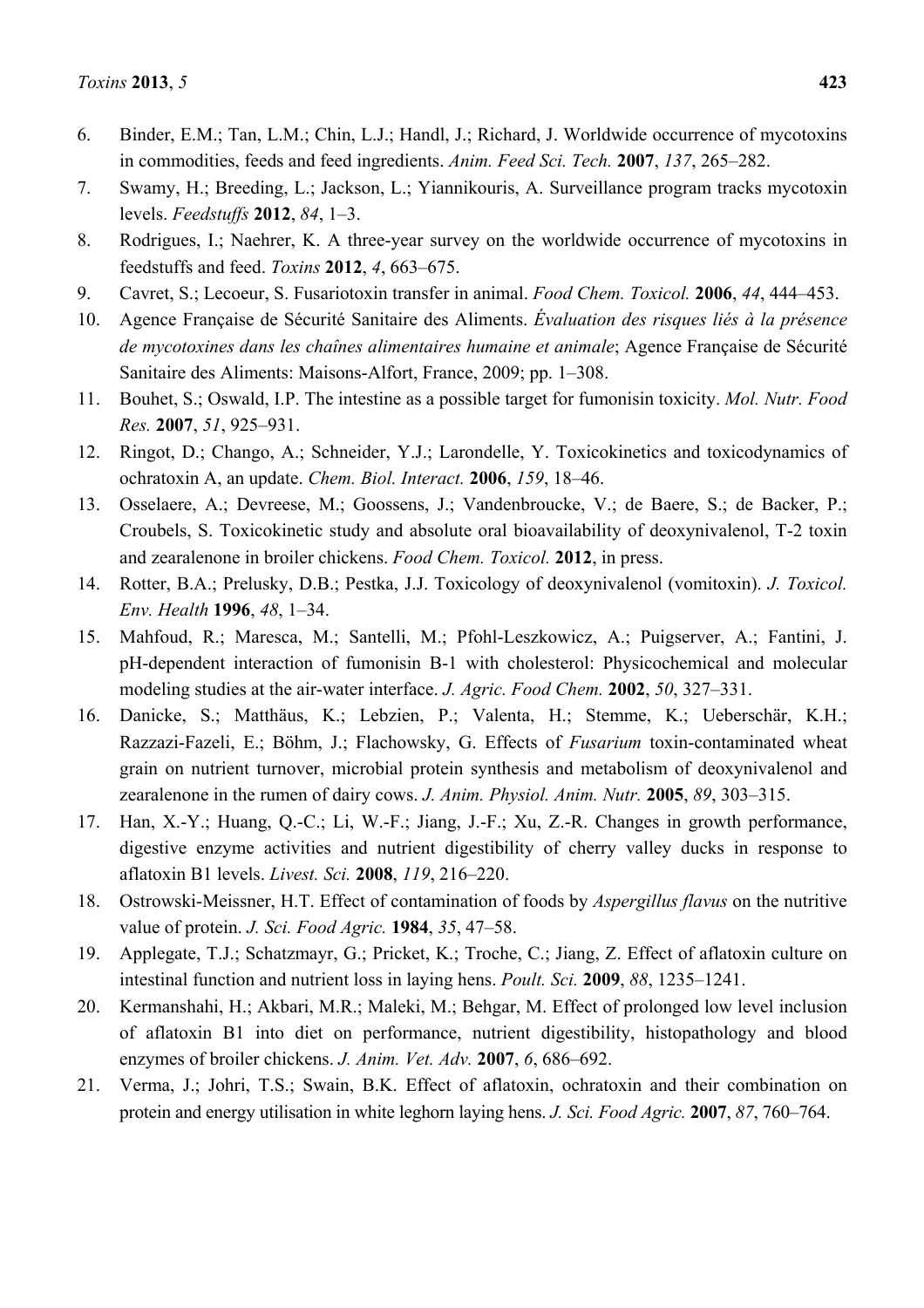- 22. Matur, E.; Ergul, E.; Akyazi, I.; Eraslan, E.; Cirakli, Z.T. The effects of *Saccharomyces cerevisiae* extract on the weight of some organs, liver, and pancreatic digestive enzyme activity in breeder hens fed diets contaminated with aflatoxins. *Poult. Sci.* **2010**, *89*, 2213–2220.
- 23. Tomková, I.; Ševčíková, Z.; Levkut, M.; Revajová, V.; Čonková, E.; Laciaková, A.; Lenhardt, L. Effect of aflatoxin B1 on CD3 T cells andalkaline phosphatase in the intestine of mice. *Mycopathologia* **2002**, *154*, 15–19.
- 24. Yunus, A.W.; Awad, W.A.; Kroger, S.; Zentek, J.; Bohm, J. *In vitro* aflatoxin B(1) exposure decreases response to carbamylcholine in the jejunal epithelium of broilers. *Poult. Sci.* **2010**, *89*, 1372–1378.
- 25. Caloni, F.; Cortinovis, C.; Pizzo, F.; de Angelis, I. Transport of aflatoxin M1 in human intestinal Caco-2/TC7 cells. *Front. Pharmacol.* **2012**, *3*, 111.
- 26. Gratz, S.; Wu, Q.K.; El-Nezami, H.; Juvonen, R.O.; Mykkanen, H.; Turner, P.C. *Lactobacillus rhamnosus* strain GG reduces aflatoxin B1 transport, metabolism, and toxicity in Caco-2 cells. *Appl. Environ. Microbiol.* **2007**, *73*, 3958–3964.
- 27. Watzl, B.; Neudecker, C.; Hansch, G.M.; Rechkemmer, G.; Pool-Zobel, B.L. Short-term moderate aflatoxin B1 exposure has only minor effects on the gut-associated lymphoid tissue of Brown Norway rats. *Toxicology* **1999**, *138*, 93–102.
- 28. Kubena, L.F.; Bailey, R.H.; Byrd, J.A.; Young, C.R.; Corrier, D.E.; Stanker, L.H.; Rottinghaust, G.E. Cecal volatile fatty acids and broiler chick susceptibility to *Salmonella* typhimurium colonization as affected by aflatoxins and T-2 toxin. *Poult. Sci.* **2001**, *80*, 411–417.
- 29. Maresca, M.; Mahfoud, R.; Pfohl-Leszkowicz, A.; Fantini, J. The mycotoxin ochratoxin A alters intestinal barrier and absorption functions but has no effect on chloride secretion. *Toxicol. Appl. Pharm.* **2001**, *176*, 54–63.
- 30. McLaughlin, J.; Padfield, P.J.; Burt, J.P.H.; O'Neill, C.A. Ochratoxin A increases permeability through tight junctions by removal of specific claudin isoforms. *Am. J. Physiol. Cell Physiol.*  **2004**, *287*, C1412–C1417.
- 31. Lambert, D.; Padfield, P.J.; McLaughlin, J.; Cannell, S.; O'Neill, C.A. Ochratoxin A displaces claudins from detergent resistant membrane microdomains. *Biochem. Biophys. Res. Commun.*  **2007**, *358*, 632–636.
- 32. Koynarski, V.; Stoev, S.; Grozeva, N.; Mirtcheva, T.; Daskalov, H.; Mitev, J.; Mantle, P. Experimental coccidiosis provoked by *Eimeria acervulina* in chicks simultaneously fed on ochratoxin A contaminated diet. *Res. Vet. Sci.* **2007**, *82*, 225–231.
- 33. Koynarsky, V.; Stoev, S.D.; Grozeva, N.; Mirtcheva, T. Experimental coccidiosis provoked by *Eimeria adenoeides* in turkey poults given ochratoxin A. *Veterinarski Arhiv* **2007**, *77*, 113–128.
- 34. Fukata, T.; Sasai, K.; Baba, E.; Arakawa, A. Effect of ochratoxin A on *Salmonella typhimurium*-challenged layer chickens. *Avian Dis.* **1996**, *40*, 924–926.
- 35. Danicke, S.; Valenta, H.; Matthes, S. On the interactions between *Fusarium* toxin-contaminated wheat and nonstarch polysaccharide hydrolyzing enzymes in diets of broilers on performance, intestinal viscosity, and carryover of deoxynivalenol. *Poult. Sci.* **2007**, *86*, 291–298.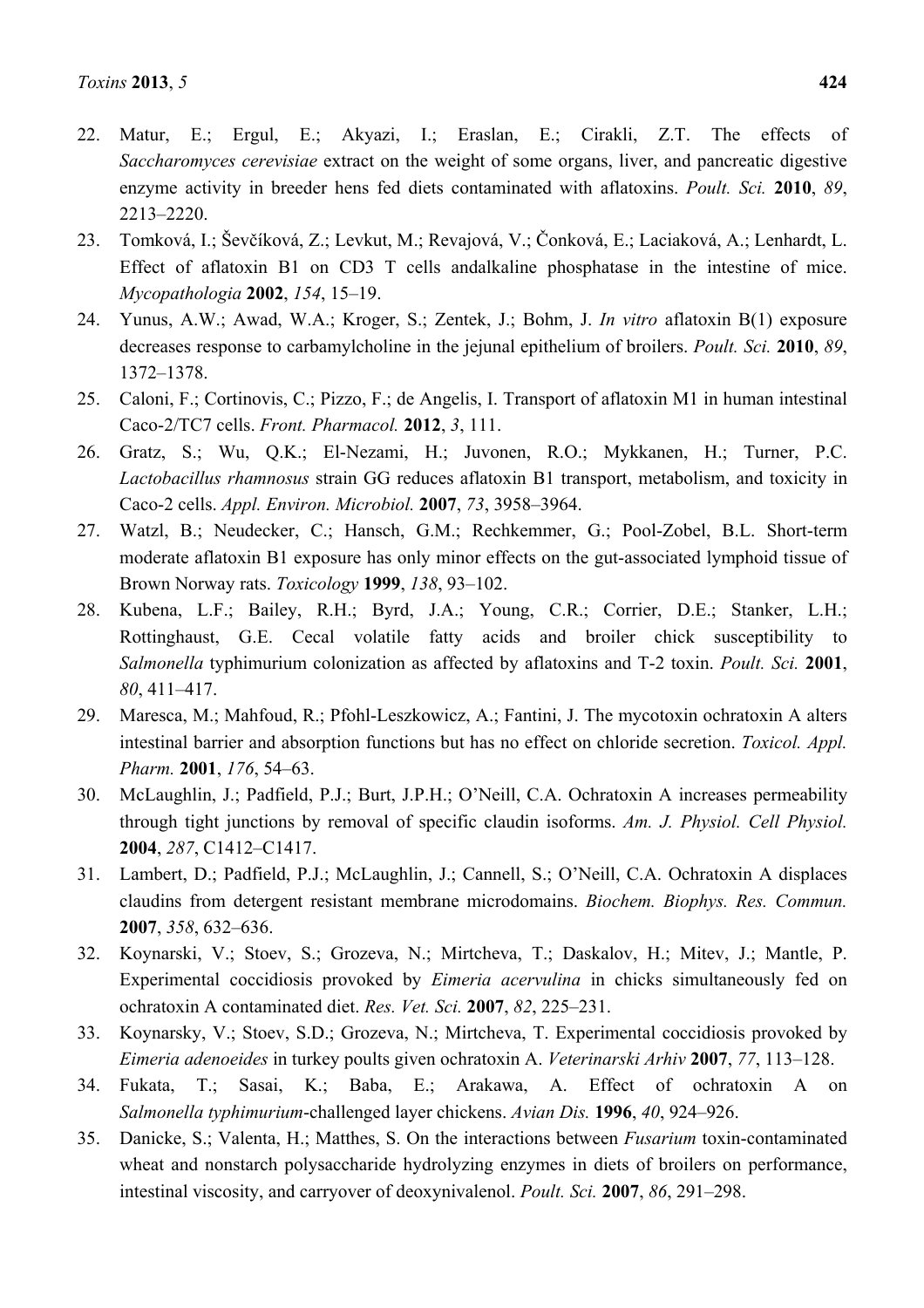- nutrients in mice. *Food Chem. Toxicol.* **1991**, *29*, 809–814. 37. Kolf-Clauw, M.; Castellote, J.; Joly, B.; Bourges-Abella, N.; Raymond-Letron, I.; Pinton, P.; Oswald, I.P. Development of a pig jejunal explant culture for studying the gastrointestinal toxicity of the mycotoxin deoxynivalenol: Histopathological analysis. *Toxicol. in Vitro* **2009**, *23*, 1580–1584.
- 38. Awad, W.A.; Bohm, J.; Razzazi-Fazeli, E.; Ghareeb, K.; Zentek, J. Effect of addition of a probiotic microorganism to broiler diets contaminated with deoxynivalenol on performance and histological alterations of intestinal villi of broiler chickens. *Poult. Sci.* **2006**, *85*, 974–979.
- 39. Awad, W.A.; Bohm, J.; Razzazi-Fazeli, E.; Zentek, J. Effects of feeding deoxynivalenol contaminated wheat on growth performance, organ weights and histological parameters of the intestine of broiler chickens. *J. Anim. Physiol. Anim. Nutr.* **2006**, *90*, 32–37.
- 40. Awad, W.A.; Vahjen, W.; Aschenbach, J.R.; Zentek, J. A diet naturally contaminated with the *Fusarium* mycotoxin deoxynivalenol (DON) downregulates gene expression of glucose transporters in the intestine of broiler chickens. *Livest. Sci.* **2011**, *140*, 72–79.
- 41. Awad, W.A.; Rehman, H.; Bohm, J.; Razzazi-Fazeli, E.; Zentek, J. Effects of luminal deoxynivalenol and L-proline on electrophysiological parameters in the Jejunums of laying hens. *Poult. Sci.* **2005**, *84*, 928–932.
- 42. Awad, W.A.; Bohm, J.; Razzazi-Fazeli, E.; Hulan, H.W.; Zentek, J. Effects of deoxynivalenol on general performance and electrophysiological properties of intestinal mucosa of broiler chickens. *Poult. Sci.* **2004**, *83*, 1964–1972.
- 43. Awad, W.A.; Bohm, J.; Razzazi-Fazeli, E.; Zentek, J. *In vitro* effects of deoxynivalenol on electrical properties of intestinal mucosa of laying hens. *Poult. Sci.* **2005**, *84*, 921–927.
- 44. Maresca, M.; Mahfoud, R.; Garmy, N.; Fantini, J. The mycotoxin deoxynivalenol affects nutrient absorption in human intestinal epithelial cells. *J. Nutr.* **2002**, *132*, 2723–2731.
- 45. Awad, W.A.; Aschenbach, J.R.; Setyabudi, F.; Razzazi-Fazeli, E.; Bohm, J.; Zentek, J. *In vitro* effects of deoxynivalenol on small intestinal D-glucose uptake and absorption of deoxynivalenol across the isolated jejunal epithelium of laying hens. *Poult. Sci.* **2007**, *86*, 15–20.
- 46. Dietrich, B.; Neuenschwander, S.; Bucher, B.; Wenk, C. *Fusarium* mycotoxin-contaminated wheat containing deoxynivalenol alters the gene expression in the liver and the jejunum of broilers. *Animal* **2012**, *6*, 278–291.
- 47. Boguhn, J.; Neumann, D.; Helm, A.; Strobel, E.; Tebbe, C.C.; Danicke, S.; Rodehutscord, M. Effects of concentrate proportion in the diet with or without *Fusarium* toxin-contaminated triticale on ruminal fermentation and the structural diversity of rumen microbial communities *in vitro*. *Arch. Anim. Nutr.* **2010**, *64*, 467–483.
- 48. Hildebrand, B.; Boguhn, J.; Dänicke, S.; Rodehutscord, M. Effect of *Fusarium* toxin-contaminated triticale and forage-to-concentrate ratio on fermentation and microbial protein synthesis in the rumen. *J. Anim. Physiol. Anim. Nutr.* **2012**, *96*, 307–318.
- 49. Wache, Y.J.; Valat, C.; Postollec, G.; Bougeard, S.; Burel, C.; Oswald, I.P.; Fravalo, P. Impact of deoxynivalenol on the intestinal microflora of pigs. *Int. J. Mol. Sci.* **2009**, *10*, 1–17.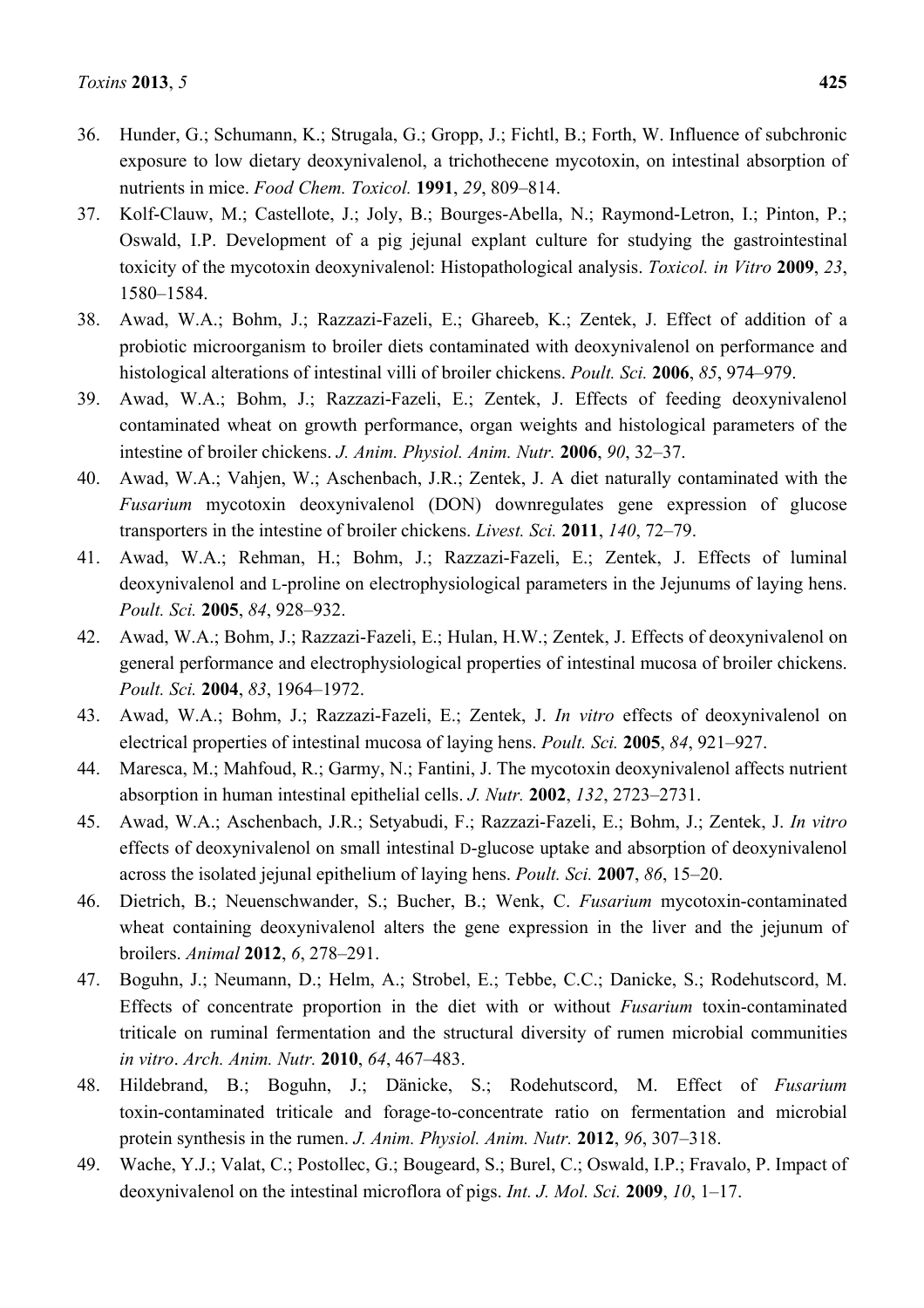- 50. Diesing, A.K.; Nossol, C.; Danicke, S.; Walk, N.; Post, A.; Kahlert, S.; Rothkotter, H.J.; Kluess, J. Vulnerability of polarised intestinal porcine epithelial cells to mycotoxin deoxynivalenol depends on the route of application. *PLoS One* **2011**, *6*, e17472.
- 51. Bracarense, A.-P.F.L.; Lucioli, J.; Grenier, B.; Drociunas Pacheco, G.; Moll, W.-D.; Schatzmayr, G.; Oswald, I.P. Chronic ingestion of deoxynivalenol and fumonisin, alone or in interaction, induces morphological and immunological changes in the intestine of piglets. *Br. J. Nutr.* **2012**, *107*, 1776–1786.
- 52. Pinton, P.; Tsybulskyy, D.; Lucioli, J.; Laffitte, J.; Callu, P.; Lyazhri, F.; Grosjean, F.; Bracarense, A.P.; Kolf-Clauw, M.; Oswald, I.P. Toxicity of deoxynivalenol and its acetylated derivatives on the intestine: Differential effects on morphology, barrier function, tight junctions proteins and MAPKinases. *Toxicol. Sci.* **2012**, *130*, 180–190.
- 53. Maresca, M.; Yahi, N.; Younes-Sakr, L.; Boyron, M.; Caporiccio, B.; Fantini, J. Both direct and indirect effects account for the pro-inflammatory activity of enteropathogenic mycotoxins on the human intestinal epithelium: Stimulation of interleukin-8 secretion, potentiation of interleukin-1 beta effect and increase in the transepithelial passage of commensal bacteria. *Toxicol. Appl. Pharmacol.* **2008**, *228*, 84–92.
- 54. Pinton, P.; Nougayrède, J.-P.; del Rio, J.-C.; Moreno, C.; Marin, D.E.; Ferrier, L.; Bracarense, A.-P.; Kolf-Clauw, M.; Oswald, I.P. The food contaminant deoxynivalenol, decreases intestinal barrier permeability and reduces claudin expression. *Toxicol. Appl. Pharmacol.* **2009**, *237*, 41–48.
- 55. Van de Walle, J.; Sergent, T.; Piront, N.; Toussaint, O.; Schneider, Y.J.; Larondelle, Y. Deoxynivalenol affects *in vitro* intestinal epithelial cell barrier integrity through inhibition of protein synthesis. *Toxicol. Appl. Pharmacol.* **2010**, *245*, 291–298.
- 56. Pinton, P.; Braicu, C.; Nougayrede, J.P.; Laffitte, J.; Taranu, I.; Oswald, I.P. Deoxynivalenol impairs porcine intestinal barrier function and decreases the protein expression of claudin-4 through a Mitogen Activated Protein Kinase dependent mechanism. *J. Nutr.* **2010**, *140*, 1956–1962.
- 57. Diesing, A.K.; Nossol, C.; Panther, P.; Walk, N.; Post, A.; Kluess, J.; Kreutzmann, P.; Danicke, S.; Rothkotter, H.J.; Kahlert, S. Mycotoxin deoxynivalenol (DON) mediates biphasic cellular response in intestinal porcine epithelial cell lines IPEC-1 and IPEC-J2. *Toxicol. Lett.*  **2011**, *200*, 8–18.
- 58. Vandenbroucke, V.; Croubels, S.; Martel, A.; Verbrugghe, E.; Goossens, J.; van Deun, K.; Boyen, F.; Thompson, A.; Shearer, N.; de Backer, P.; *et al*. The mycotoxin deoxynivalenol potentiates intestinal inflammation by *Salmonella typhimurium* in porcine ileal loops. *PLoS One*  **2011**, *6*, e23871.
- 59. Xu, L.; Eicher, S.D.; Applegate, T.J. Effects of increasing dietary concentrations of corn naturally contaminated with deoxynivalenol on broiler and turkey poult performance and response to lipopolysaccharide. *Poult. Sci.* **2011**, *90*, 2766–2774.
- 60. De Walle, J.V.; Romier, B.; Larondelle, Y.; Schneider, Y.J. Influence of deoxynivalenol on NF-κ B activation and IL-8 secretion in human intestinal Caco-2 cells. *Toxicol. Lett.* **2008**, *177*, 205–214.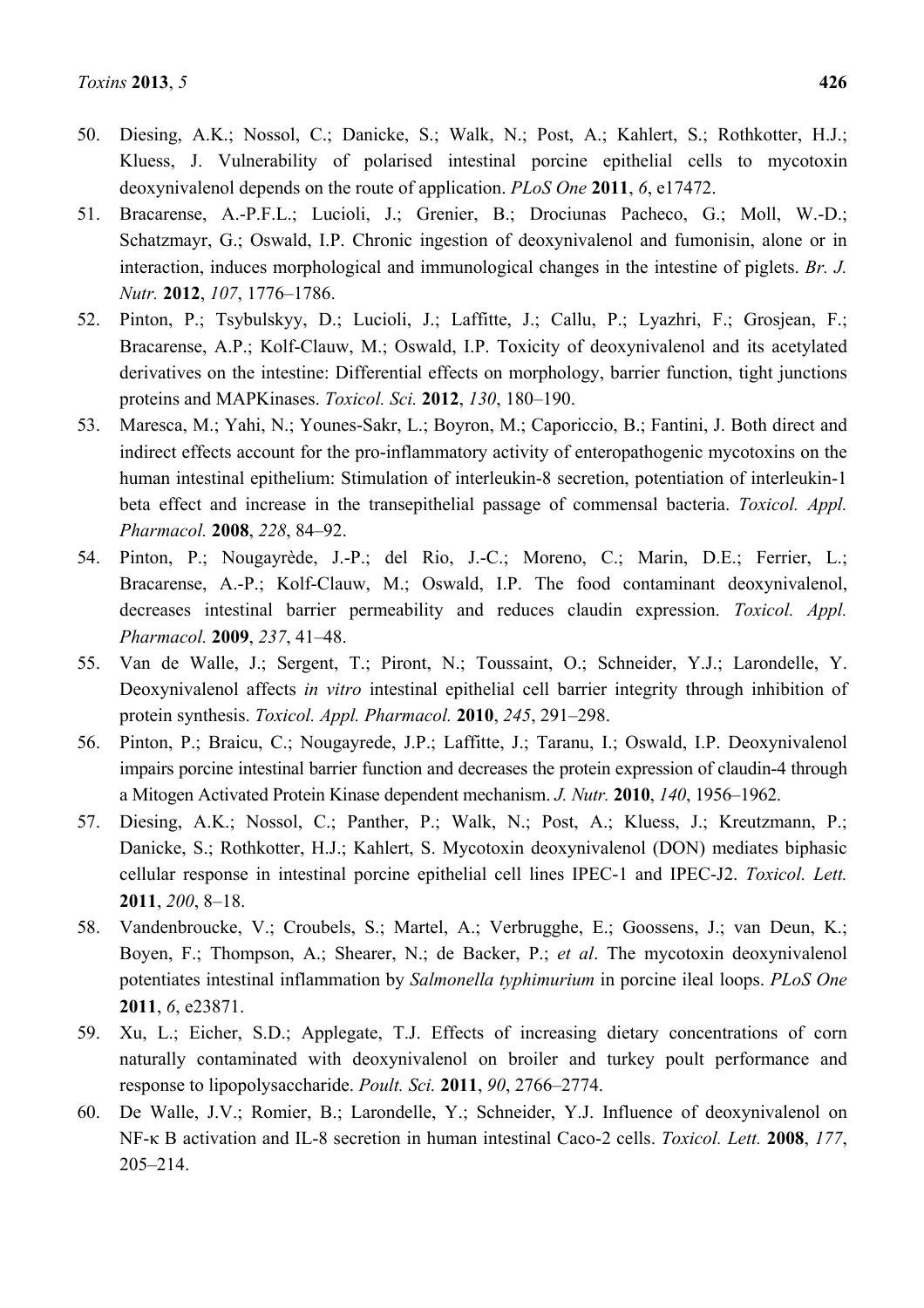- 61. Azcona-Olivera, J.I.; Ouyang, Y.; Murtha, J.; Chu, F.S.; Pestka, J.J. Induction of cytokine mRNAs in mice after oral exposure to the trichothecene vomitoxin (deoxynivalenol): Relationship to toxin distribution and protein synthesis inhibition. *Toxicol. Appl. Pharmacol.*  **1995**, *133*, 109–120.
- 62. Yan, D.; Zhou, H.R.; Brooks, K.H.; Pestka, J.J. Potential role for IL-5 and IL-6 in enhanced IgA secretion by Peyer's patch cells isolated from mice acutely exposed to vomitoxin. *Toxicology*  **1997**, *122*, 145–158.
- 63. Li, M.X.; Cuff, C.F.; Pestka, J. Modulation of murine host response to enteric reovirus infection by the trichothecene deoxynivalenol. *Toxicol. Sci.* **2005**, *87*, 134–145.
- 64. Kumagai, S.; Shimizu, T. Effects of Fusarenon-X and T-2 toxin on intestinal absorption of monosaccharide in rats. *Arch. Toxicol.* **1988**, *61*, 489–495.
- 65. Tenk, I.; Fodor, E.; Szathmary, C. The effect of pure *Fusarium* toxins (T-2, F-2, DAS) on the microflora of the gut and on plasma glucocorticoid levels in rat and swine. *Zentralbl. Bakteriol. Mikrobiol. Hyg. A* **1982**, *252*, 384–393.
- 66. Varga, I.; Vanyi, A. Interaction of T-2 fusariotoxin with anticoccidial efficacy of lasalocid in chickens. *Int. J. Parasitol.* **1992**, *22*, 523–525.
- 67. Li, M.; Cuff, C.F.; Pestka, J.J. T-2 toxin impairment of enteric reovirus clearance in the mouse associated with suppressed immunoglobulin and IFN-γ responses. *Toxicol. Appl. Pharmacol.*  **2006**, *214*, 318–325.
- 68. Gbore, F.A.; Egbunike, G.N. Influence of dietary fumonisin B1 on nutrient utilization by growing pigs. *Livest. Res. Rural Dev.* **2007**, *19*, #93.
- 69. Gbore, F.A.; Yinusa, R.I.; Salleh, B. Evaluation of subchronic dietary fumonisin B1 on nutrient digestibility and growth performance of rats. *Afr. J. Biotechnol.* **2010**, *9*, 6442–6447.
- 70. Lessard, M.; Boudry, G.; Sève, B.; Oswald, I.P.; Lallès, J.-P. Intestinal physiology and peptidase activity in male pigs are modulated by consumption of corn culture extracts containing fumonisins. *J. Nutr.* **2009**, *139*, 1303–1307.
- 71. Piva, A.; Casadei, G.; Pagliuca, G.; Cabassi, E.; Galvano, F.; Solfrizzo, M.; Riley, R.T.; Diaz, D.E. Activated carbon does not prevent the toxicity of culture material containing fumonisin B1 when fed to weanling piglets. *J. Anim. Sci.* **2005**, *83*, 1939–1947.
- 72. Becker, B.; Bresch, H.; Schillinger, U.; Thiel, P.G. The effect of fumonisin B1 on the growth of bacteria. *World J. Microbiol. Biotech.* **1997**, *13*, 539–543.
- 73. Bouhet, S.; Hourcade, E.; Loiseau, N.; Fikry, A.; Martinez, S.; Roselli, M.; Galtier, P.; Mengheri, E.; Oswald, I.P. The mycotoxin fumonisin B-1 alters the proliferation and the barrier function of porcine intestinal epithelial cells. *Toxicol. Sci.* **2004**, *77*, 165–171.
- 74. Grenier, B.; Bracarense, A.-P.F.L.; Schwartz, H.E.; Trumel, C.; Cossalter, A.-M.; Schatzmayr, G.; Kolf-Clauw, M.; Moll, W.-D.; Oswald, I.P. The low intestinal and hepatic toxicity of hydrolyzed fumonisin B1 correlates with its inability to alter the metabolism of sphingolipids. *Biochem. Pharmacol.* **2012**, *83*, 1465–1473.
- 75. Devriendt, B.; Gallois, M.; Verdonck, F.; Wache, Y.; Bimczok, D.; Oswald, I.P.; Goddeeris, B.M.; Cox, E. The food contaminant fumonisin B-1 reduces the maturation of porcine CD11R1(+) intestinal antigen presenting cells and antigen-specific immune responses, leading to a prolonged intestinal ETEC infection. *Vet. Res.* **2009**, doi:10.1051/vetres/2009023*.*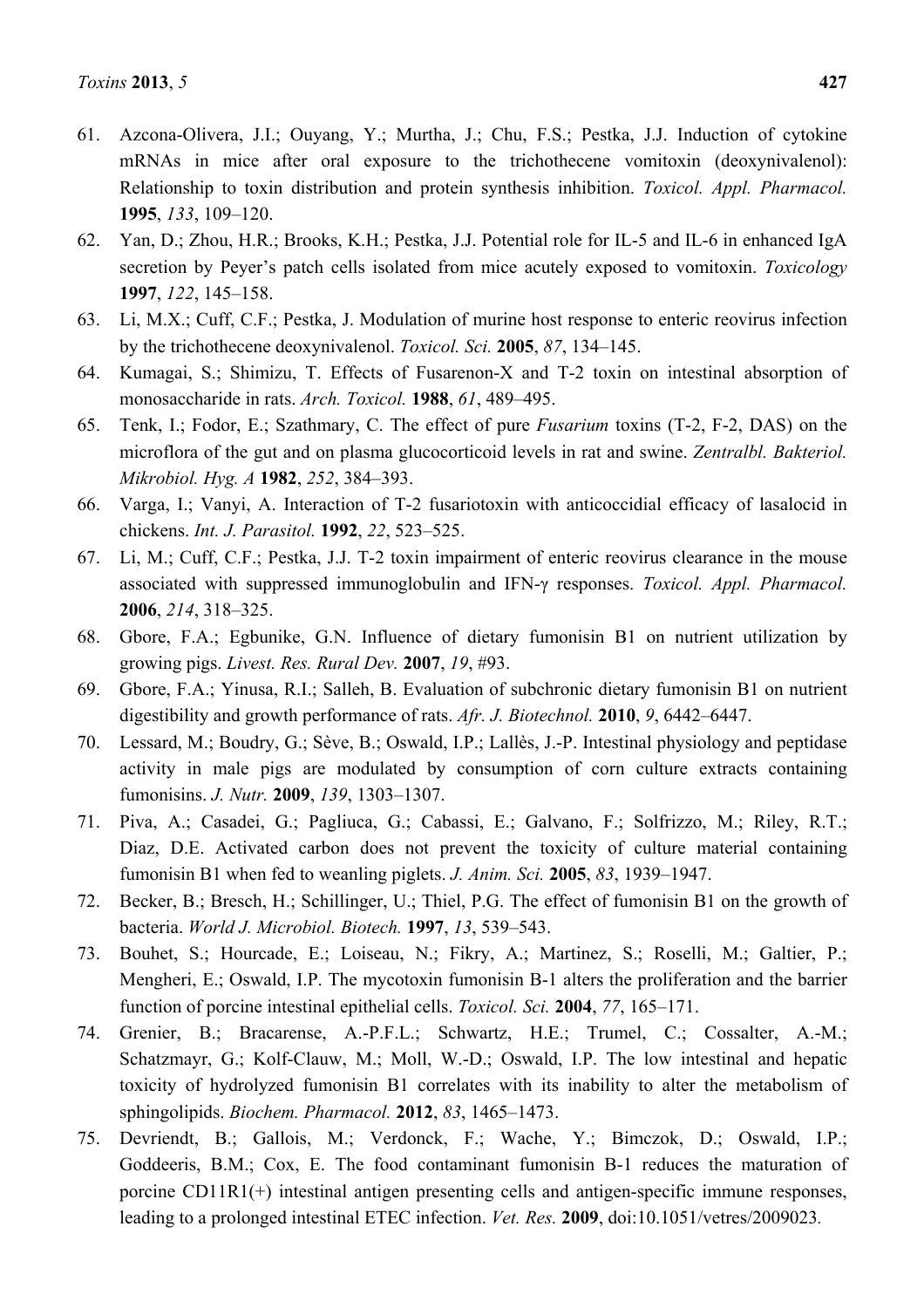- 76. Bouhet, S.; le Dorze, E.; Peres, S.; Fairbrother, J.M.; Oswald, I.P. Mycotoxin fumonisin B-1 selectively down-regulates the basal IL-8 expression in pig intestine: *In vivo* and *in vitro* studies. *Food Chem. Toxicol.* **2006**, *44*, 1768–1773.
- 77. Oswald, I.P.; Desautels, C.; Laffitte, J.; Fournout, S.; Peres, S.Y.; Odin, M.; le Bars, P.; le Bars, J.; Fairbrother, J.M. Mycotoxin fumonisin B-1 increases intestinal colonization by pathogenic *Escherichia coli* in pigs. *Appl. Environ. Microbiol.* **2003**, *69*, 5870–5874.
- 78. Danicke, S.; Ueberschar, K.H.; Halle, I.; Matthes, S.; Valenta, H.; Flachowsky, G. Effect of addition of a detoxifying agent to laying hen diets containing uncontaminated or *Fusarium* toxin-contaminated maize on performance of hens and on carryover of zearalenone. *Poult. Sci.*  **2002**, *81*, 1671–1680.
- 79. Danicke, S.; Valenta, H.; Klobasa, F.; Doll, S.; Ganter, M.; Flachowsky, G. Effects of graded levels of *Fusarium* toxin contaminated wheat in diets for fattening pigs on growth performance, nutrient digestibility, deoxynivalenol balance and clinical serum characteristics. *Arch. Anim. Nutr.* **2004**, *58*, 1–17.
- 80. Danicke, S.; Matthes, S.; Halle, I.; Ueberschar, K.H.; Doll, S.; Valenta, H. Effects of graded levels of *Fusarium* toxin-contaminated wheat and of a detoxifying agent in broiler diets on performance, nutrient digestibility and blood chemical parameters. *Br. Poult. Sci.* **2003**, *44*, 113–126.
- 81. Leung, M.C.K.; Smith, T.K.; Karrow, N.A.; Boermans, H.J. Effects of foodborne *Fusarium* mycotoxins with and without a polymeric glucomannan mycotoxin adsorbent on food intake and nutrient digestibility, body weight, and physical and clinicopathologic variables of mature dogs. *Am. J. Vet. Res.* **2007**, *68*, 1122–1129.
- 82. Yunus, A.W.; Blajet-Kosicka, A.; Kosicki, R.; Khan, M.Z.; Rehman, H.; Böhm, J. Deoxynivalenol as a contaminant of broiler feed: Intestinal development, absorptive functionality, and metabolism of the mycotoxin. *Poult. Sci.* **2012**, *91*, 852–861.
- 83. Girish, C.K.; Smith, T.K. Effects of feeding blends of grains naturally contaminated with *Fusarium* mycotoxins on small intestinal morphology of turkeys. *Poult. Sci.* **2008**, *87*, 1075–1082.
- 84. Girgis, G.N.; Barta, J.R.; Brash, M.; Smith, T.K. Morphologic changes in the intestine of broiler breeder pullets fed diets naturally contaminated with *Fusarium* mycotoxins with or without coccidial challenge. *Avian Dis.* **2010**, *54*, 67–73.
- 85. Girgis, G.N.; Sharif, S.; Barta, J.R.; Boermans, H.J.; Smith, T.K. Immunomodulatory effects of feed-borne *Fusarium* mycotoxins in chickens infected with coccidia. *Exp. Biol. Med.* **2008**, *233*, 1411–1420.
- 86. Girgis, G.N.; Barta, J.R.; Girish, C.K.; Karrow, N.A.; Boermans, H.J.; Smith, T.K. Effects of feed-borne *Fusarium* mycotoxins and an organic mycotoxin adsorbent on immune cell dynamics in the jejunum of chickens infected with *Eimeria maxima*. *Vet. Immunol. Immunopathol.* **2010**, *138*, 218–223.
- 87. Sergent, T.; Parys, M.; Garsou, S.; Pussemier, L.; Schneider, Y.J.; Larondelle, Y. Deoxynivalenol transport across human intestinal Caco-2 cells and its effects on cellular metabolism at realistic intestinal concentrations. *Toxicol. Lett.* **2006**, *164*, 167–176.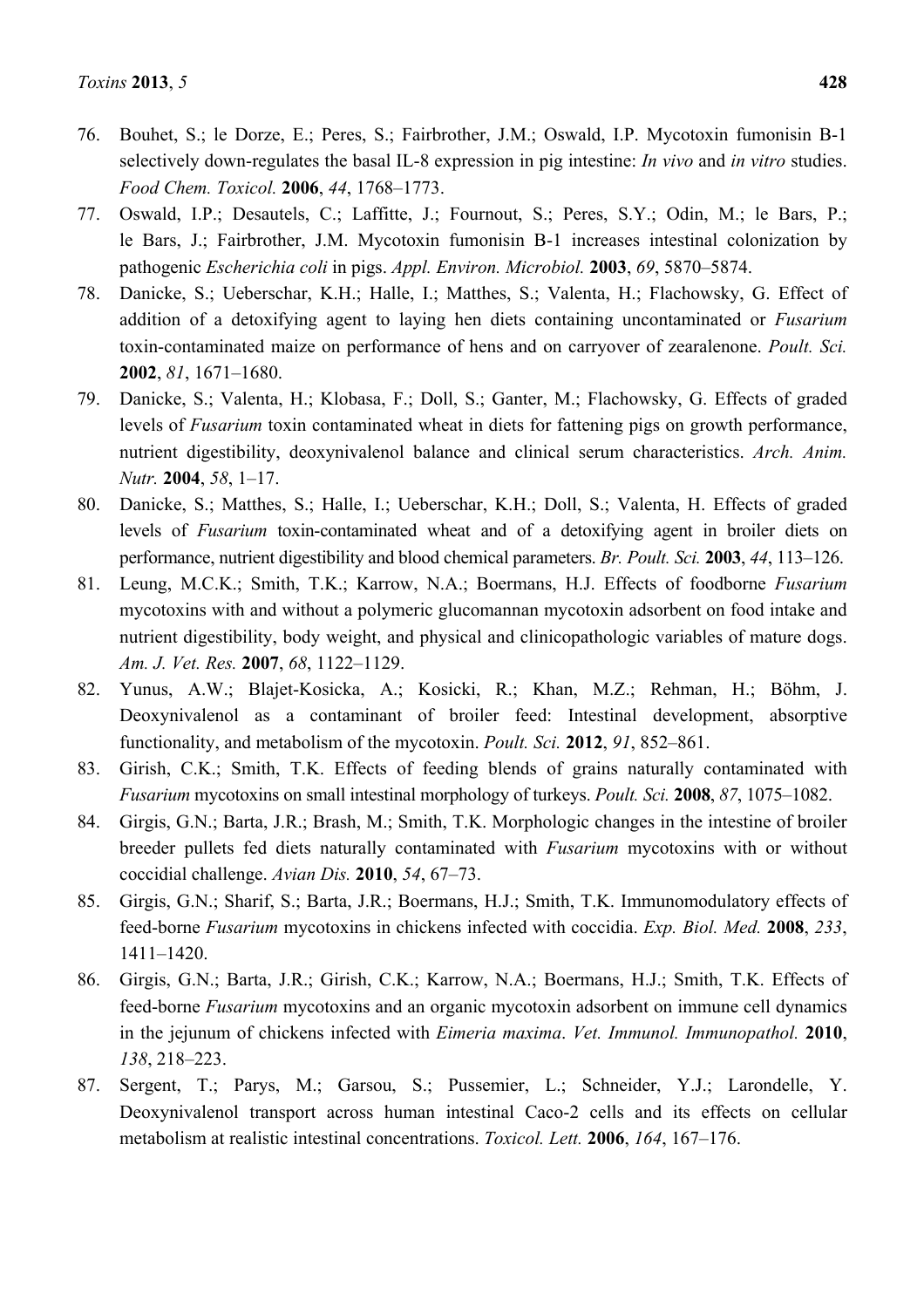- 88. Sergent, T.; Ribonnet, L.; Kolosova, A.; Garsou, S.; Schaut, A.; de Saeger, S.; van Peteghem, C.; Larondelle, Y.; Pussemier, L.; Schneider, Y.-J. Molecular and cellular effects of food contaminants and secondary plant components and their plausible interactions at the intestinal level. *Food Chem. Toxicol.* **2008**, *46*, 813–841.
- 89. De Angelis, I.; Frigge, G.; Raimondi, F.; Stammati, A.; Zucco, F.; Caloni, F. Absorption of fumonisin B-1 and aminopentol on an *in vitro* model of intestinal epithelium; the role of P-glycoprotein. *Toxicon* **2005**, *45*, 285–291.
- 90. Abdelhamid, A.M.; Dorra, T.M.; Mansy, S.E.; Sallam, A.E. Effect of raising dietary protein, amino acids and/or energy levels as an attempt to alleviate severity of the chronic aflatoxicosis by broiler chicks. *Arch. Tierernahr.* **1994**, *46*, 339–345.
- 91. Grenier, B.; Oswald, I. Mycotoxin co-contamination of food and feed: Meta-analysis of publications describing toxicological interactions. *World Mycotoxin J.* **2011**, *4*, 285–313.
- 92. Flannery, B.M.; Clark, E.S.; Pestka, J.J. Anorexia induction by the trichothecene deoxynivalenol (vomitoxin) is mediated by the release of the gut satiety hormone peptide YY (PYY). *Toxicol. Sci.* **2012**, *30*, 289–297.
- 93. Pastorelli, H.; van Milgen, J.; Lovatto, P.; Montagne, L. Meta-analysis of feed intake and growth responses of growing pigs after a sanitary challenge. A*nimal* **2012**, *6*, 952–961.
- 94. R Development Core Team. *R: A Language and Environment for Statistical Computing*; R Foundation for Statistical Computing: Vienna, Austria, 2010.
- 95. Pestka, J.J. Deoxynivalenol-induced IgA production and IgA nephropathy-aberrant mucosal immune response with systemic repercussions. *Toxicol. Lett.* **2003**, *140*, 287–295.
- 96. Capaldo, C.T.; Nusrat, A. Cytokine regulation of tight junctions. *Biochim. Biophys. Acta* **2009**, *1788*, 864–871.
- 97. Maresca, M.; Fantini, J. Some food-associated mycotoxins as potential risk factors in humans predisposed to chronic intestinal inflammatory diseases. *Toxicon* **2010**, *56*, 282–294.
- 98. Loiseau, N.; Debrauwer, L.; Sambou, T.; Bouhet, S.; Miller, J.D.; Martin, P.G.; Viadere, J.L.; Pinton, P.; Puel, O.; Pineau, T.; *et al*. Fumonisin B-1 exposure and its selective effect on porcine jejunal segment: Sphingolipids, glycolipids and trans-epithelial passage disturbance. *Biochem. Pharmacol.* **2007**, *74*, 144–152.
- 99. Pestka, J.J.; Zhou, H.-R.; Moon, Y.; Chung, Y.J. Cellular and molecular mechanisms for immune modulation by deoxynivalenol and other trichothecenes: Unraveling a paradox. *Toxicol. Lett.*  **2004**, *153*, 61–73.
- 100. Grenier, B.; Loureiro-Bracarense, A.-P.; Lucioli, J.; Pacheco, G.D.; Cossalter, A.-M.; Moll, W.-D.; Schatzmayr, G.; Oswald, I.P. Individual and combined effects of subclinical doses of deoxynivalenol and fumonisins in piglets. *Mol. Nutr. Food Res.* **2011**, *55*, 761–771.
- 101. Schatzmayr, G.; Zehner, F.; Täubel, M.; Schatzmayr, D.; Klimitsch, A.; Loibner, A.P.; Binder, E.M. Microbiologicals for deactivating mycotoxins. *Mol. Nutr. Food Res.* **2006**, *50*, 543–551.
- 102. Diaz, G.J.; Calabrese, E.; Blain, R. Aflatoxicosis in chickens (Gallus gallus): An example of hormesis? *Poult. Sci.* **2008**, *87*, 727–732.
- 103. Dall'Asta, C.; Falavigna, C.; Galaverna, G.; Dossena, A.; Marchelli, R. *In vitro* digestion assay for determination of hidden fumonisins in maize. *J. Agric. Food Chem.* **2010**, *58*, 12042–12047.